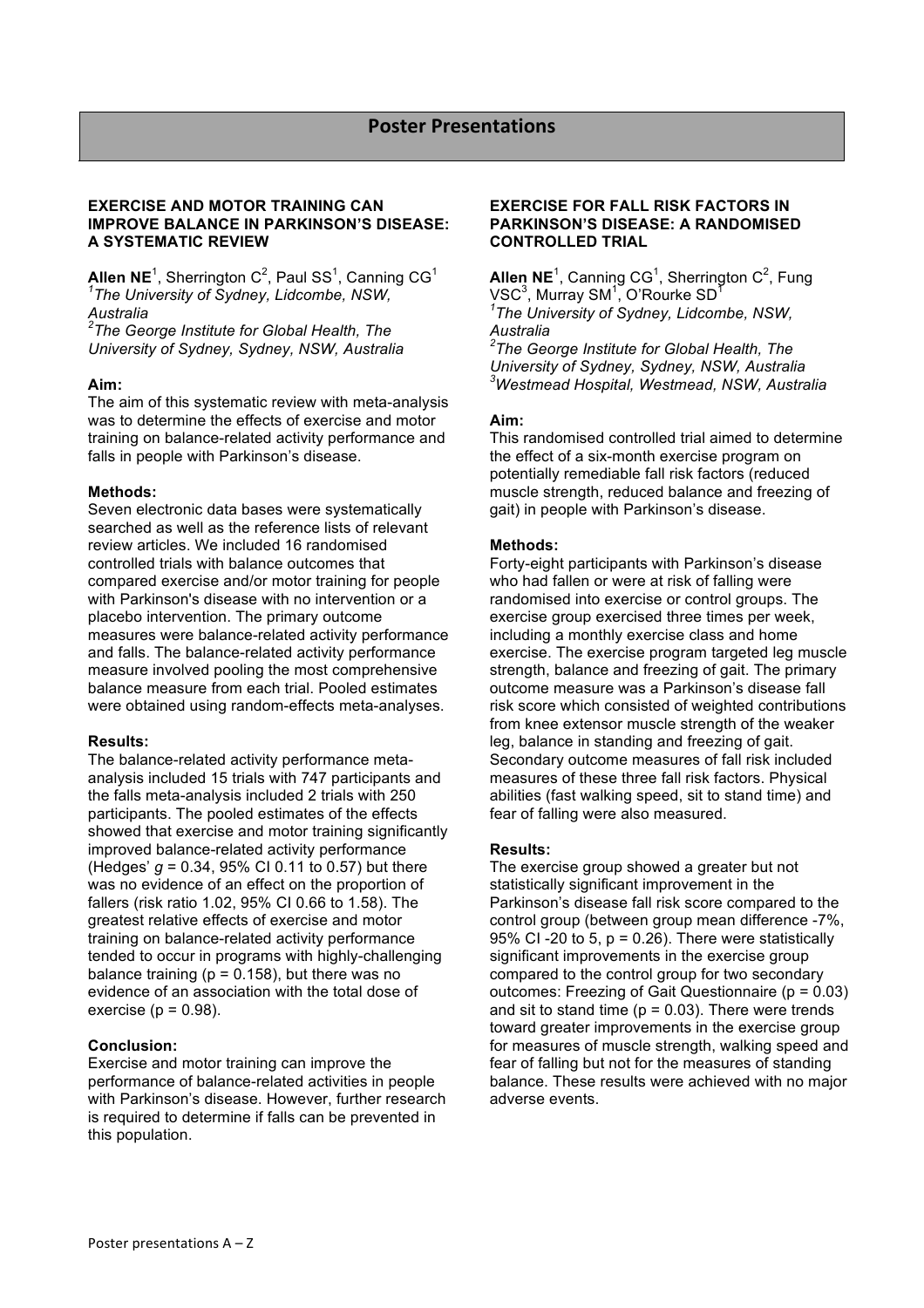### **Conclusion:**

Further investigation of the effect of exercise on falls in people with Parkinson's disease is warranted.

### **TRIAL AND EVALUATION OF FALLS TOOLS ACROSS THE CONTINUUM**

 $\mathsf{Atkins}\ \mathsf{HS}^1$ , Smith KM<sup>1,2</sup>, Brauer S $^3$ , O'Dwyer K $^1$ *1 Queensland Health, Patient Safety and Quality Improvement Service a branch of Centre for Healthcare Improvement, Brisbane, QLD, Australia 2 Queensland Health, Division of Chief Health Officer, Preventative Health, Brisbane, QLD, Australia 3 University of Queensland, Division of Physiotherapy, Brisbane, QLD, Australia*

### **Aim:**

There is high demand from clinicians in Queensland to improve the prevention and management of falls. A recent statewide survey revealed a plethora of falls risk assessment tools are used within hospital settings and identified strong support for a standardised approach to the assessment of falls risk and post fall management across Queensland  $(87%$  of respondents,  $n = 353$ ).

This project reports on the development and evaluation of the clinical utility of a Falls Assessment and Care Plan and a Post Fall Clinical Pathway across the continuum. This 3-month quality improvement initiative trials these new falls tools in 15 facilities across the continuum (acute, rehabilitation, community health, residential aged care) in Queensland (metropolitan, regional, rural).

### **Methods:**

The falls tools were developed through an extensive consultation process with clinicians across the continuum, led by the Queensland Health Falls Injury Prevention Collaborative. The new documentation primarily involves nursing staff, with multi-disciplinary components. The assessment and care plan extends the traditional risk identification into a care-plan and documentation strategy. Local site-coordinators will conduct pre-implementation staff education.

Mixed evaluation methods will determine the clinical utility of the tools. The effectiveness of the tools will be measured using pre and post-project chart audits examining documented falls prevention strategies. Convenience sampling with self-administered pre and post-project surveys of staff perspectives and patients satisfaction will be conducted. Pre- and post-project analysis will be assessed using repeated measures analysis (ANOVAs).

### **Results:**

The preliminary findings on the effectiveness of these falls tools will be presented, comprising pre and post-project results from chart audits (minimum 155 charts) and satisfaction surveys (minimum 165 clinicians and 370 patients).

### **Conclusion:**

This pilot project will inform the statewide rollout of standardised falls assessment and management documentation. Improving consistency of care across the continuum statewide will assist in providing high quality and safe patient care.

### **GOOD VIBRATIONS: WHOLE-BODY VIBRATION TRAINING FOR FALL AND INJURY PREVENTION**

# **Barker A**<sup>1</sup>, Patterson K<sup>2</sup>

*1 Centre for Research Excellence in Patient Safety, School of Public Health and Preventive Medicine, Monash University, Melbourne, VIC, Australia 2 Power Plate, Brisbane, QLD, Australia*

### **Aim:**

Whole-body vibration training (WBVT) is an increasingly popular exercise modality. WBVT involves standing on a vibrating platform which is reported to produce neuromuscular adaptation and increase bone mineral density (BMD). Our objective was to review randomised controlled trials (RCTs) and meta-analyses examining WBVT's effect on balance and BMD to provide insight into fall and fracture prevention value.

### **Methods:**

MEDLINE, EMBASE, Cochrane and CINAHL databases were searched using "vibration", "postural balance", "accidental falls", "bone density" and "osteoporosis" medical subject headings. Retrieved publication bibliographies were also searched. English language studies published between 1996 and June 2010 in healthy older adult populations were included. Athletic population studies were excluded. Two independent reviewers assessed study quality using the Physiotherapy Evidence Database (PEDro) scale. A best evidence synthesis is reported.

# **Results:**

The search identified 58 studies; 13 met the inclusion criteria. Six examined WBVT's effect on balance; five, including one meta-analysis, examined the effect on BMD; one examined the effect on BMD and falls; and one examined the effect on BMD and balance. Controls received no vibration, sham vibration or non-vibration exercise. Seven RCTs (two in nursing home populations) found WBVT significantly improved balance compared to controls. The meta-analysis including five RCTs (one osteoporotic population) found WBVT significantly increased hip but not spine BMD compared to controls. One study reported significantly fewer falls in women receiving WBVT compared with light exercises. Study vibration and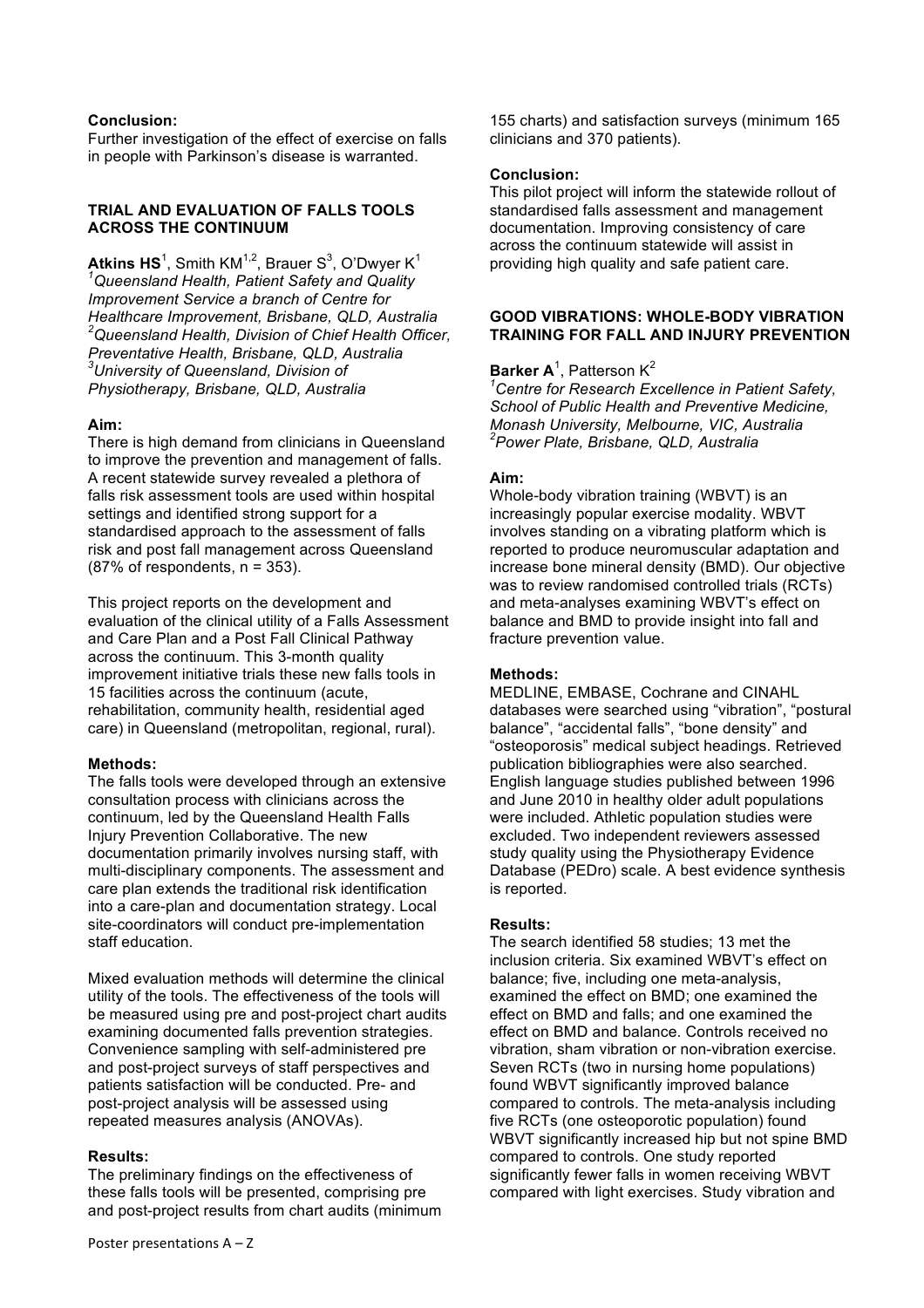exercise protocols varied considerably. Studies were of moderate quality (mean PEDro score = 6.86).

### **Conclusions:**

We found evidence of improved balance and hip BMD with WBVT in healthy older adults. Few controls used sham vibration, so benefits could be due to the exercise not the vibration. WBVT is a promising new fall and injury prevention modality, but before clinical practice recommendations are made, further high-quality large-scale studies are needed to determine optimal training parameters.

#### **FEAR OF FALLING IN PEOPLE WITH STROKE: FALLS MAKE NO DIFFERENCE**

Batchelor FA<sup>1,2</sup>, Hill KD<sup>1,3</sup>, Mackintosh SF<sup>4</sup>, Said CM<sup>2,5</sup>, Vrantsidis  $F<sup>1</sup>$ 

*1 National Ageing Research Institute, Parkville, VIC, Australia* 

*2 University of Melbourne, Parkville, VIC, Australia 3 LaTrobe University & Northern Health, Bundoora VIC, Australia*

*4 University of South Australia, Adelaide, SA, Australia* 

*5 Austin Health, Heidelberg, VIC, Australia* 

### **Aim:**

Fear of falling is common in older people in general and in people with stroke. Most research has found associations between falls, fear of falling and function; however, the causality of this relationship has not been definitively established. There is a paucity of longitudinal studies examining fear of falling in the stroke population and a lack of studies evaluating fall-related efficacy shortly after a fall. The aims of this study were to determine the effects of falls and time on fall-related efficacy, gait, balance and activity in people with stroke at high risk of falls.

### **Methods:**

A longitudinal study was undertaken over 12 months with repeated measures of fall-related efficacy, gait, balance and activity at four monthly intervals and following falls. Measures used included the Falls Efficacy Scale – Swedish Modification (FES-S), $1$  gait speed, Step Test (ST), and Human Activity Profile (HAP). To examine the effects of falls and time, a multi-level modelling approach was used.

### **Results:**

Participants were part of a randomised controlled trial evaluating a falls prevention program for people returning home after stroke rehabilitation. Forty-eight people (mean age 70 years) were included in the analysis. Falls had no significant effect on FES-S when included in the model as a binary variable (parameter estimate  $0.11$ ,  $p = 0.54$ ) or as cumulative falls (parameter estimate  $0.08$ ,  $p = 0.37$ ). The change in FES-S per week was also non-significant (parameter estimate  $0.0007$ ,  $p = 0.88$ ). In contrast,

significant changes after falls were seen in gait speed, ST and HAP with these variables also improving significantly over time. **Conclusion:**

In this sample of people at risk of falls, there was no effect of falls on fall-related efficacy. In addition, fear of falling did not change over time. Further research is needed to determine the characteristics of people with stroke who become more fearful after a fall.

#### **Reference:**

1. Hellström K, Lindmark B, Fugl-Meyer A. The Falls-Efficacy Scale, Swedish version: does it reflect clinically meaningful changes after stroke? Disabil Rehabil 2002;24(9):471-81.

#### **"MAKE A MOVE / LA VITA BELLA"- A HOME-BASED FALLS PREVENTION PROGRAM FOR OLDER ITALIANS**

### **Beirne NB**, Forster M

*Doutta Galla Community Health Centre, Moonee Ponds, VIC, Australia*

### **Aim:**

To promote health, independence and reduce falls risks of older people (75 and over) of Italian background by improving leg strength, balance and nutrition.

#### **Background:**

Older people living at home, often socially isolated, poorly nourished and not regularly active, are at great risk of falls. "Make a Move /La Vita Bella" (incorporating the Otago Exercise Programme) is a proactive, home-based, falls risk-reduction and nutrition program, lead by Doutta Galla Community Health Service (DGCHS) in collaboration with Moonee Valley City Council (MVCC). Developed as part of the Department of Human Services, Victoria, Australia, funded "Make a Move" program in response to an identified need and service gap.

### **Methods:**

The following evidence-based and best-practice screening and assessment tools are used:

- the QuickScreen<sup>©</sup> Clinical Falls Risk Assessment;
- leg strength and balance measures from the Otago Exercise Programme;
- the Modified Falls Efficacy Scale (MFES);
- the Home Falls and Accidents Screening Tool (HOME FAST).

An initial home visit conducted by a physiotherapist assesses the client's falls risk and suitability for the program. A subsequent home visit by a dietitian assesses nutritional status. An individually tailored strength and balance retraining program is prescribed, nutritional recommendations and referrals are made as necessary.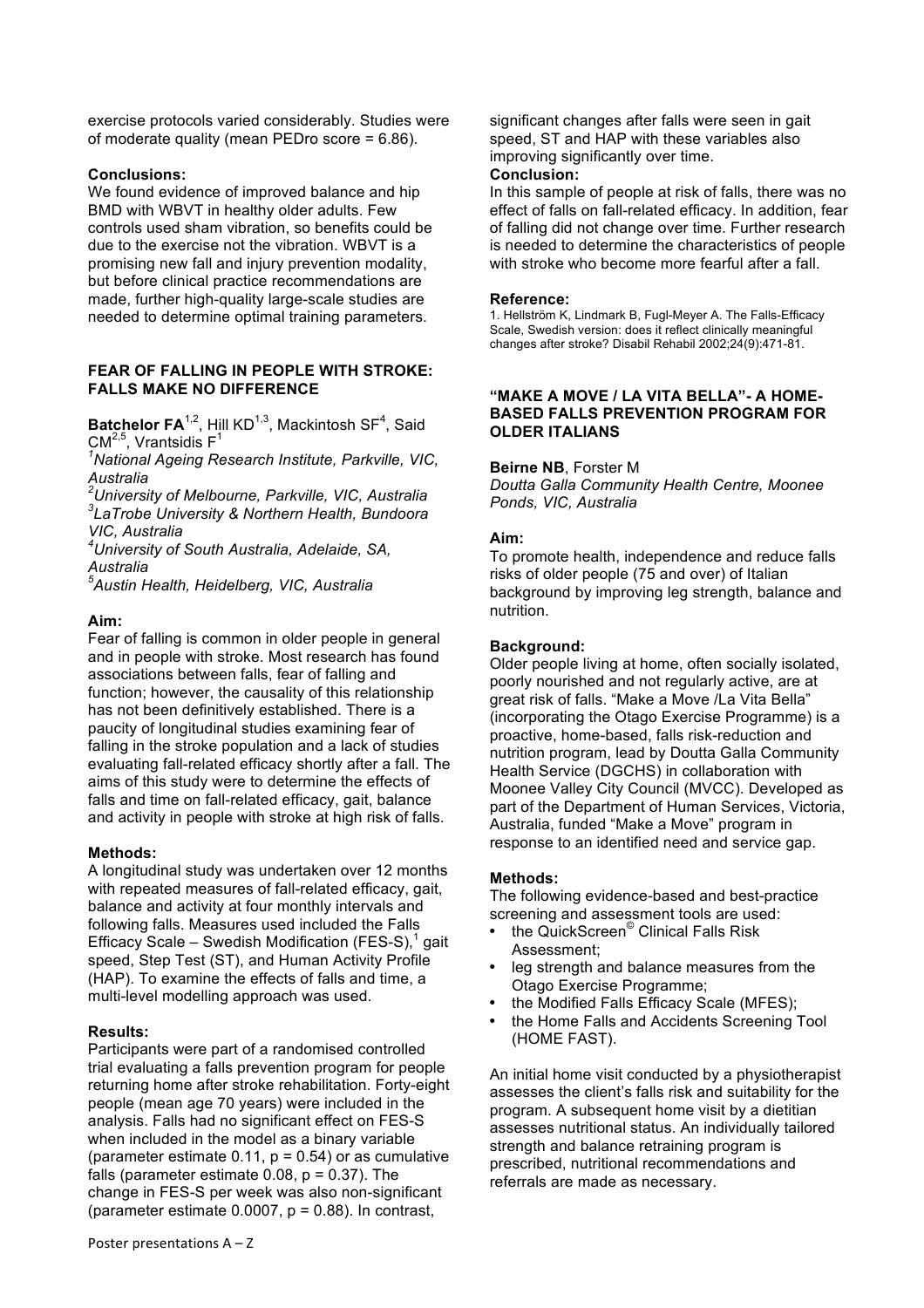Fitness instructors, trained in the Otago Exercise Programme attend home visits regularly early in the program, followed by telephone calls to the client at monthly intervals up to 12 months. A CD, "La Vita Bella" was produced and recorded in Italian; it combines music and comedy and was used to engage clients and promote sustainability. Qualitative data and quantitative data of leg strength, balance and falls efficacy were measured at baseline, 6 and 12 months.

#### **Results:**

Although sample numbers at 6-months  $(n = 10)$ , and 12-months (n = 4) are low, outcome measures demonstrated a trend towards a reduction in number of client falls and increased strength, balance and confidence levels.

#### **Conclusion:**

"Make a Move /La Vita Bella" program intervention appears to have potential efficacy in supporting anticipated outcome objectives. Formal statistical analysis may provide more robust outcome data as greater sample measures become available.

#### **CROSS-CONTINUUM FALLS AND INJURY DATA: PIECING THE PUZZLE TOGETHER IN QUEENSLAND**

**Bell R**, Black A

*Patient Safety and Quality Improvement Service, Queensland Health, QLD, Australia*

#### **Aim:**

Falls among adults aged 65 years and over occur across the continuum: in community, residential aged care and hospital settings. There are various falls data sources in Queensland, although data are poorly disseminated to the wider falls prevention community. This project collected and compiled data from these sources, to better understand the extent and impact of falls among older adults throughout Queensland.

### **Methods:**

Fall-related data occurring during 2007-08 were extracted from the following sources:

- *Pre-hospital services:* Emergency department presentations, Queensland Ambulance attendances;
- *Hospital admissions:* Admitted Patient Data Collection, Queensland Trauma Registry;
- *In-hospital falls:* Hospital incident reporting systems, Admitted Patient Data Collection;
- *Mortality records:* Queensland Health Statistics Centre.

#### **Results:**

During 2007-08, over 22,000 fall-related ambulance attendances were provided to older adults (44.5 per 1000 population), most occurring in private

residences or nursing homes. In the same period, there were 13,028 fall-related hospitalisations among older adults, estimated to cost around \$106 million. Hip fracture injuries were the most common cause of hospitalisation with nearly 10 admissions per day (n = 3572). Over 2200 in-hospital falls resulting in injury were extracted from admitted coded data, of which 16% were fracture injuries. The rate of in-hospital falls resulting in injury among older adults was 3.17 per 1000 separations. Furthermore, 493 Queensland residents died due to a fall (11.7 per 100,000 population), most of whom were older adults (95%).

#### **Conclusion:**

The project advances our understanding of the burden of falls in Queensland and identifies the key falls data stakeholders. It provides a basis to inform future statewide falls injury prevention initiatives, particularly areas such as prevention of hip fractures in the community and falls in hospital. Further work is needed to improve the quality of some of these data sources, and explore the potential for data linkage projects.

### **RISK FACTORS FOR FALLS RESULTING IN SERIOUS HEAD INJURIES IN HOSPITAL IN-PATIENTS**

**Bell RAR** <sup>1,2</sup>, Chari S<sup>2,3,5</sup>, Varghese P<sup>2,4</sup>, Ferrar K<sup>1</sup>, Haines  $T^5$ 

*1 Queensland Health, Patient Safety Centre, Brisbane, QLD, Australia*

*2 Queensland Falls Injury Prevention Collaborative. QLD, Australia*

*3 Queensland Health, Royal Brisbane and Women's Hospital, Brisbane, QLD, Australia*

*4 Queensland Health, Princess Alexandra Hospital, Brisbane, QLD, Australia*

*5 Monash University, Melbourne, VIC, Australia*

### **Aim:**

This study explored fall-related risk factors for serious head injury (HI) among adult hospital patients using routinely collected clinical incident data.

#### **Method:**

All adult falls in Queensland Health (QH) hospitals between January 2007 and November 2009 were included in the final dataset, which comprised of 24,218 falls with 140 serious HI. Logistic regression was undertaken to identify fall-related predictors for serious HI outcomes.

#### **Results:**

Univariate analyses identified the following significant factors ( $p \ge 0.05$ ) which increased odds for serious HI: falls due to fainting (odds ratio (OR) 3.34, 95% confidence interval (CI) 1.83 to 6.06), falls while standing (OR 1.52, 95% CI 1.02 to 2.26), falls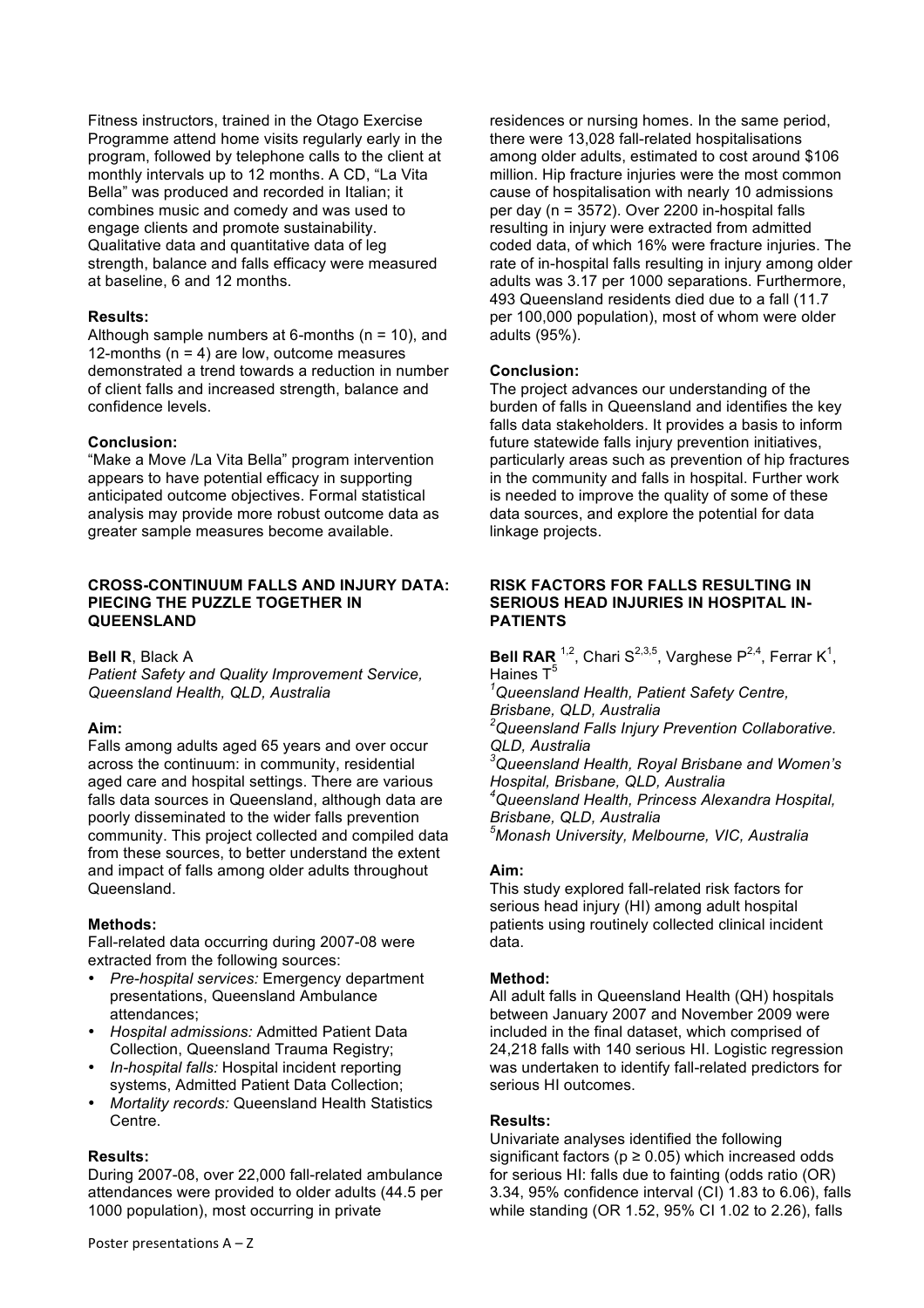while walking (OR 1.58, 95% CI 1.11 to 2.23), falls in the bedroom away from bed (OR 1.51, 95% CI 1.03 to 2.20), falls in seclusion rooms (OR 12.36, 95% CI 1.61 to 94.68), and falls between 12:00 hr and 13:00 hr (OR 1.97, 95% CI 1.09 to 3.58). Patient inability to recollect the type of fall (such as slip or trip) (OR 2.12, 95% CI 1.43 to 3.13), or activity attempted when fall occurred (OR 2.31, 95% CI 1.56 to 3.40), or function being undertaken at the time of fall (OR 2.81, 95% CI 2.00 to 3.93) all increased risk of serious HI. Male gender was found to be a protective factor (OR 0.59, 95% CI 0.41 to 0.84).

### **Conclusion:**

This study has identified several themes which influence the likelihood of fall-related serious HI. Factors indicative of altered consciousness (falls due to fainting and impaired recollection post-fall) increased serious HI risk. While this could relate to retrograde amnesia after HI, it is plausible that people who faint sustain serious HI due to the absence of protective reactions. Secondly, falls during ambulatory or standing tasks were linked to increased head injury risk – which could be due to greater impact forces in falls from these postures. Thirdly, consistent with extant fracture literature, females were more at risk of sustaining serious head injuries upon falling. Implications of these findings, limitations of the study as well as directions for future research will be discussed.

### **BUILDING COMPETENT FALLS PREVENTION TEAMS IN HOSPITALS: THE FALLS SPECIALIST OFFICER PROJECT**

**Black A**<sup>1</sup>, Brauer S<sup>2</sup>, Bell R<sup>1</sup>, Haines T<sup>3</sup> *1 Patient Safety and Quality Improvement Service, Queensland Health, QLD, Australia 2 School of Health and Rehabilitation Sciences, University of Queensland, QLD, Australia 3 School of Primary Health Care, Monash University, VIC, Australia*

# **Aim:**

In-hospital falls are a major cause of patient harm, and staff are a key factor in preventing falls. This pilot education project targeted frontline hospital staff, to improve their safety actions and attitudes towards falls prevention, and reduce the rate of inhospital falls and falls injury.

# **Methods:**

The 12-month project, led by Falls Specialist Officers, was conducted in eleven wards at three metropolitan Queensland hospitals. The program included the development and delivery of falls prevention resources, education sessions and a consultation service. A falls prevention team was also established at each hospital to assist in project implementation. Staff safety actions and attitudes were assessed pre- and post-project using

compliance audits and a standardised safety climate survey. The rate of falls and falls injuries were examined during the 12-month periods pre-, during and post-project, collected from hospital incident reporting systems and coded admitted patient data.

### **Results:**

Compliance with falls prevention safety actions improved post-project. There was a 19% to 57% increase in use of falls risk screening strategies (complete, correct, documented and completed within 24 hours; p < 0.05); and a 7% to 32% increase in use of environmental safety actions (appropriate bed height, bed-brakes locked, access to call bell, clutter-free environment; p < 0.05). Small improvements in safety attitudes were reported, particularly in the "Learning" dimension ( $p = 0.02$ ). There was no reduction in the rate of falls or falls injury in the wards post-project.

### **Conclusion:**

The pilot education program was effective in enhancing staff competencies in falls prevention by improving compliance behaviour and attitudes, but did not reduce the rate of falls or falls injury. This may be due to an increase in reporting rates among teams with stronger safety culture, or additional factors other than improving compliance with falls prevention procedures are associated with the incidence of falls.

### **ED PRESENTATIONS WITH FALLS – WHAT ARE THE LONG TERM OUTCOMES FOR OLDER PEOPLE?**

**Boyle NM<sup>1,2</sup>, Naganathan V<sup>1,2,3</sup>, Ng L<sup>1, 2</sup>, Cumming**  $RG<sup>1,4</sup>$ 

*1 Centre for Education and Research on Ageing, Concord, NSW, Australia 2 Concord Repatriation General Hospital, Concord, NSW, Australia 3 Sydney Medical School, University of Sydney, Sydney, NSW, Australia 4 School of Public Health, University of Sydney, Sydney, NSW, Australia*

# **Aim:**

The effectiveness of fall prevention interventions is dependent upon targeting those at greatest risk of further falls and injury, with potential functional decline in those who do not receive appropriate strategies.<sup>1</sup> We hypothesised that those who have further falls requiring an Emergency Department (ED) review or hospital admission have increased mortality and identifiable risk factors which predict future falls and assist in providing targeted interventions.

# **Methods:**

We performed a 5 year retrospective cohort study of older people who presented to an ED with a fall or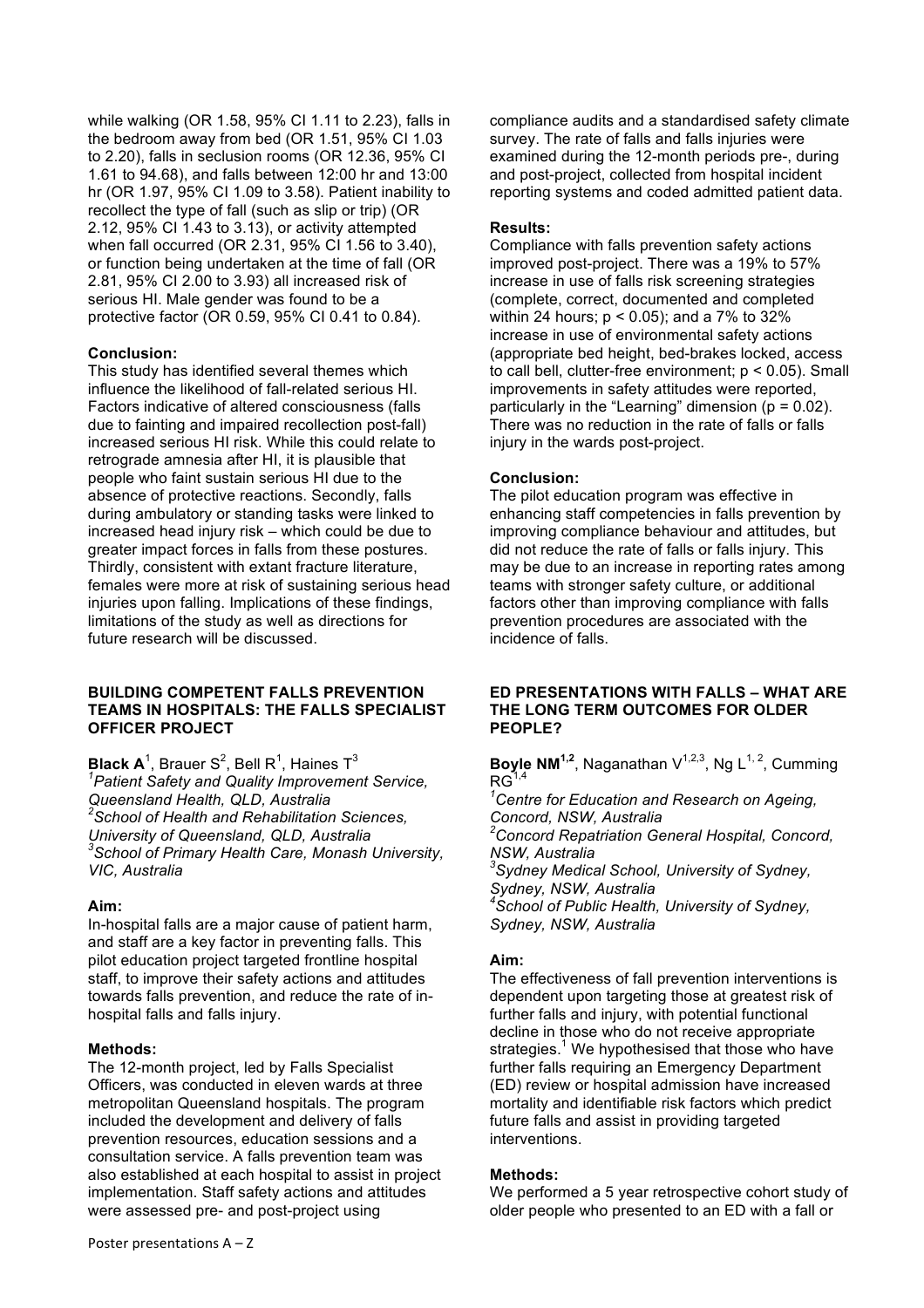syncope between March and June 2005. Data sources were medical records, data linkage with the department of health acute hospital and ED admissions databases, and the Australian Institute of Health and Welfare National Death Index. Regression analysis was performed to identify predictors of death and single or recurrent falls using parameters identified in the original descriptive study.

### **Results:**

A total of 493 patients were identified in the original study with a mean age of 81.8 years (SD 7.8), of which 63% were female; 253 (51.3%) participants died in the follow-up period. Falls were classified as single or recurrent (2 or more falls) resulting in 194 falls from 184 fallers (range 1 to 9 falls). There were no significant differences in the proportions of males and females with single falls (male 36/181 vs female 74/312; p > 0.05) or recurrent falls (male 33/181 vs female  $51/312$ ;  $p > 0.05$ ). A previous history of falls on the initial presentation showed a non-significant trend to shorter mean time to first new fall (39.7 months [95% CI 37.1 to 42.4] vs 47.0 months [95% CI 39.3 to 54.8]). Age, cognitive impairment, mobility issues, dependency for ADLs, cause of initial fall, and previous history of falls were all predictors of falls in the follow-up period.

### **Conclusion:**

This study further highlights the risk of further falls in older people who present to the ED with a fall. Those with the predictors as outlined should be targeted for appropriate preventative interventions.

### **References:**

1. Russell MA, Hill KD, Blackberry I et al. Falls risk and functional decline in older fallers discharged directly from emergency departments. J Gerontol A Biol Sci Med Sci 2006;61(10):1090-5.

### **RELATIONSHIP BETWEEN SARCOPENIA, FAT MASS AND BALANCE IN OLDER ADULTS**

**Brodie ML**<sup>1</sup>, Lo JC<sup>1</sup>, Menant JC<sup>1,2</sup>, Sturnieks DL<sup>1,2</sup>, Lord  $\text{SR}^{1,2}$ 

*1 Neuroscience Research Australia, Randwick, NSW, Australia*

*2 University of New South Wales, Kensington, NSW, Australia*

# **Aim:**

It has been recognised that low muscle mass combined with high percentage body fat leads to functional deficits and has implications for fall risk.<sup>1</sup> However the mechanisms behind this relationship are unclear. This study aims to investigate further the relationship between body composition and falls risk by examining balance and muscle strength in older people.

### **Methods:**

One hundred community-dwelling older adults (44 males, 56 females) aged 66 to 90 years undertook measurements of body composition (lean mass and fat mass) using dual energy x-ray absorptiometry. Participants also completed tests of quadriceps strength, postural sway, controlled leaning balance (coordinated stability test) and choice-stepping reaction time. The appendicular skeletal muscle mass (ASM) index was calculated as sum of lean arms mass plus lean legs mass divided by stature  $(m)$  squared.<sup>1</sup> Participants were then classified into four phenotypes including normal lean  $(n = 37)$ . sarcopenic ( $n = 7$ ), obese ( $n = 40$ ) and sarcopenic obese ( $n = 16$ ) according to the definition of sarcopenia as ASM index < 7.2 (males) and ASM index  $<$  5.4 (females), and obesity as  $>$  30% fat (males) and  $> 40\%$  fat (females).

### **Results:**

This preliminary analysis showed a positive correlation between ASM index and quadriceps strength ( $r = 0.516$ ;  $p < 0.001$ ) suggesting quadriceps strength is a good marker for sarcopenia. Increased percentage body fat was associated with poorer coordinated stability (r =  $0.241$ ,  $p = 0.018$ ), even after controlling for age. There was also a trend for increased postural sway in the sarcopenic obese group compared to the normal lean group ( $p = 0.093$ ).

### **Conclusion:**

These findings suggest that in addition to sarcopenia, excess adipose tissue contributes to increased fall risk in older people, by impairing balance control.

### **References:**

1. Waters DL, Hale L, Grant AM et al. Osteoporosis and gait and balance disturbances in older sarcopenic obese New Zealanders. Osteoporos Int 2010;21(2):351-7.

2. Baumgartner RN, Koehler KM, Gallagher D et al. Epidemiology of sarcopenia among the elderly in New Mexico. Am J Epidemiol 1998;147(8):755-62.

### **BETTER BALANCE PROGRAM AT ANGLICAN RETIREMENT VILLAGES –PUTTING RESEARCH INTO PRACTICE**

**Butler S**<sup>1</sup>, Abela M<sup>1,2</sup> *1 Anglican Retirement Villages, Sydney, NSW, Australia 2 University of Technology, Sydney, NSW, Australia*

### **Aim:**

Falls among elderly people can result in serious consequences. As a result of this, a number of falls prevention programs have been developed. Anglican Retirement Villages offer care, services and accommodation to over 4000 people in some 24 locations across Sydney. In May 2008 the Better Balance program was established across Anglican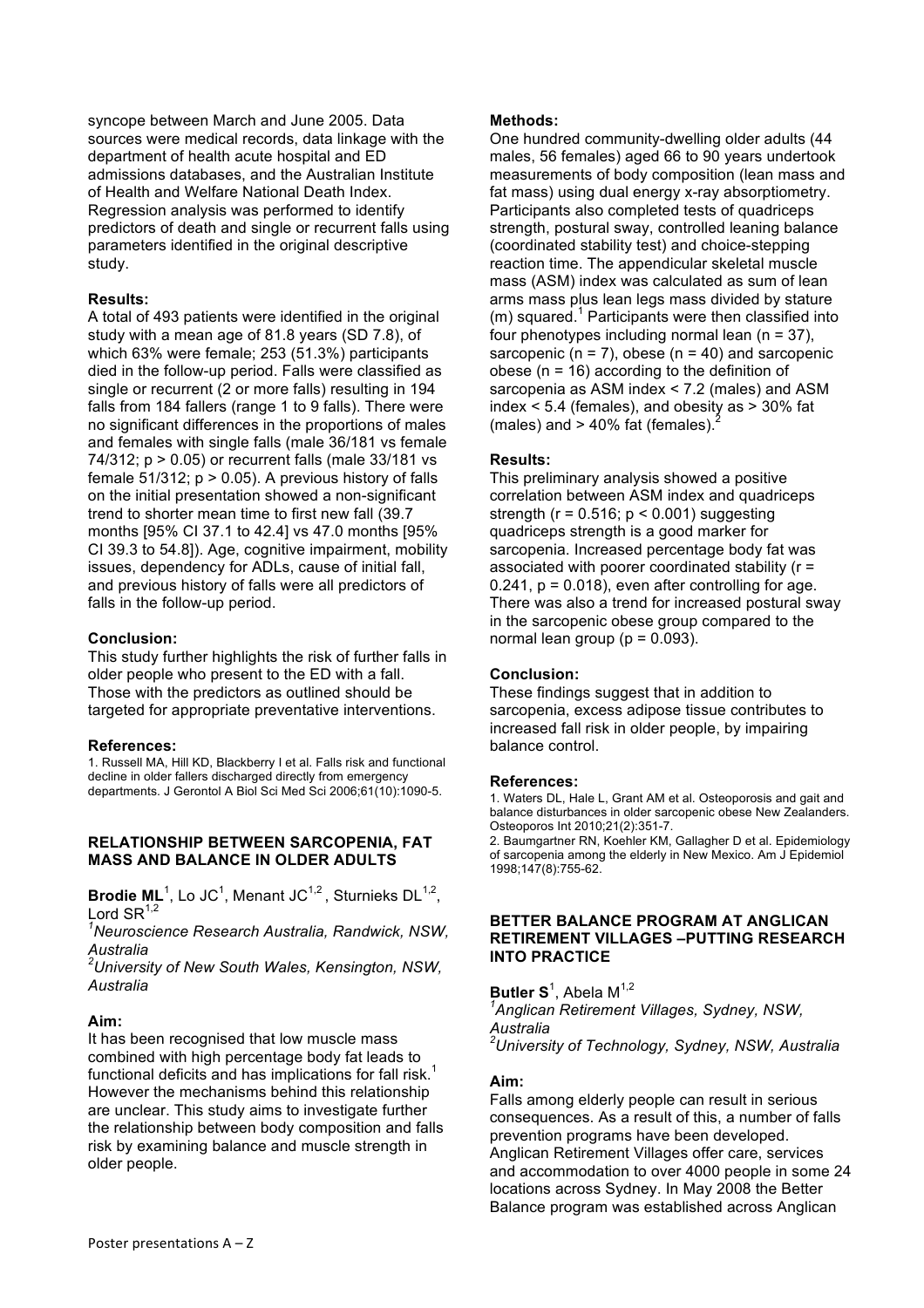Retirement Villages implementing the evidencedbased Otago Exercise Programme to improve the strength and balance of participants and reduce the risk of falls and falls-related injuries.

### **Methods:**

Participants were referred by their general practitioner to the Better Balance program. Initial consultation involved a comprehensive falls risk assessment using FallsScreen or QuickScreen.<sup>1</sup> Additional performance tests included the six-metre walk and sit-to-stand tests and qualitative assessments for cognition and confidence levels. Participants then engaged in various components of strength and balance exercises adapted from the best-practice model, the Otago Exercise Programme. An occupational therapy assessment was offered to each participant.

### **Results:**

Two years after the Better Balance program's implementation, fourteen strength and balance classes are conducted per week with an average attendance rate of 8 to10 participants per class. Post-test performance results revealed decreased time to perform sit-to-stand and six-metre walk tests with 81% and 55% improvements respectively, indicating improvements to the strength and balance of participants.

### **Conclusion:**

The Better Balance program has been shown to be beneficial and sustainable across Anglican Retirement Villages. It is a step in the right direction for the successful implementation of evidence-based practice for the prevention of falls among our elderly population.

### **Reference:**

1. Lord S, Sherrington C, Menz H et al. Falls in Older people: Risk Factors and Strategies for Prevention. 2nd edition. Cambridge: Cambridge University Press, 2007.

# **ASSOCIATIONS BETWEEN FRAILTY AND FALLS**

**Cameron ID**<sup>1,2</sup>, Monaghan N<sup>1</sup>, Sherrington C<sup>3</sup>, Fairhall N<sup>1,3</sup>, Langron C<sup>1</sup>, Gill E<sup>1</sup>, Kurrle S<sup>2</sup>, Lord SR<sup>4</sup><br><sup>1</sup>Rehabilitation Studies Unit, Sydney Medical School, *The University of Sydney, Sydney, NSW, Australia 2 Division of Rehabilitation and Aged Care, Hornsby Ku-ring-gai Health Service, Sydney, NSW, Australia <sup>3</sup> The George Institute for Global Health, The University of Sydney, Sydney, NSW, Australia 4 Neuroscience Research Australia, University of NSW, Sydney, NSW, Australia*

# **Aim:**

In the context of a study of frailty, defined using the Cardiovascular Health Study (CHS) criteria, falls were investigated. This study aimed to examine whether the resolution of frailty was associated with a reduction of falls, and whether the severity of frailty was related to falls incidence.

### **Methods:**

We conducted a cohort study of 134 communityliving older people with data collection at baseline, 3 and 12 months. Two analyses were conducted. The first examined the association of resolution of frailty between baseline and 3 months, with falls in the following 9 months. The second assessed the association of the extent of frailty (comparing 'frail' defined as 3 CHS criteria and 'very frail' defined as 4 or 5 CHS criteria) with falls (number of falls classified as zero to 5 plus) over the 12 month study period.

### **Results:**

Forty-one participants (30.6%) had resolution of frailty in the initial 3 months of follow-up and there was a trend towards a reduction in falls in this group (chi square 2.23,  $p = 0.188$ ). The very frail participants had significantly more falls than frail participants over the 12-month follow-up period (chi square  $11.9$ ,  $p = 0.036$ ).

### **Conclusion:**

Severity of frailty is associated with falls and resolution of frailty might be associated with a reduction in falls. These associations should be confirmed with a larger sample and with adjustment for potential confounding factors.

### **FALL INJURY PREVENTION IN VICTORIA, AUSTRALIA – PROGRESS AGAINST PREDICTIONS**

### **Cassell E**, Clapperton A

*Victorian Injury Surveillance Unit, Accident Research Centre, Monash University, Clayton, VIC, Australia*

### **Aim:**

To investigate the progress made in Victoria on fall injury and hip fracture prevention in older people aged 65 years and over in the decade from 1998/9 to 2009/10, against predictions made in 1999. $<sup>1</sup>$ </sup>

# **Methods:**

Trends in older persons' hospitalisation rates for fall injury (excluding same day admissions) and fall related hip fracture were examined by age, gender and location of injury event using injury data extracted from the Victorian Admitted Episodes Dataset (VAED). This dataset is held by the Victorian Injury Surveillance Unit and covers all admissions to public and private hospitals in Victoria.

# **Results:**

Preliminary analysis of currently available years of data indicates that fall related admission rates have shown a significant 19% increase over the decade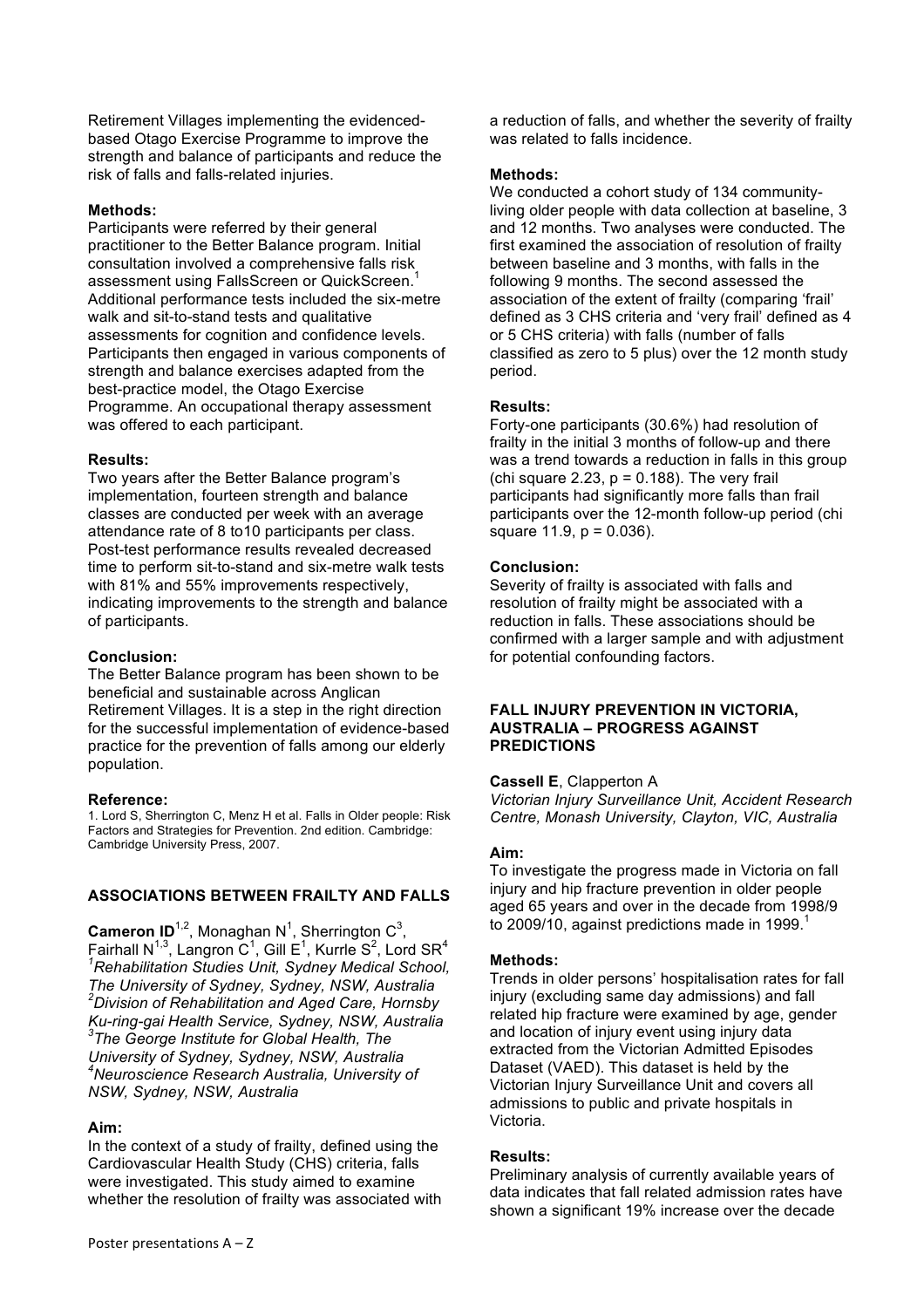from 1856/100000 in 1998/9 to 2164/100000 in 2007/8. Against predictions, fall related hip fracture rates have declined by 20% from 591/100000 in 1998/99 to 502/100000 in 2007/8.

### **Conclusion:**

Possible explanations for the unforeseen decrease in hip fracture incidence in Victoria will be explored given the ageing of the Victorian population.

### **Reference:**

1. Sanders KM, Nicholson GC Ugoni AM et al. Health burden of hip and other fractures in Australia beyond 2000. Projections based on the Geelong Osteoporosis Study. MJA 1999;170:467- 70.

### **BASIC STEPS: SAFER PHYSICAL ACTIVITY TRAINING FOR THE INACTIVE AND FRAILER AGED**

### **Castell S**, Armstrong M

*Northern Sydney Central Coast Area Health Service, Sydney, NSW, Australia*

### **Aim:**

'Basic Steps'<sup>©</sup> is a physical activity and falls prevention training program for staff providing activity classes for less active and frailer older people living in residential care facilities. It was developed by the Northern Sydney Central Coast Health (NSCCH) Health Promotion unit. The aim of the program was to train staff to acquire the underlying knowledge and skills to apply the most appropriate strength and balance 'exercise prescriptions' within current classes, or to facilitate more suitable new classes.

# **Method:**

'Basic Steps' was presented as a 3 hour, face to face training session for residential care staff such as Diversional Therapists, Activity and Recreation Officers. It comprised a theoretical base with accompanying practical exercise applications, to maintain the functional abilities required to reduce the risk of falls and related injuries. The training included elements from the 'Fall Proof'<sup>®</sup> training program and incorporates the NSCCH 'Staying Active - Staying Safe'<sup>©</sup> resource exercise format.

# **Results:**

The training was conducted in 2009-2010 across 21 residential care settings in NSCCH, with 255 staff attending. Qualitative evaluations were conducted at initial training and after 3 months. A total of 82.4% found that the training was excellent to good, with 78% reporting they could apply the training to their work situation. Evaluation showed the training program was well accepted, informative and easy to implement. At follow-up, there was an increased uptake of appropriate exercise programs in all the facilities.

### **Conclusion:**

This was a highly successful pilot project, with many facilities requesting further training to extend the program to more staff. As a result of these requests, and with no further staffing available for training, a CD/DVD resource and training manual has been developed to enable this program to continue without the need for face to face training and to extend the program to more facilities, including rural.

### **"REPORTER FALLS SHORT" - IMPROVING FALLS DATA, GETTING IT RIGHT FOR PATIENTS**

**Cave K**, Smith B, Murphy S *MidCentral Health Hospital, Palmerston North, New Zealand*

# **Aim:**

The existing paper incident reporting form at MidCentral Health (MCH) allows for varying degrees of patient falls information to be captured. The resulting data are inconsistent, insufficient and often subjective. The aim of this project is to collect consistent, accurate data around circumstances and contributory factors relating to patient falls at MCH. Obtaining reliable information and determining trends will assist in the identification of appropriate falls reduction strategies, and aid direction of resources to the most vulnerable patients.

# **Methods:**

A separate Falls Incident Report (FIR) form, incorporating standard categories, tick box options, and free text was devised by the Falls Action Group at MCH, and attached to the existing generic incident form. Three clinical areas were chosen to pilot the form over a three-month period (May to July 30th 2010), with prior education and resources provided to participants. Data collected from the FIR form will be compared with data from the generic incident report forms for the three months prior to the pilot commencing. Staff will complete a simple feedback form to evaluate the perceived usefulness of FIR, and ease of use.

### **Results:**

One month's findings (May) have already confirmed that the FIR captures more consistent data, and identifies some reliable trends for staff to analyse.

### **Conclusion:**

The specific Falls Incident Report form provides MCH with the opportunity to capture, and collate, high quality information related to patient falls. Communication to staff of reliable trends will assist in changing the management of falls practice, and reduce patient falls.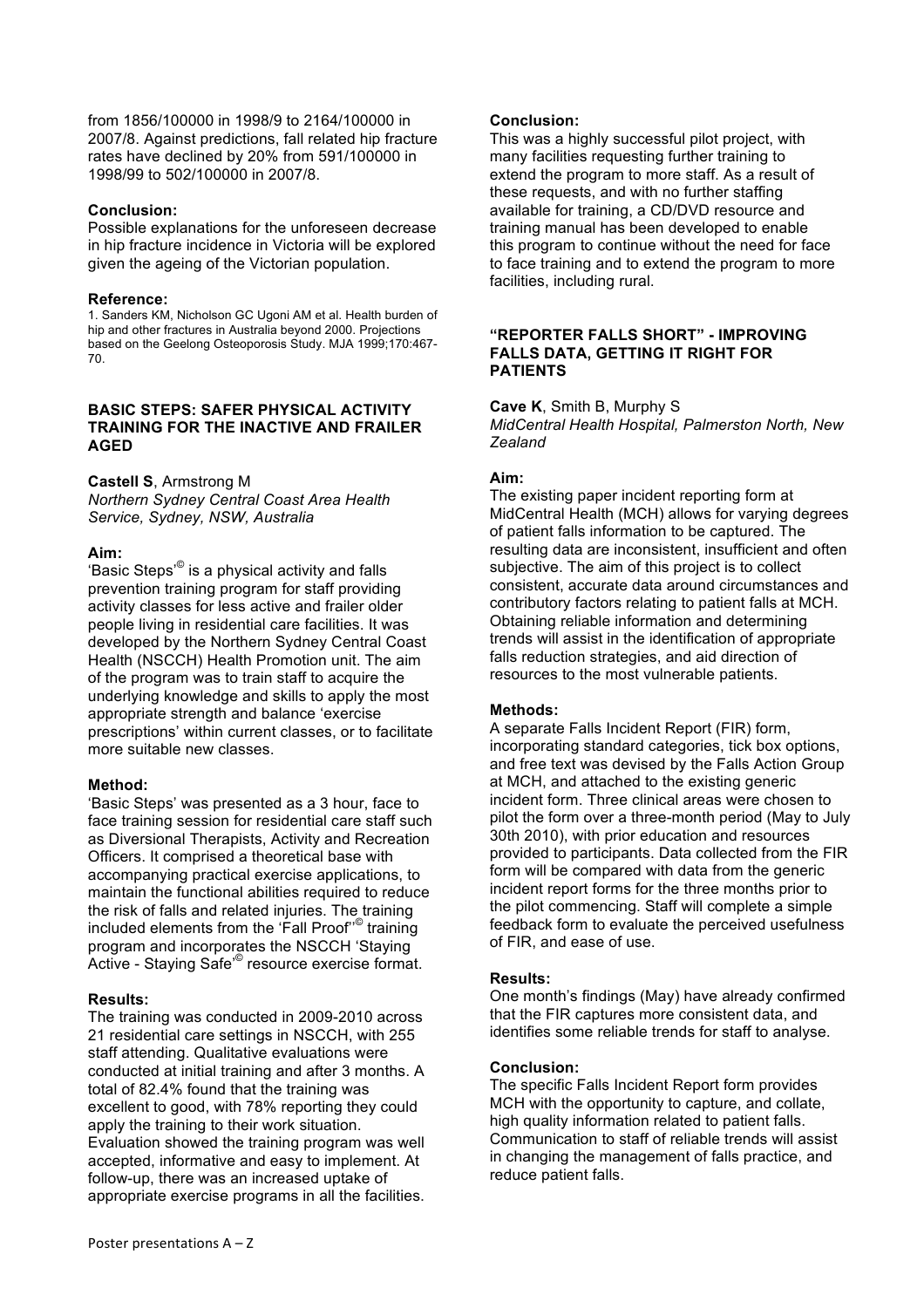### **WHY DO SOME FALLS RESULT IN FRACTURES? ANALYSIS OF 33,000 INSTITUTIONAL FALLS**

**Chari S**<sup>1,2,3</sup>, McRae P<sup>1,2</sup>, Varghese P<sup>2,4,5</sup>, Ferrar K<sup>6</sup>, Haines T3,5 *1*

*Queensland Health, Royal Brisbane and Women's Hospital, Brisbane, QLD, Australia* 

*2 Queensland Falls Injury Prevention Collaborative, QLD, Australia*

*3 Monash University, Melbourne, VIC, Australia 4 Queensland Health, Princess Alexandra Hospital, Brisbane, QLD, Australia*

*5 University of Queensland, Brisbane, QLD, Australia 6 Queensland Health, Patient Safety Centre, Brisbane, QLD, Australia*

### **Aim:**

This study aimed to identify incident characteristics associated with falls that result in fractures in institutions.

### **Methods:**

A retrospective cohort design was employed in this epidemiological study. Data were extracted from the Queensland Health clinical incident reporting system (PRIME CI). In total 33,198 falls (containing 263 reported fractures) from public healthcare facilities were included. Hospital and residential care subsets were examined using logistic regression analysis.

### **Results:**

Our study identified a number of significant (p < 0.05) fall-related fracture predictors. Male hospital patients who fell were almost three times less likely to sustain fractures compared with females (odds ratio (OR) 0.37, 95% confidence interval (CI) 0.28 to 0.50). Gender remained non-significant in the residential care cohort. While advance age (over 80) was not linked to fracture risk in the residential care cohort, it was a risk factor for hospital fractures (OR 1.51, 95% CI 1.16 to 1.96).

Variables linked to body positions associated with higher impact potential trended towards increased fracture odds across both groups. For example, inhospital, falls while walking (OR1.96, 95% CI 1.50 to 2.56), falls in corridors (OR 2.39, 95% CI 1.58 to 3.62) and falls in bedroom areas other than bedside (OR1.36, 95% CI 1.00 to1.85) achieved significance. A similar alignment was also identified in the residential care data. Hospital patients reported as having been fall risk screened or risk assessed (OR 0.66, 95% CI 0.48 to 0.92) were half as likely to sustain fractures upon falling. Witnessed hospital falls were also linked to lower fracture odds (OR 0.79, 95% CI 0.56 to 1.09).

# **Conclusion:**

In line with current biomechanical models our findings indicate that falls from vertical positions (higher impact potentials) are most likely to produce

fractures. Further, our results suggest that hospital injury prevention programs should focus on older female patients and all those aged over 80. Finally, our results highlight patient supervision as a potential hospital fracture prevention strategy. Additional findings, differences between cohorts, limitations and implications for future research are discussed.

### **DEVELOPMENT AND IMPLEMENTATION OF A 'FALL WITH MAJOR HARM' PROTOCOL**

### **Clayton DE**

*Peninsula Health, Mt Eliza, VIC, Australia*

### **Aim:**

Following the introduction of an inpatient falls prevention program it was noted that there was no process in place to target falls resulting in major harm for follow-up. It was felt that falls with major harm warranted a detailed investigation of the fall event which would include analysis of the fall event, identification of issues relating to the fall event and recommendations for quality improvements arising from the investigation

### **Methods:**

The Falls Clinical Nurse Consultant in conjunction with the Falls Steering Committee developed a 'Fall with Major Harm' protocol. The development process identified the need for a pathway that outlined procedures for initial notification, multidisciplinary fall investigation and development of recommendations. The resulting disciplinespecific reports are then collated into a de-identified report that is submitted to the Falls Steering Committee and Peninsula Health Board

### **Results:**

While this protocol was rolled out in 2007 there were some initial issues with classification of a fall with major harm and the accuracy of data from 2007 is not included here. In 2008 there were 39 falls with major harm investigated resulting in 84 recommendations being actioned, and in 2009 there were 45 falls with major harm investigated with 82 recommendations actioned. From this initial protocol the need for a critical risk protocol and a post discharge follow-up protocol has been identified and these are currently being developed.

### **Conclusion:**

This protocol has lead to a greater level of accountability for falls with major harm across the whole continuum of care as these are now identified and investigated. The issues identified for these falls are being addressed using a multidisciplinary approach.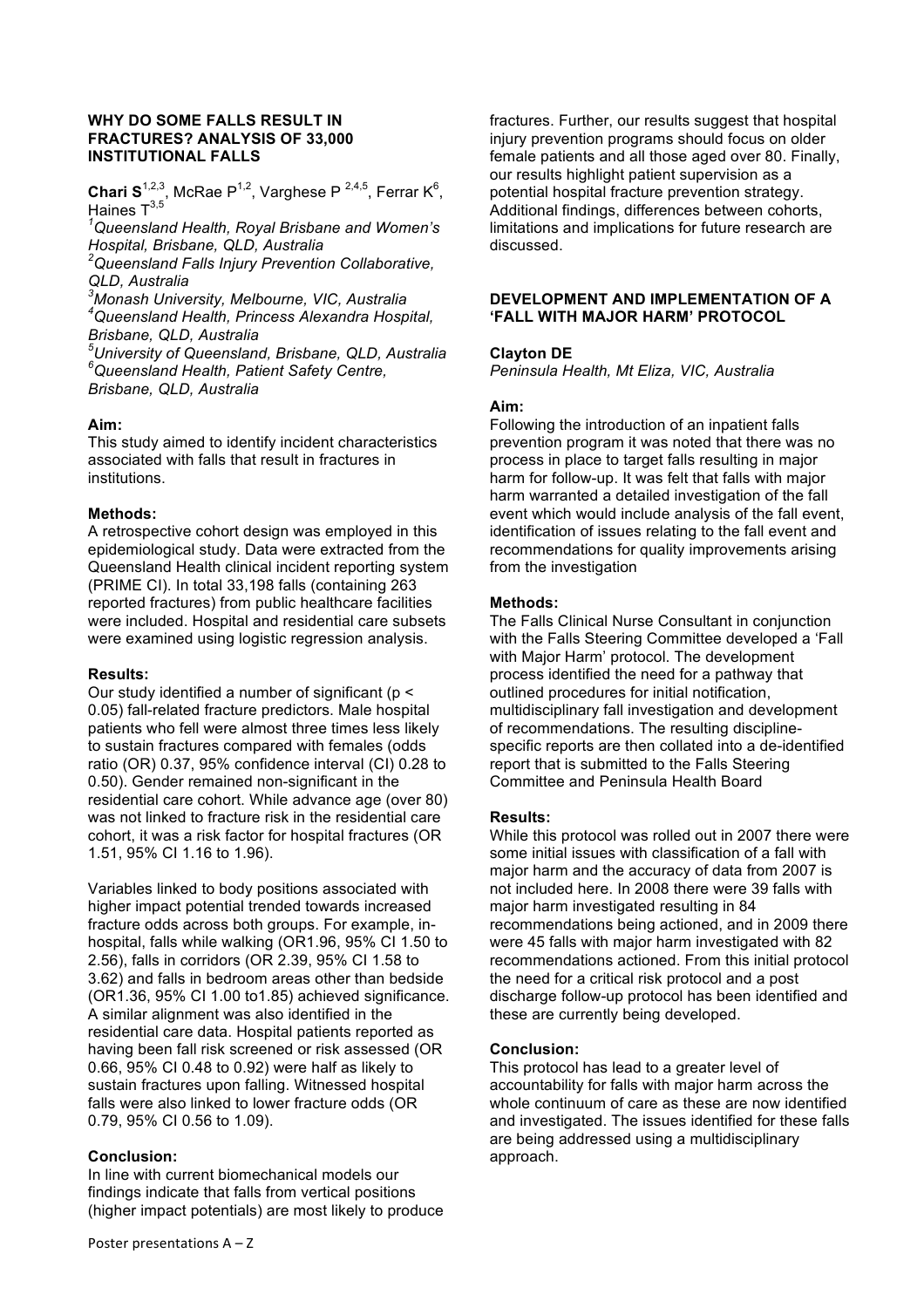### **HUNTINGTONS DISEASE PATIENTS HAVE HIGHEST FALLS RISK IN NEUROLOGICAL WARD: RETROSPECTIVE AUDIT**

**Connors KA**, Belfrage J, Stewart A

*Calvary Health Care Bethlehem, Melbourne, VIC, Australia*

### **Aim:**

People with neurological diseases are often at high risk of falls. The falls rate at the inpatient progressive neurological unit of Calvary Health Care Bethlehem (Melbourne) was indeed higher compared to falls rates at other sub-acute facilities in Australia. The aim of this study was to identify which patient groups were tending to fall, and also identify other factors which may have been contributing to the falls for these patients, to enable effective implementation of falls prevention measures.

# **Methods:**

A twelve month retrospective audit was conducted of falls which had occurred on the progressive neurology inpatient unit and had been recorded on the hospital Riskman system. Additional information was obtained from each faller's medical record. The data obtained for each faller included diagnosis, age, number of falls, FIM transfer score, FIM cognition score, place and time of falls, number of injuries from the falls and the severity of injuries .

### **Results:**

There were 65 falls over the 12 month period. These falls were sustained by 29 individuals. There were 16 people who sustained one fall and 13 had multiple falls. There were significant differences in the falls rates between diagnostic categories, with patients with Huntington's disease (HD) sustaining the most falls. Differences were also identified between single fallers and multiple fallers in terms of cognition scores and diagnostic categories. Unlike patients with motor neurone disease, who mostly sustained single falls, patients with HD who fell were very likely to fall more than once.

# **Conclusion:**

Patients with HD in an inpatient setting are at a very high risk of falls which appears to be due to a combination of factors. These factors include impaired mobility, impaired cognition and behavioural patterns (such as restlessness) which often resulted in an inability by the HD patients to adhere to falls prevention recommendations.

### **AIMING FOR THE BEST: IMPROVING PATIENT SAFETY WITH HOURLY ROUNDS**

#### **Crogan P**, Lawrence J

*Counties Manukau District Health Board, Manukau City, New Zealand*

### **Aim:**

Following two clusters of patient falls in a medical inpatient ward, a review of the literature suggested hourly rounding may reduce the number of falls as well as improving the environment for both staff and patients.

### **Methods:**

Champions and stakeholders across the organisation and division were engaged to ensure support for the nurse led change. Following exploration of ward data and discussion with the nursing team, implementation of nursing rounds was launched. The change was led by a partnership between Charge Nurse Manager and the Quality Improvement Unit.

Using a systematic approach and incorporating the 'plan do study act' cycle, the team moved from a reactive to a proactive approach to meet the needs of patients.

### **Results:**

Quantitative results show a reduction in falls resulting in harm to the patient. In addition, there was a significant reduction in nurse call bells, and an improvement in both patient and staff satisfaction. Improved patient assessment has resulted in the appropriate allocation of resource.

Qualitatively, there has been a positive experience of change in relation to quality for the team which has meant that the team are 'change ready' and moving into a self governing framework. **Conclusion:**

Overall, implementation has led to increased patient focused communication, improved clinical decision making based on the patient needs and robust teamwork. The framework of right patient, right bed, right care, right time has emerged.

### **Reference:**

Meade CM, Bursell AL, Ketelsen L. Effects of nursing rounds on patients' call light use, satisfaction, and safety. Am J Nurs 2006;106(9):58-70.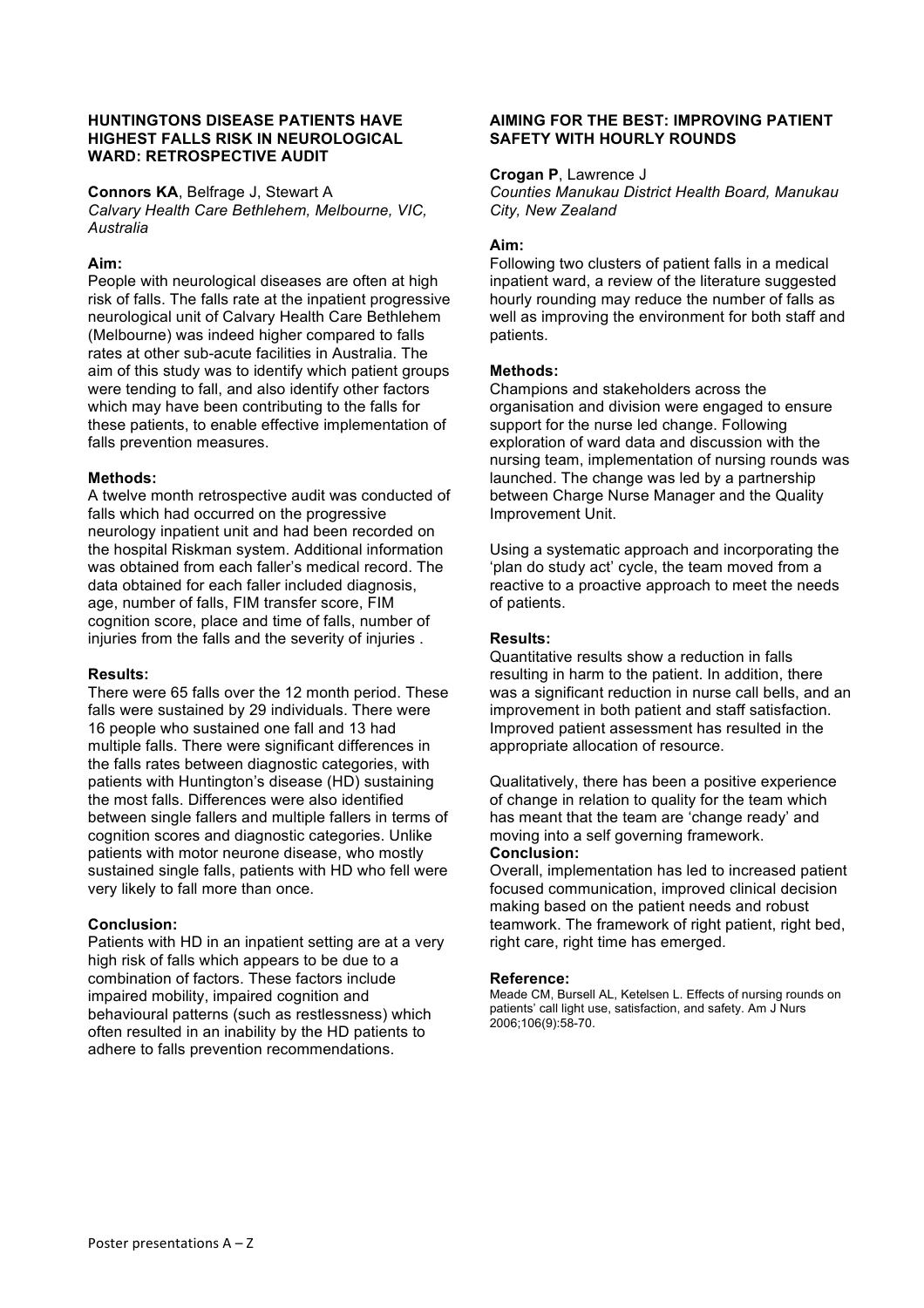### **SENSOR SYSTEMS FOR SURVEILLANCE OF COGNITIVELY IMPAIRED FALL RISK IN ACUTE CARE PATIENTS**

**Cumings R**, Keast C, Gallant A

*Christchurch Hospital, Medical Surgical Division, Canterbury District Health Board, Christchurch, New Zealand*

### **Aim:**

To outline a new surveillance method used in Christchurch Hospital (a 600 bed acute care facility) to alert staff of patient mobilisation in fall risk patients with cognitive deficits.

### **Background:**

With the introduction of restraint minimisation and safe practice standards in 2001 our hospital responded by providing one to one care in the form of hospital aide specialling for cognitively impaired patients, to avoid restraint and reduce our fall incidences. The staff resource for this initiative proved to be unsustainable and we did not identify a reduction in our falls incidences. Canterbury's high elderly population and an increase in 'complex' patient admissions led to a million dollar budget blowout for specialling. Other 'surveillance' methods to manage patient risk were required and at the same time a review of the fall prevention programme was commenced.

#### **Methods:**

- Reviewed the use of hospital aide specialling and patient assessment criteria
- Reviewed the use of sensor mats and clips in other hospitals – nationally and internationally
- Reviewed fall incidences in wards where sensor system were instigated
- Performed staff surveys and comparison trials of different sensor systems over a three year period

#### **Results:**

- Fall incidences reduced in the four pilot areas where the sensor systems were implemented
- Staff surveys demonstrated attitudes towards using sensor systems for certain patient groups improved
- Quantitative data demonstrates sensor systems are used as an alternative to specialling
- Significant cost savings have been demonstrated with the alternative surveillance

#### **Conclusions:**

There has been identification for strict criteria for the use of sensor systems in relation to correct patient selection and awareness from all staff of their responsibilities when an alarm is activated. Sensor system use is now an integral part of the hospitals' Fall Prevention Programme.

#### **References:**

1. Rabadi MH, Rabadi FM, Peterson M. An analysis of falls occurring in patients with stroke on an acute rehabilitation unit. Rehabil Nurs 2008;33(3):104-9.

2. Tideiksaar R, Finer CF, Maby J. Falls prevention: the efficacy of a bed alarm system in an acute-care setting: Mt Sinai J Med 1993;60(6):522-7.

#### **A COMMUNITY, COLLABORATIVE APPROACH TO PREVENT FALLS**

#### **Cummings L**

*Accident Compensation Corporation, Tauranga, New Zealand*

#### **Aim:**

Many older people do not perceive the falls risk to be relevant to them, believing that a fall is only relevant to "other older people". This project aimed to: increase awareness of falls prevention, increase awareness of the associated services that are provided to older adults in the Tauranga and Rotorua communities, and reduce the incidence of falls.

### **Methods:**

The New Zealand Accident Compensation Corporation (ACC) worked collaboratively with organisations in each of the communities to establish a working committee. These organisations included individuals from the Bay of Plenty District Health Board, the Bay of Plenty Polytechnic, Restart Home Rehabilitation (private provider), Age Concern, Treasure Rotorua (Rotorua WHO Internal Safe City) and the Rotorua Energy Trust. The committee worked together to plan presentations around falls prevention, healthy eating, healthy ageing, eye care, Tai Chi demonstrations, as well as a 90 year old lady who has proven that no matter what your age, anything is possible. They also invited providers within the community who were relevant to the event and who would set up stands and disseminate information about their organisations.

#### **Results:**

A total of 280 people from the two communities attended. Evaluation forms showed that people felt they were better prepared to prevent falls in the future, and felt that changes would be relatively simple to make in order to make a big difference to preventing falls.

#### **Conclusion:**

A community, collaborative approach to preventing falls is a positive, effective method to increase awareness of falls prevention, and community services available as well as to reduce the incidence of falls.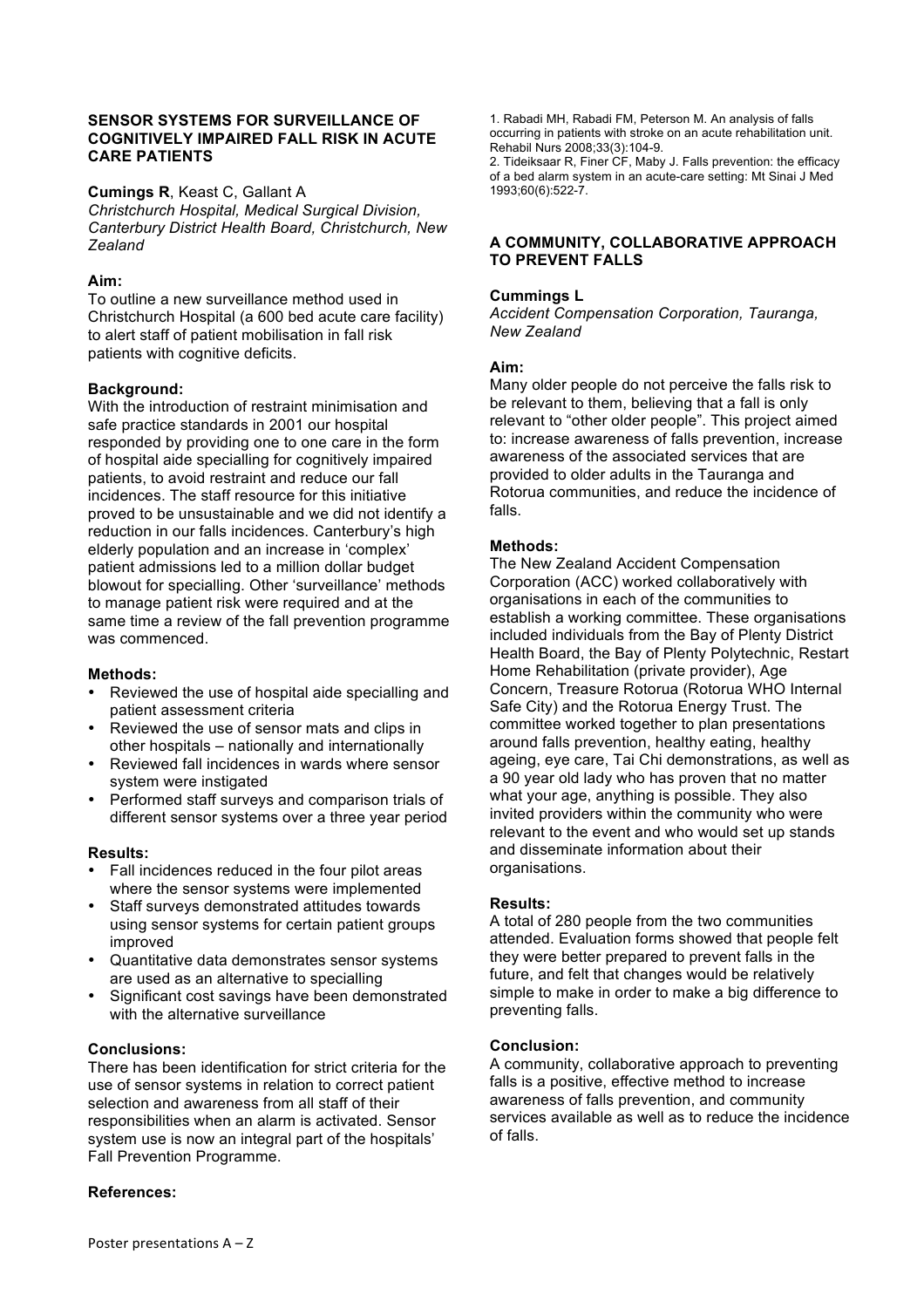### **COLLABORATIVELY SPEAKING: TROUBLE WITH A GREAT REFERRAL IDEA**

**Currin M**<sup>1</sup>, Rogers A<sup>1</sup>, Comans T<sup>1,2</sup>, Quinn J<sup>3</sup> *1 Community Rehabilitation Service, Metro South HSD, Eight Mile Plains, QLD, Australia 2 Griffith University, Logan Campus Meadowbrook QLD, Australia*

*3 Australian Centre for Prehospital Research, Queensland Ambulance Service, QLD, Australia*

# **Aim:**

The purpose of this project was to develop a referral pathway to the Community Rehabilitation (Allied Health) Service (CRS) for falls clients attended by Queensland Ambulance Service (QAS) who are not transported to hospital. Additionally, this project aimed to reduce falls-related ambulance call-outs, ED and hospital admissions.

# **Methods:**

Working with the QAS, an education package, referral pathway and follow up procedures were developed. Endorsement of the program was from all levels of management in both services. The service providers from both services had regular meetings and work shadowing with the ambulance officers was also trialled to encourage more referrals.

# **Results:**

From QAS data, there are approximately six falls per week by community dwelling older persons in the eligible service catchment area (south west Brisbane metropolitan area). Of the potential 468 referrals, CRS only received 15 (0.03%) over the 18 month period.

The referrals from the Queensland Ambulance Service were older; more debilitated and had had more falls over the past six months than those that were referred from the hospital emergency departments. Although this program had support from all levels of management within Queensland Health and QAS as well as from the service providers, there were only a few referrals.

# **Conclusion:**

Further funding has allowed for the research team to investigate the barriers to success for this program. Although this program had strong support from all areas of management, it did not translate into actual referrals. The clients that were referred were of a greater falls risk when compared with the usual referrals from hospital emergency departments.

Falls prevention is critical in reducing morbidity, mortality and improving quality of life in older Australians. Identifying these patients before they experience a serious fall that does require hospitalisation allows an opportunity to intervene and has important injury prevention implications.

### **EVOLUTION OF STEADY AS YOU GO PEER LED COMMUNITY FALLS PREVENTION PROGRAMME**

**Davidson S**<sup>1</sup>, Dando M<sup>1</sup>, Waters DL<sup>2</sup>, Hale B<sup>3</sup>, Robertson L<sup>4</sup>, Hale L<sup>2</sup><br><sup>1</sup> Age Censern Otege *Age Concern Otago, Dunedin, New Zealand*

*2 University of Otago, Dunedin, New Zealand 3 Independent researcher, Dunedin, New Zealand 4 Otago Polytechnic, Dunedin, New Zealand*

# **Background and method:**

Activities to market and develop resources were trialed by Age Concern Otago to develop the Steady As You Go falls prevention programme (SAYGO). A unique and successful aspect of the SAYGO are the peer led classes. Peer led classes began seven years ago and most continue today. The evolution of the marketing and development of a sustainable falls prevention programme are presented in this process evaluation.

# **Results:**

Two primary attributes were identified: marketing and personnel. Marketing and branding were seen as essential to ensure a wide knowledge of the classes, in particular to medical and health practitioners. The first attempt to market SAYGO in 1999 was directed at established relationships between Age Concern and social groups/senior citizens clubs. This proved to be very successful. Church groups, community centres and Dunedin City Council flats also became venues for classes. Participants began to offer donations for attendance and it became SAYGO policy to accept donations.

Raising awareness of SAYGO with health practitioners began when it was decided that a medical clearance for strength and balance participants was required for safety. Marketing of classes remains low cost and now word of mouth has become a powerful promotional tool; medical professionals as well as friends and family recommend the programme.

Managing the programme for sustainability began by providing on-going classes led by self-selected members of the groups, who became peer-leaders. Training, resourcing and supporting the leaders are ongoing. Funding for the coordinator's role is fundamental to the sustainability of the programme. All other costs of peer led classes are met by the class through gold coin donations.

# **Conclusion:**

This process evaluation shows a dynamic transition from the original, internationally accepted homebased falls research programme to the development of a new and flexible community based programme, with the innovative initiative of groups led by peer instructors.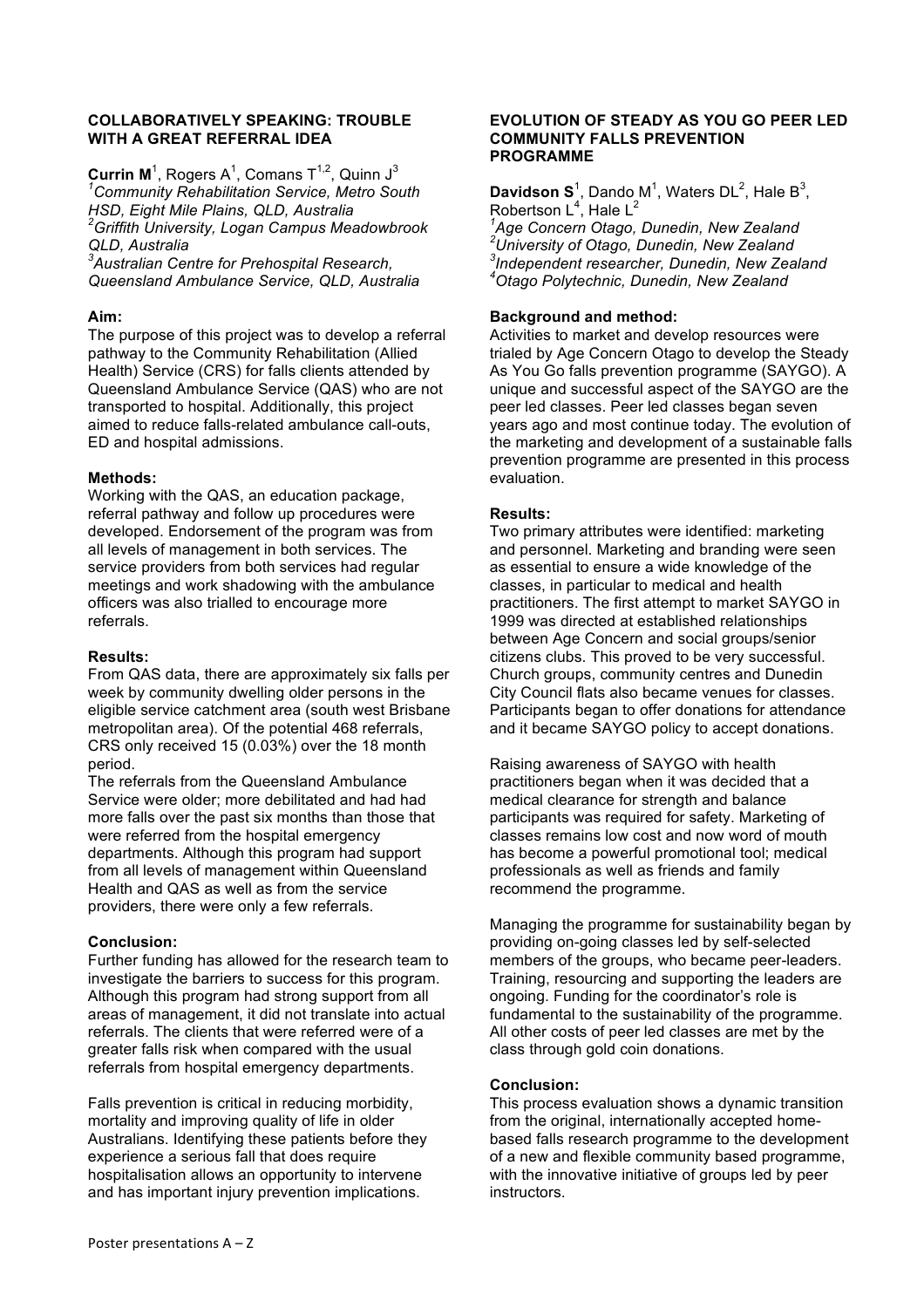### **ARE THE ECONOMIC BENEFITS OF RESISTANCE TRAINING SUSTAINED AMONG COMMUNITY DWELLING SENIOR WOMEN?**

# Davis JC<sup>1,2</sup>, Marra CA<sup>2,3</sup>, Robertson MC<sup>2,4</sup>, Najafzadeh M $3$ , Liu-Ambrose T $^2$

*1 Centre for Clinical Epidemiology and Evaluation, University of British Columbia, Vancouver, Canada 2 Centre for Hip Health and Mobility, University of British Columbia, Vancouver, Canada 3 Faculty of Pharmaceutical Sciences, University of British Columbia, Vancouver, Canada 4 Department of Medical & Surgical Sciences, Dunedin School of Medicine, University of Otago, Dunedin, New Zealand*

# **Aim:**

Previously, we demonstrated that 12 months of once- or twice-weekly resistance training among senior women provided good value for money. We conducted a 12-month follow-up study to determine whether health benefits measured by falls prevented and quality adjusted life years (QALYs) gained, and the economic benefits of resistance training were sustained 12 months after formal cessation of the resistance training intervention. Thus, our primary objective was to estimate the incremental cost effectiveness and cost utility ratios for participants completing a once-weekly or twice-weekly resistance training intervention compared with participants completing balance and tone classes previously over a 12-month period in terms of falls prevented and quality adjusted life years gained or lost.

### **Methods:**

One hundred and twenty three of the 155 community-dwelling women aged 65 to 75 years who originally were randomly allocated to onceweekly resistance training (n = 54), twice-weekly resistance training ( $n = 52$ ), or to twice-weekly balance and tone training (i.e. control group) (n = 49) partook in the 12-month follow-up study. We estimated the incremental cost effectiveness ratios for the once- and twice-weekly resistance training programs compared with a balance and tone group. Measurements included number of falls for each participant, healthcare resource utilization and associated costs over nine months; health status was assessed using the Euro-Qol-5D (EQ-5D) to calculate QALYs.

### **Results:**

In terms of falls prevented, our point estimates indicated that twice-weekly resistance training was less costly but less effective while once-weekly resistance training was less costly and more effective than balance and tone classes. Once- and twice-weekly resistance training were less costly than balance and tone classes with incremental costs of CAD\$ -1857 and -1077, respectively. The incremental quality adjusted life years for once- and twice-weekly resistance training were -0.051 and - 0.081, respectively, compared with balance and tone classes.

### **Conclusion:**

The economic benefits of participating in a 12-month resistance training intervention were sustained for the once-weekly resistance training group while these benefits were not sustained for the twiceweekly resistance training group.

### **WHY ARE PATIENT-REPORTED OUTCOMES NOT ROUTINELY MEASURED IN CANADA? A SYSTEMATIC REVIEW**

**Davis JC**<sup>1</sup>, Doyle-Waters M<sup>1</sup>, Liu-Ambrose T<sup>2</sup>, Bryan  $\mathsf{S}^{'}$ 

*1 Centre for Clinical Epidemiology and Evaluation, University of British Columbia, Vancouver, BC, Canada*

*2 Department of Rehabilitation Sciences, University of British Columbia, Vancouver, BC, Canada*

### **Aim:**

A recent significant shift in health research gives credence to outcomes as reported by patients themselves. In many countries there is increasing interest in routinely collecting patient reported outcome measures (PROMs) – assessments of health status. Intuitively, given that health care is primarily about improving health, this might be seen as a no-brainer. This research sought to understand the barriers and challenges to the routine collection and use of PROMs in a Falls Prevention Clinic for vulnerable seniors.

### **Methods:**

We undertook a systematic review of published literature on application, implementation and evaluation of routine PROM use. We included EMBASE, MEDLINE and CINAHL and supplementary Web searches.

Using the Falls Prevention Clinic as a specific clinical study, we collected PROMs data using the EQ-5D and other standard clinical measures at first clinic attendance (post-fall) and at 6 and 12 months. Quantitative analyses, to explore predictors of outcomes, used a CLAD model. Through interviews with clinical staff, we gathered qualitative data on views of, and developments to, the PROM initiative.

# **Results:**

Few studies report implementation or evaluation of routine PROMs use. Wright et al<sup>1</sup> used PROMs in elective surgery in Vancouver 'at a reasonable cost'. Browne et al<sup>2</sup> report UK pilot work on PROMs with feasibility demonstrated sufficiently to pave the way for national roll-out in England.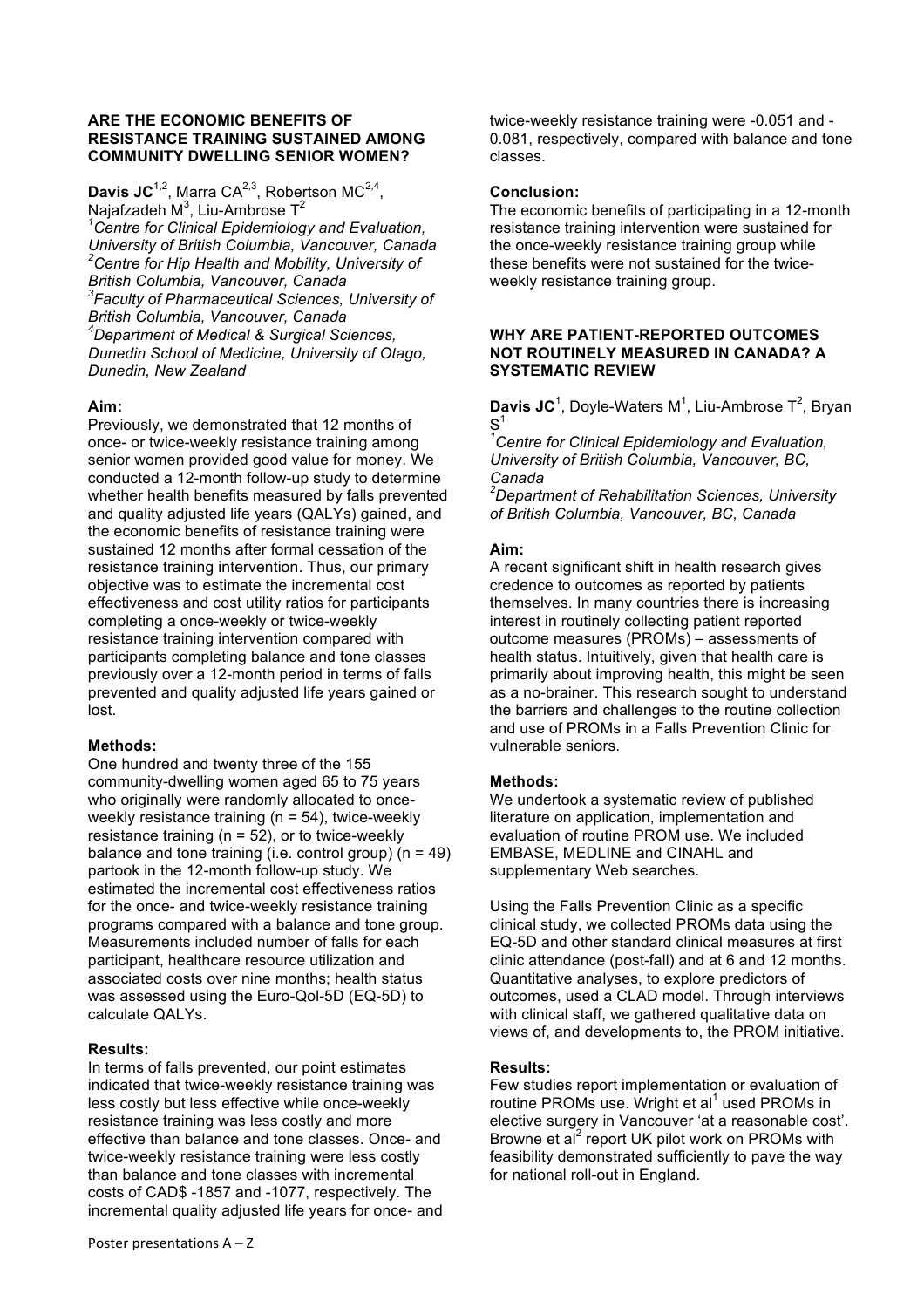Falls Prevention Clinic analyses (n = 155) indicate that follow-up PROM scores are predicted by mobility, cognition and co-morbidities. Qualitative data suggest strong clinician enthusiasm to continue implementing PROMS and suggest exploration using PROMs as a surveillance tool.

### **Conclusions:**

The introduction of routine PROMs use of outcome measures in Canadian health care will not be straightforward. However, the literature and clinical population study work reported here provide encouragement to move forward, suggesting that implementation is feasible when supported by key stakeholder groups, most notably local clinical teams.

### **References:**

1. Wright CJ, Chalmers GK, Robens-Paradise Y. Evaluation of indications for and outcomes of elective surgery. CMAJ 2002;167(5):461-6.

2. Browne J, Jamieson L, Lewsey J et al. Patient Reported Outcome Measures (PROMs) in Elective Surgery. Report to the Department of Health. London, 2007. Available at: http://www.lshtm.ac.uk/hsru/research/PROMs-Report-12-Dec-07.pdf (accessed 18 October 2010).

### **FALLS-RELATED SELF-EFFICACY IS INDEPENDENTLY ASSOCIATED WITH HEALTH RELATED QUALITY OF LIFE IN OLDER WOMEN**

Davis JC<sup>1,2,3</sup>, Marra CA<sup>1,2,4</sup>, Bryan S<sup>3</sup>, Liu-Ambrose  $T^{1,5}$ 

*1 Centre for Hip Health & Mobility, University of British Columbia & Vancouver Coastal Health Research Institute (VCHRI), Vancouver, BC, Canada <sup>2</sup> Collaboration for Outcomes Research and Evaluation, St Paul's Hospital, University of British Columbia, Vancouver, BC, Canada*

*3 Centre for Clinical Epidemiology and Evaluation, University of British Columbia, Vancouver, BC, Canada*

*4 Faculty of Pharmaceutical Sciences, University of British Columbia, Vancouver, BC, Canada 5 Faculty of Rehabilitation Sciences, University of British Columbia, Vancouver, BC, Canada*

# **Aim:**

Falls-related self-efficacy is associated with falls, falls-related injury and subsequent functional decline which may lead to poor health related quality of life. To our knowledge, no previous studies have examined the independent contribution of fallsrelated self-efficacy to health related quality of life. Our primary objective was to determine whether falls-related self-efficacy is independently associated with health related quality of life in older women after adjusting for known covariates.

### **Methods:**

We conducted a secondary analysis of communitydwelling older women aged 65-75 years who

participated in a 12-month randomized controlled trial of resistance training. We assessed falls-related self-efficacy using the Activities Specific Balance Confidence Scale and health related quality of life or (Quality Adjusted Life Years (QALYs)) calculated from the EuroQol EQ-5D (EQ-5D).

### **Results:**

Our multivariate linear regression model demonstrated that falls-related self-efficacy as assessed using the Activities Specific Balance Confidence Scale was independently associated with QALYs after accounting for age, group, education, functional comorbidity index, general mobility, global cognition and physiological profile assessment. The final model explained 52% of the variation in QALYs.

# **Conclusion:**

Our study highlights falls-related self-efficacy was independently associated with QALYs -- a measure of health related quality of life. Given that fallsrelated self-efficacy is modifiable, clinicians may need to consider targeting future intervention efforts at modifiable risk factors such as falls-related selfefficacy to improve overall health related quality of life.

### **IDENTIFYING PRIORITY GROUPS FOR IMPROVED TARGETING OF FALLS INTERVENTIONS**

### **Day L**, Finch CF, Cassell E

*Monash University, Melbourne, VIC, Australia*

# **Aim:**

This study is one of four research components of a NHMRC Health Partnership Project, in collaboration with the Victorian Department of Health, to enable more effective policy responses to the falls prevention challenge in Victoria. The aim of this component is to identify sub-groups of older community dwelling people who utilize the greatest share of inpatient hospital services, so that falls prevention programs can be appropriately tailored.

### **Methods:**

Using the Victorian Admitted Episodes Database, fall-related hospitalisations for community dwelling 65+ year olds are being defined by age, ICD-10-AM External Cause of Injury, primary diagnosis, and admission source. Previous approaches for accounting for repeat admissions for the same fall injury are being adopted. $1$  The following characteristics are being analysed: age, gender, marital status, country of birth, discharge status, local government area (LGA) of usual residence, insurance status, length of stay, number and nature of the co-morbid conditions, and type of injury. Comorbidities are being categorised with the Charlson Comorbidity Index. Differences across the state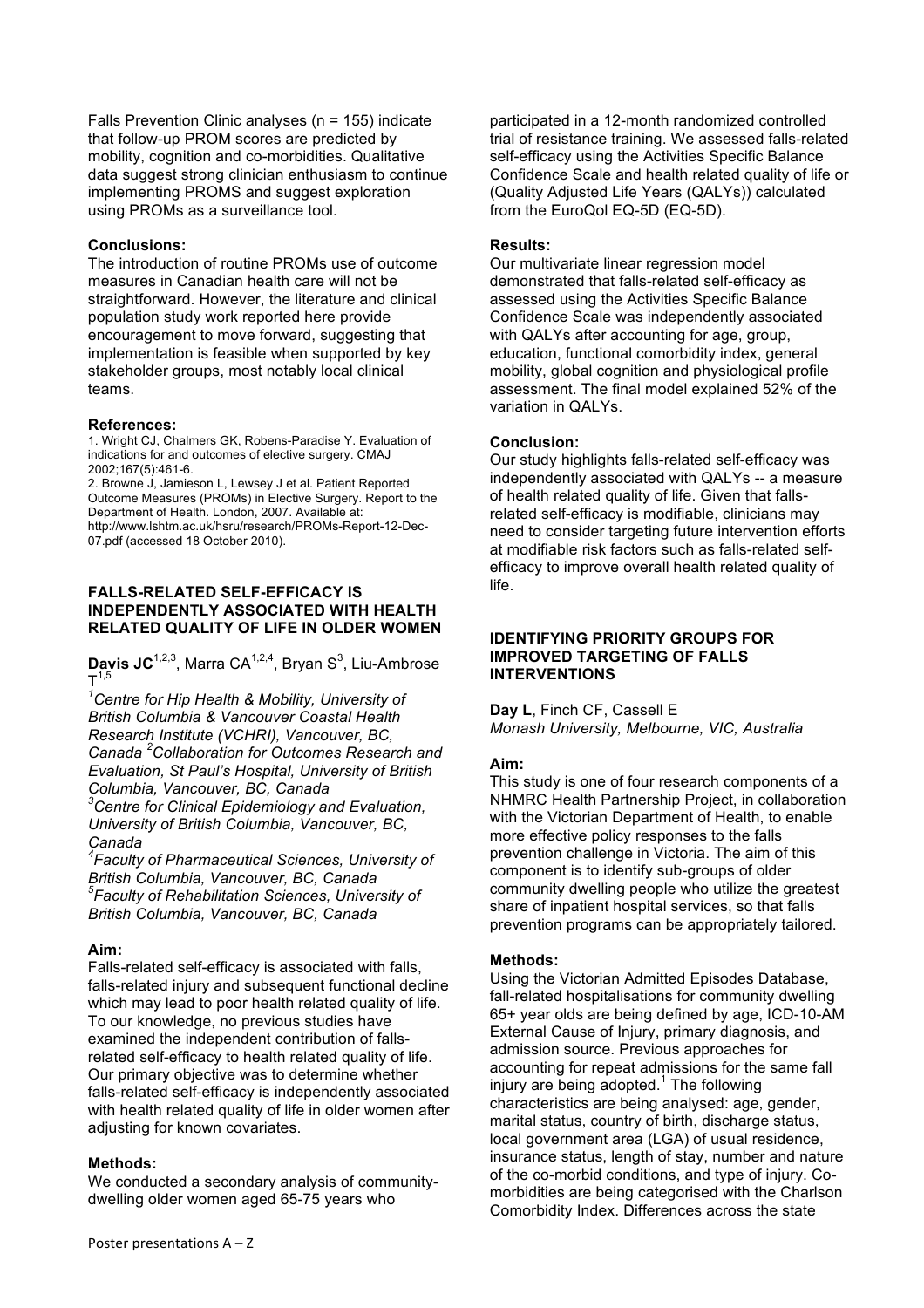according to socio-demographic profiles will be examined. Negative binomial regression models will be applied to understand the relationships between the variables and to identify those characteristics most associated with high bed day use and comorbidity. Predictive models will be developed through generalised estimating equations to identify groups, or clusters, of patients with specific related characteristics and outcomes.

#### **Results:**

This analysis, which will be completed by November 2010, will identify those sub-groups of older people accounting for the largest proportion of fall-related hospital admissions, and identify those characteristics most associated with high bed day use and more serious co-morbidity.

#### **Conclusion:**

The results will guide other components of the partnership project, particularly the selection of priority sub-groups for a survey to identify acceptability of proven falls interventions, and the identification of opportunities to incorporate evidence based falls interventions within health department programs.

#### **Reference:**

1. Boufous S, Finch C. Estimating the incidence of hospitalized injurious falls: impact of varying case definitions. Inj Prev. 2005;11(6):334-6.

#### **TAKING THE LEAP – A RADICAL REVIEW OF AN ACUTE CARE FALLS PREVENTION PROGRAMME**

**de Rooy I**, Gallant A, Cumings R

*Christchurch Hospital, Medical/Surgical Division, Canterbury District Health Board, Christchurch, New Zealand*

### **Aim:**

To outline the review and implementation of the Falls Prevention Programme at Christchurch Hospital, a 600 bed acute care hospital.

#### **Methods:**

The Falls Prevention Programme was reviewed by a multidisciplinary team based on:

- a literature search of falls assessment screening tools, injury prevention strategies and environmental risk factors for patients in a predominantly acute care setting;
- a review of Christchurch Hospital's fall incident data.

### **Results:**

Several new interventions have been implemented since June 2008.

• A Fall Risk Assessment and Management Plan was developed based on the Hendrich II

assessment tool, $^2$  the only validated fall risk model for an acute care setting.

- Sensor systems were reviewed and implemented.
- Hospital footwear bank with ward supply of nonslip socks has been set up.
- Multidisciplinary self-learning packages were developed.
- Patient and family/whanau education information has been reviewed including medication information associated with risk of falling.
- On discharge patients who are at risk of falling are referred to the Canterbury Community Falls Prevention Programme.
- An environmental audit to identify environmental falls risk factors was developed.

#### **Conclusion:**

The review and implementation of the Fall Prevention Programme in an acute care hospital has been challenging. Falls prevention strategies have been implemented. Fall and fall injury data is analyzed on a monthly basis and root cause analyses are conducted on all serious falls. Trends are monitored and the reduction in falls are encouraging and will be discussed.

#### **References:**

1. Australian Commission on Safety and Quality in Healthcare. Preventing Falls and Harm from Falls in Older people. Best Practice Guidelines for Australian Hospitals 2009. 2. Hendrich A. How to try this: predicting patient falls. Using the Hendrich II Fall Risk Model in clinical practice. Am J Nurs 2007;107(11):50-8.

### **NON-SLIP SOCKS: A FALL PREVENTION STRATEGY IN AN ACUTE CARE HOSPITAL**

#### **de Rooy I**, Myers A, Cumings R

*Christchurch Hospital, Medical/Surgical Division, Canterbury District Health Board, Christchurch, New Zealand*

#### **Aim:**

To outline the review, implementation and evaluation of non-slip socks as a fall prevention strategy at Christchurch Hospital, a 600 bed acute care hospital.

#### **Background:**

Falls are the leading cause of injury during hospitalisation for aged 65 and over. The Medical Surgical Services incident data shows that around 60% of patient falls occur from bed, or around the bed area. Multifaceted interventions are required to reduce falls. Best practice literature findings recommend that patients have safe footwear when mobilising.<sup>1,2</sup> The acute care environment means that patients often present on admission without appropriate footwear. There was no system in place to supply patients with non-slip footwear required for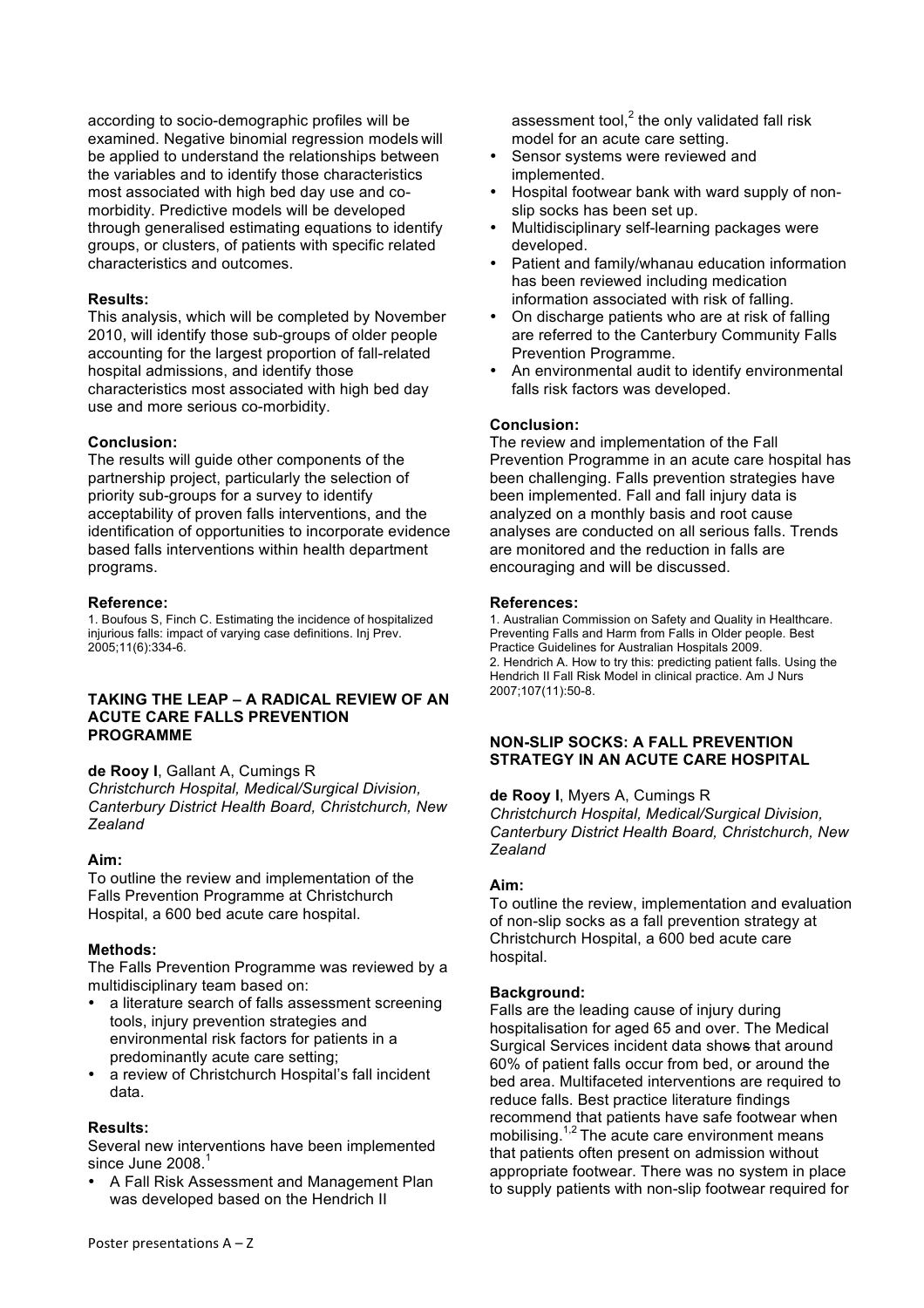mobilisation until appropriate footwear was sourced from home.

# **Methods:**

Providers of non-slip foot wear were sourced. Products were evaluated on cost and suitability. Following product trial and evaluation by ward physiotherapists, non-slip socks that met the criteria were chosen. The Falls Prevention Group obtained funding to provide an initial supply of non-slip socks for all inpatient wards. Education was provided for nursing and allied health staff on the use of non-slip socks, with the development of quidelines.

### **Results:**

Initial feedback is positive. Patient and staff surveys are currently being conducted to evaluate the impact of non-slip socks. Staff can now order non-slip socks for the following patients:

- Acute admissions with no appropriate footwear and/or
	- o at falls risk
	- o suffering from confusion or wandering behaviours and likely to mobilise without footwear
	- o wearing anti-embolism stockings and mobile
	- o with oedematous feet or bandages that limit use of appropriate footwear

### **Conclusion:**

The availability of non-slip socks is one of the many interventions of the Falls Prevention Management Programme and a basic safety aspect for patients in our care that allows for safe and timely mobilisation.

### **References:**

1. National Health Service (UK). The' how to' Guide for Reducing harm from falls. Version 1, 2009.

www.patientsafetyfirst.nhs.uk/Content.aspx?path=/Campaignnews/current/Falls/ (accessed 14 Oct 2010).

2. Australian Commission on Safety and Quality in Health Care. Preventing Falls and Harm From Falls in Older People: Best Practice Guidelines for Australian Hospitals 2009. www.health.gov.au/internet/safety/publishing.nsf/content/FallsGui

delines-AustHospitals/ (accessed 14 Oct 2010).

### **FACILITATING THE IMPLEMENTATION OF THE NATIONAL EVIDENCE BASED GUIDELINES IN SOUTH AUSTRALIA**

# **Dean P**<sup>1</sup>, Johnston K<sup>2</sup>

*1 Department of Health, Adelaide, SA, Australia 2 University of South Australia, Adelaide, SA, Australia*

### **Background:**

Within South Australia (SA) there was low and inconsistent uptake of the National Evidence Based Guidelines "Preventing falls and harm from falls in older people: Resource suite for Australian Hospitals and Residential Aged Care facilities" (the Guidelines) when they were first released in 2005. By 2007 it was evident that the implementation of

these guidelines needed to be prompted in a more formal manner.

### **Methods:**

The various approaches to promoting implementation across Australia were examined for their various benefits and suitability to the SA context. Following this examination, the Safety & Quality Unit of SA Health elected to adapt and build upon the Queensland approach which utilised a 'train the leader' methodology. SA determined that a 'train the leader' approach would be at the core of its strategies to facilitate the implementation of the Guidelines, but also identified the need to develop strategies targeting the four levels required for successful change (environment, organisation, group and individual) to aim for sustainability.

### **Results:**

The resultant program is commonly known as the SA Green Box Falls Prevention Program, named after the green box the original guidelines were presented in. The program commenced being rolled out across SA in early 2009 utilising the 2005 edition of the Guidelines. The initial focus was on hospitals across SA, both metropolitan and country. At the end of 2009, with the release of the second edition of the Guidelines, the educational component of the program was updated to reflect the new guidelines. The program has also been delivered in the Northern Territory.

### **Conclusions:**

Evaluation of the program, associated tools and sustainability strategies have shown encouraging results to date in relation to trainee satisfaction, organisational change, establishment of falls prevention networks and increased staff capacity.

#### **Reference:**

1. Ferlie EB, Shortell SM. Improving the quality of health care in the United Kingdom and the United States: a framework for change. Milbank Q 2001;79:281–315.

### **EVALUATION OF PARTICIPATION RESTRICTION IN FALLS TRIALS: A SYSTEMATIC REVIEW AND META-ANALYSIS**

**Fairhall N**<sup>1,2</sup>, Sherrington C<sup>1</sup>, Cameron ID<sup>2</sup>, Clemson  $L^3$ 

*1 The George Institute for Global Health, The University of Sydney, Sydney, NSW, Australia 2 Rehabilitation Studies Unit, Sydney Medical School, The University of Sydney, Sydney, NSW, Australia 3 Faculty of Health Sciences, The University of Sydney, Sydney, NSW, Australia*

# **Aim:**

Participation restriction, as defined by the International Classification of Functioning, Disability and Health (ICF), $^1$  reflects the societal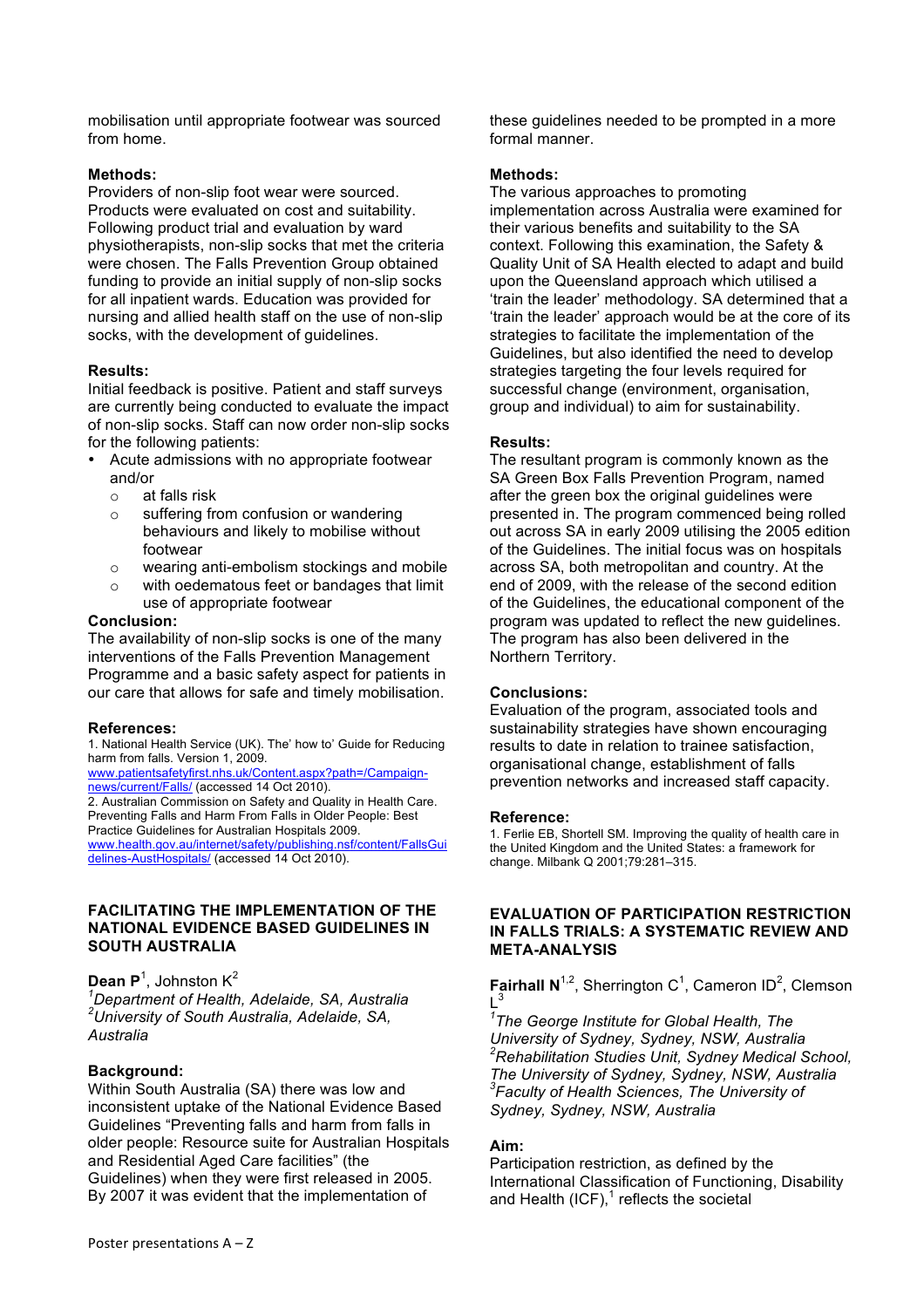consequences of health conditions. Despite being a key component of disability and an important goal of rehabilitation, participation restriction is not measured consistently in ageing research. This study aimed to evaluate the extent to which measurement of participation has been reported in trials of fall prevention interventions and to determine the effect of interventions including exercise on participation.

### **Methods:**

A systematic review with meta-analysis of randomised controlled trials of interventions including exercise which aimed to reduce falls in older people living in the community, aged care facilities or hospital. Measurement instruments used in the trials were linked to the ICF then were assessed against instrument classification criteria,<sup>2</sup> to determine whether they measured participation restriction. Trials with published participation data at baseline and follow-up were included in the metaanalysis.

### **Results:**

Ninety-four trials met the review inclusion criteria. Participation was measured in 21% (20/94) of the trials. Eleven instruments were used to measure participation, most commonly the Frenchay Activities Index (5%), Lawton Instrumental Activities of Daily Living Scale (5%), Groningen Activity Restriction Scale (2%) and Falls Handicap Inventory (2%). Fifteen randomised controlled trials, involving 3105 participants, were included in the meta-analysis. The pooled estimate of the effect of interventions including exercise indicated improved participation (Hedges'  $q = 0.17$ , 95% confidence interval 0.05 to 0.28, p = 0.006). Multifactorial intervention with an exercise component had a bigger effect than exercise intervention alone, but the difference was not statistically significant ( $p = 0.24$ )

#### **Conclusion:**

Interventions including exercise can improve participation in life roles in older people. Evaluation of participation is not the primary aim of trials measuring falls outcomes, however the ICF may be a useful framework for understanding the broader impact of falls prevention interventions.

#### **References:**

1. World Health Organisation. International Classification of Functioning, Disability and Health. Geneva: World Health Organisation, 2001.

2. Noonan VK, Kopec JA, Noreau L et al. A review of participation instruments based on the International Classificaiton of Functioning, Disability and Health. Disabil Rehabil 2009;31(23):1883-901.

### **ARE WE PRACTISING EVIDENCE-BASED FALLS PREVENTION IN RESIDENTIAL AGED CARE?**

**Fearn M**<sup>1</sup>, Moore K<sup>1</sup>, Haralambous B<sup>1</sup>, Haines T<sup>2,3</sup>, Hill K $^{1,4,5}$ , Nitz J $^6$ , Robinson A $^7$ *1 National Ageing Research Institute, Parkville, VIC, Australia 2 Allied Health Clinical Research Unit, Southern Health, Melbourne, VIC, Australia 3 Southern Physiotherapy School, Monash University, Melbourne, VIC, Australia 4 Allied Health, LaTrobe University, Melbourne, VIC, Australia 5 Northern Health, Melbourne, VIC, Australia 6 School of Health and Rehabilitation Sciences, University of Queensland, Brisbane, QLD, Australia 7 School of Nursing and Midwifery, University of Tasmania, Hobart, TAS, Australia* 

### **Aim:**

There are numerous best practice guidelines addressing falls prevention, however, their uptake in residential aged care facilities (RACFs) is unknown. This poster aims to discuss whether evidence-based falls prevention activities are routinely practiced in nine RACFs across Victoria, Queensland and Tasmania, through their involvement in the Star Project.

### **Methods:**

The project was funded by the Australian Government Department of Health and Ageing "Encouraging Best Practice in Residential Aged Care" program. The project involved implementation of common and site-specific interventions based on best practice audit findings. The findings and outcomes from the scoping audit are reported in this poster.

### **Results:**

Anecdotally, staff in the facilities thought they were doing as much as they could in relation to falls prevention, however the scoping audit revealed that all facilities could be doing more. For example, the baseline scoping audit found that falls prevention training opportunities for staff were either unavailable or infrequent. The scoping audit also provided facilities with a review of their falls data, including the time of day falls occurred. A number of facilities were surprised to identify that the falls in their facility were occurring at different times to when they thought. Following the baseline scoping audit, interventions were implemented, with the support of external researchers, resulting in changes in falls prevention activities and a reduction in injurious falls.

### **Conclusion:**

This project identified that the RACFs were not fully practising evidence-based falls prevention. Some of the suggestions from the project were that RACFs regularly scope their falls prevention activities (including falls incidents and the environment), and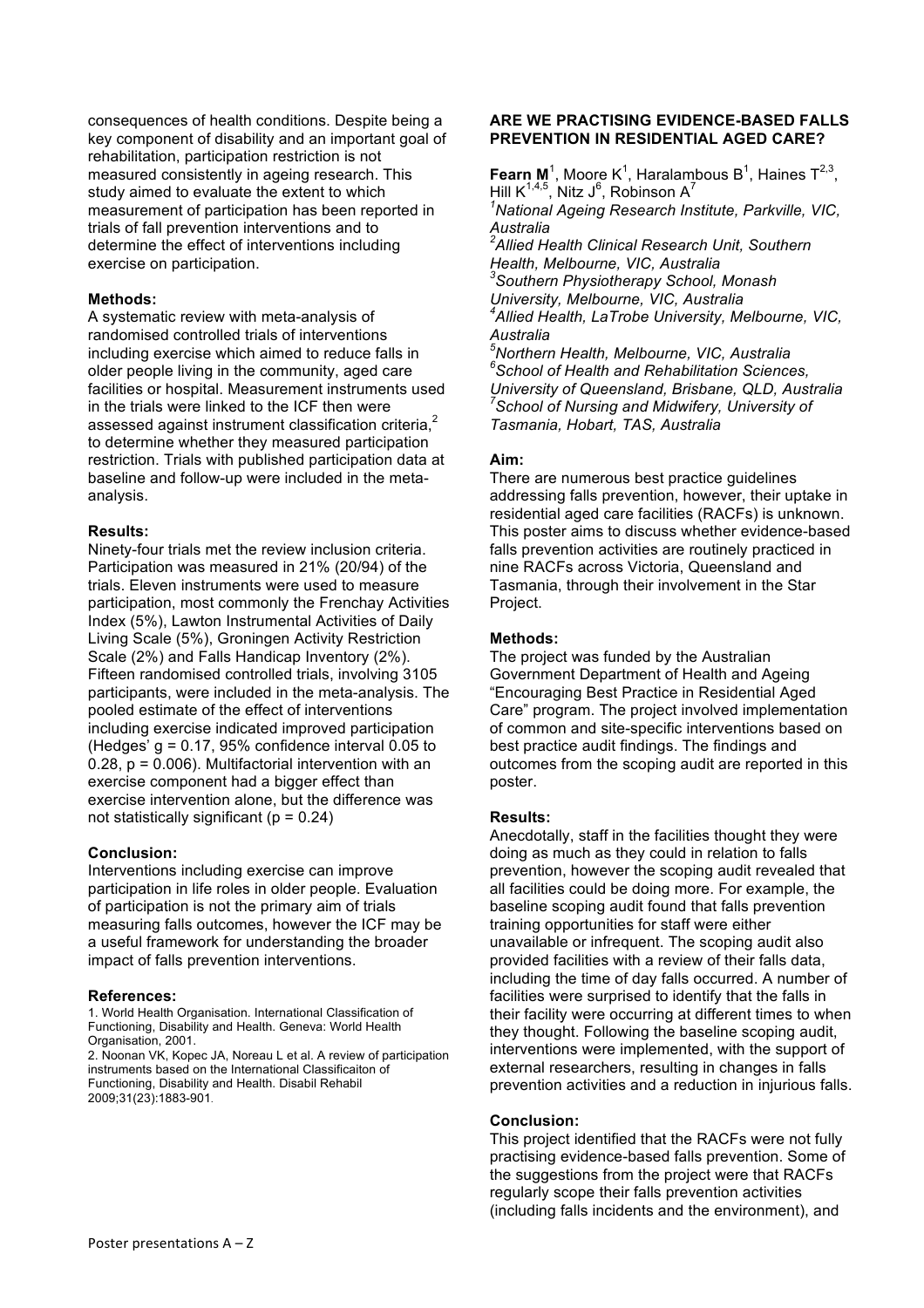falls incidents are evaluated and fed back to staff. Also that a learning culture be promoted in RACFs that links facility staff to external expertise in falls prevention as well as linking to other RACFs so they can share their experiences in falls prevention.

### **APPLIED TAI CHI - ACROSS THE CONTINUUM**

#### **Ferguson RI**

*Australian Academy of Tai Chi & Qigong, Brisbane, QLD, Australia*

To pictorially show how sustainable, cost-effective, outcome-based "Applied Tai Chi for Balance & Stability" programs that are appropriate for all levels of ability have been implemented. These programs were easily adapted to suit healthy, independent, low risk community dwellers, to those less mobile and at higher risk, and right up to the frail residents in aged care. Hence the development of "Applied Tai Chi for Low Mobility" a safe seated program for those less mobile.

These "Applied Tai Chi" programs were developed by extracting the essential principles from Traditional Tai Chi. In this evidence based falls prevention program, exercises are modified to target specific desired outcomes.

Non-expert facilitators known as "practice leaders" were trained to implement the "Applied Tai Chi" sessions. Several "Train the Trainer" course models were designed to develop the competency of these group practice leaders. These courses vary in length and content depending on the experience of the participants e.g. allied health workers already have an understanding of the safety, and duty of care requirements for the elderly.

### **RISK FACTORS AND FALL RATES IN DEMENTIA-SPECIFIC RESIDENTIAL AGED CARE FACILITIES**

# ${\sf Fitzgerald}\ {\sf JM}^1$ , Phillips BA $^{2,3}$ , Hill KD $^{2,4,5}$

 *St. Vincent's Hospital, Melbourne , VIC, Australia La Trobe University, Melbourne, VIC, Australia Ballarat Health Services, Ballarat, VIC, Australia Northern Health, Epping, VIC, Australia National Ageing Research Institute, Parkville, VIC, Australia*

#### **Aim:**

The study aim was to compare the risk profile and proportion of non-fallers, single fallers and recurrent fallers in two dementia-specific residential aged care settings.

### **Methods:**

A retrospective audit was conducted from September 2007 to August 2008 at Ballarat Health

Services (BHS). Seventy-eight resident files were audited from Jessie Gillett Court (JGC), a low-level residential care facility, and 43 files were audited from Bill Crawford Lodge (BCL), a high-level residential care facility. The audit incorporated data extracted from the RiskMan database and from resident's files. Descriptive statistics were used to describe the characteristics of the sample. Multinomial logistic regression was undertaken to determine risk factors predictive of faller status. Risk factors included previous fall history, impaired mobility, incontinence, use of psychotropic medications, impaired vision, number of medications and behaviour.

#### **Results:**

The falls rate reported in BCL was 12.7 falls/1000 bed days and in JGC 13.7 falls/1000 bed days. A large proportion of residents sustained recurrent falls, 72.5% in BCL and 52.5% in JGC. A history of falls in the past 12 months was reported in 82.5% of BCL residents and 59.2% of JGC residents. Most falls occurred between 0600 hours and 1200 hours (29.8% of falls in BCL and 28.4% in JGC). Most falls occurred in the residents' rooms (42.8% in BCL and 66.0% in JGC).

Univariate regression analysis indicated that two independent variables made a statistically significant contribution to the primary model (incontinence and psychoactive medications). The final step-wise regression analysis indicated that the strongest predictor, and only significant variable predicting being a recurrent faller was incontinence, (odds ratio 4.655, 95% Confidence Interval 1.044 to 20.749, p = 0.044).

#### **Conclusion:**

The majority of falls were attributable to recurrent fall, occurring in resident's room during the morning. Recurrent fallers were more likely to be incontinent than single or non-faller residents.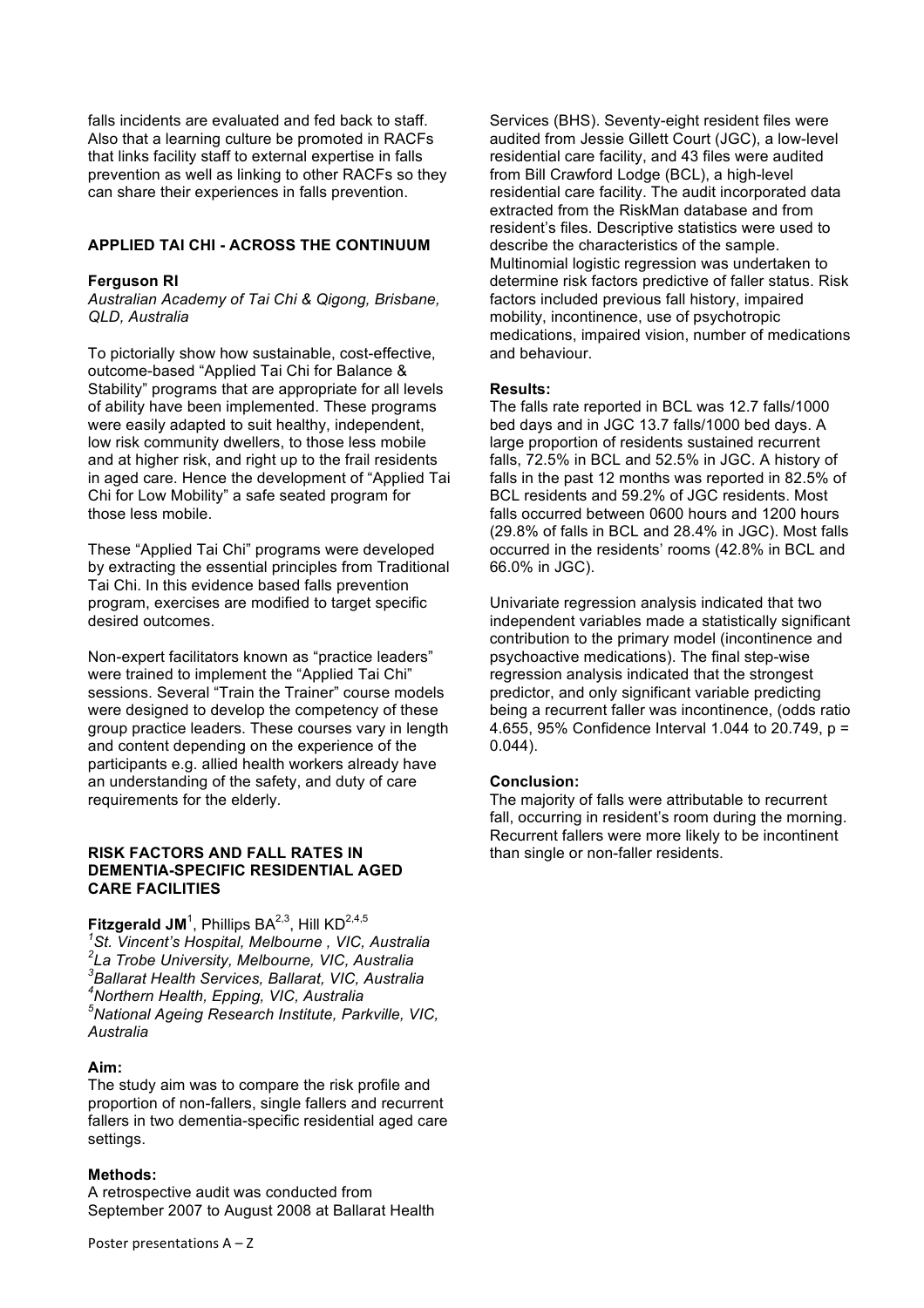### **DOES A PERSON'S ENGLISH PROFICIENCY AFFECT THEIR FALLS RISK AFTER STROKE?**

**Fryer CE**<sup>1</sup>, Mackintosh SM<sup>1</sup>, Batchelor FA<sup>2,3,</sup> Hill  $\mathsf{K}^{3,4},$  Said C<sup>2,5</sup>, Whitehead C<sup>6</sup>

*1 University of South Australia, Adelaide, SA, Australia*

*2 University of Melbourne, Melbourne, VIC, Australia 3 National Ageing Research Institute, Parkville, VIC, Australia*

*4 Latrobe University and Northern Health, Bundoora, VIC, Australia*

*5 Heidelberg Repatriation Hospital, Heidelberg, VIC, Australia*

*6 Repatriation General Hospital, Daw Park, SA, Australia*

# **Aims:**

To determine if having limited English proficiency affects overall falls risk, falls risk factors, falls prevention strategies, or planned health service use for Australian stroke survivors.

# **Methods:**

Using baseline data from the 'FaLls prevention After Stroke Survivors go Home' (FLASSH) randomised controlled trial<sup>1</sup> participants were divided in two groups, those with limited English proficiency (LEP) and those who spoke English well (EP). Participants were considered to have LEP if they required an interpreter during their baseline assessment.

### **Results:**

Twenty stroke survivors with LEP and 136 stroke survivors who spoke English well were assessed after discharge home. The majority of the LEP group (60%) lived with extended family compared with only 15% of the EP group.

Participants with LEP were at significantly higher overall falls risk<sup>2</sup> (FROP-Com mean: LEP 23.8, EP 21.4, p = 0.021) and were significantly slower on TUG and 5 m walk tests (TUG mean: LEP 38.0 sec, EP 26.1 sec, p = 0.006; 5 m walk mean: LEP 22.5 m/min, EP 33.4 m/min,  $p = 0.013$ ). A significantly higher proportion of LEP participants reported falls risk factors of diabetes, chronic dizziness, marked weight loss and needing assistance with ADLs. Falls prevention strategies and community health service use were similar between groups however LEP participants accessed significantly less health services provided in the home (mean number of services: LEP 2.0, EP 2.7, p = 0.013).

# **Conclusion:**

Limited English proficiency can increase a person's falls risk and affect their falls risk factors after stroke. Linguistic and cultural considerations when evaluating falls risk need to be considered and health professionals should ensure that people with limited English proficiency and their families are

informed and able to access appropriate services after discharge.

#### **References:**

1. Batchelor FA, Hill KD, Mackintosh SF et al. The FLASSH study: protocol for a randomised controlled trial evaluating falls prevention after stroke and two sub-studies. BMC Neurology 2009;9(14).

2. Russell MA, Hill KD, Blackberry I et al. The reliability and predictive accuracy of the falls risk for older people in the community assessment (FROP-Com) tool. Age Ageing 2008;37(6):634-9.

### **DONVALE REHABILITATION HOSPITAL - FALLS 2009. WHO? WHERE? WHY? WHEN? WHAT WE DID.**

**Galloway C**, Dorevitch M, Jayalath V, Finn D *Donvale Rehabilitation Hospital, Donvale, VIC, Australia* 

### **Introduction:**

Information on inpatient incident falls is being prospectively collected using Riskman™ and is being used to inform ongoing falls prevention policy and practice.

### **Methods:**

A retrospective audit of information collected on inpatient falls at Donvale Rehabilitation Hospital between 1st January and 31st December 2009.

### **Results:**

- Total number of falls was 99 and fallers 88
- 71% of the fallers were assessed as having a high falls risk
- 60% were female
- 53% were over 75 years
- 83% fell by the bed or in the bathroom
- 52% fell between 10am and 8pm
- 36% of falls were due to overbalancing
- 3% of falls resulted in significant injury
- Confusion was a factor in 4% of falls
- Non compliance to supervision was a factor in 28% of falls

Following analysis of the data, various initiatives to minimise the risk of falling were implemented:

- Rearranging ward furniture at night to improve access to the bathroom
- Encouraging patients to wear distance glasses, if prescribed
- Developing a prototype crutch holder that attaches to the bed to prevent mobility aids becoming a trip hazard
- Falls are discussed at case conference following the fall
- Purchasing whole body vibration equipment to facilitate balance retraining
- Commencing a group therapy session to improve static and dynamic balance in high risk patients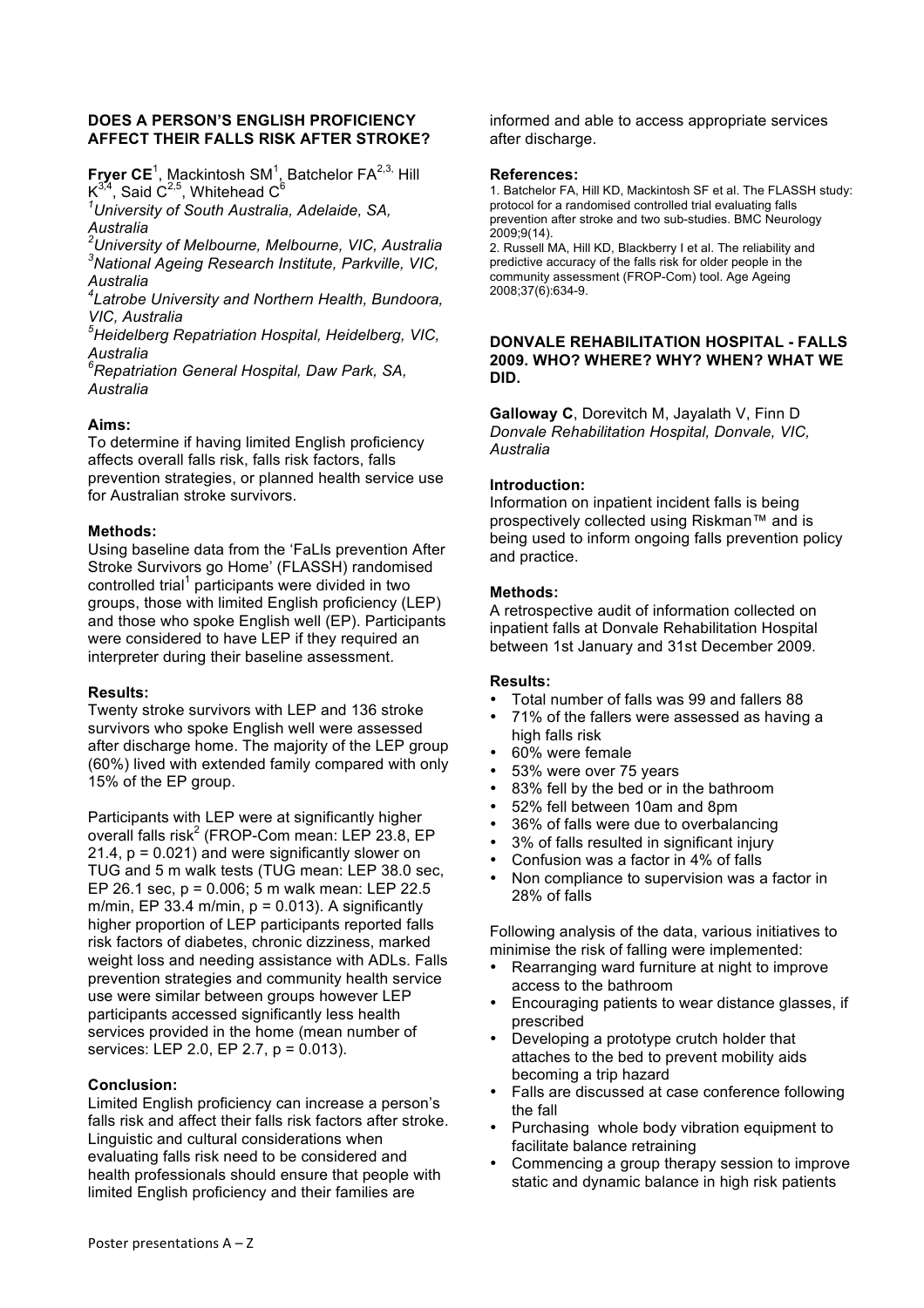# **Conclusion:**

Falls risk can be mitigated by:

- Using clinical judgement to assess falls risk
- Collecting data from each fall
- Putting preventative measures in place that are tailored to the falls risk profile of individual patients

# **FALLS PREVENTION: KEEP IT SIMPLE**

 $\mathsf{Gettens\:S}^1$ , Fulbrook  $\mathsf{P}^{1,\,2}$ *1 The Prince Charles Hospital, Brisbane, Queensland 2 Australian Catholic University, Brisbane, QLD, Australia*

# **Aims:**

To explore falls practices and gather information to inform existing preventative strategies, and implement small but practical initiatives in wards with high falls rates.

# **Methods:**

A pragmatic, mixed-methods approach gathered information in three areas: risk assessment/interventions; falls causes; complementary interventions. This enabled identification of 'simple', low-cost, quick and easyto-implement adjunct initiatives.

We audited falls risk assessment tool (FRAT) compliance, identified risk, and interventions. FRAT was compared with a 4-question tool (FIRST). Falls were analysed using simple root cause analysis (RCA) and nursing activity observation was undertaken during peak falls periods. Focus groups were used to generate prevention ideas.

A 'falls fighter' project officer led the implementation and evaluation of 'simple' wardbased initiatives that were identified.

# **Results:**

FRAT compliance was good but not perfect. Audit revealed it was virtually impossible for adults to be assessed 'low risk'; therefore this category was effectively redundant. Because low and medium risk interventions were only marginally different, they could be combined. This meant all patients should be considered at risk; receiving preventative interventions. Thus, assessment requires high risk categorisation only. FIRST was strongly correlated with FRAT, and tended to upgrade risk category. Exclusive use of FIRST reduces assessment time, and may increase compliance. RCA revealed patients' and nurses' perceptions of falls causes were not always congruent. However, common themes were identified, e.g. disorientation within 24-hours of admission. Observations demonstrated a 2-hour

nurse-patient contact pattern. Focus groups generated simple, effective interventions, e.g. glow-in-the-dark buzzers and signage, routine decluttering of bedsides, and strategic positioning of patient beds.

### **Conclusion:**

Simple strategies were identified and implemented in a very short period, and were well received by nurses. The presence of a 'falls fighter'  $-$  identified by a bright orange shirt  $$ working as a role model to implement and facilitate simple falls interventions helped considerably to raise falls prevention awareness.

#### **ASSESSING AND IMPROVING SUSTAINABILITY OF COMMUNITY-BASED EXERCISE PROGRAMS IN RURAL NSW**

**Green S**<sup>1,2</sup>, Licata M<sup>1,2</sup>, Hill M<sup>2,3</sup>, Kingsland M<sup>1,2</sup>, Gillham  $K^{1,2}$ 

*1 Hunter New England Population Health, Newcastle, NSW, Australia* 

*2 Hunter Medical Research Institute, Newcastle, NSW, Australia* 

*3 Hunter New England Population Health, Tamworth, NSW, Australia* 

# **Aim:**

To assess community need and fitness providers' capacity to deliver appropriate fall preventive exercise programs in rural communities and address barriers to health staff referral of clients to available programs.

# **Methods:**

Consultations were conducted with health staff, fitness providers and community members in two rural areas to identify current availability of physical activity programs and determine whether the existing programs adequately meet the needs of all people aged 50 plus. Providers' need for additional training in balance and strength exercises was assessed. Staff barriers to referral were determined using a computer assisted telephone interview with 185 nurse unit managers.

# **Results:**

Consultations identified gaps in program availability, and the development of a comprehensive exercise class list. Strategies to address identified gaps included the up-skilling of existing providers to deliver appropriate balance and strength exercises, and supporting leaders to start up new classes to address community need. Local training options were developed in partnership with New England Institute of TAFE.

The most commonly reported barriers to referral were lack of 1) knowledge of available programs, 2) transport and 3) referral systems. Community health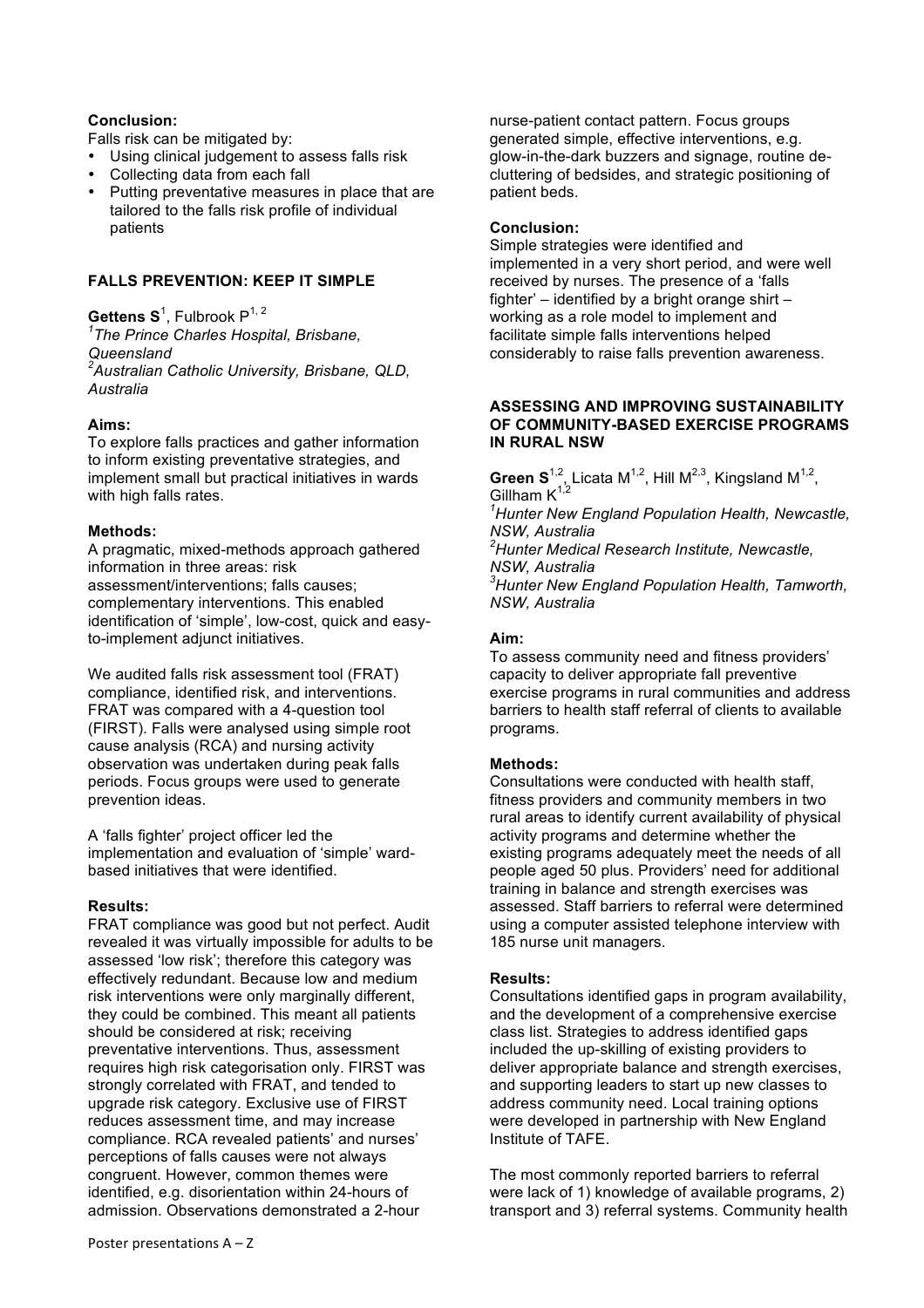managers (97%,  $n = 65$ ) indicated that if a referral system was introduced, their staff would refer clients to programs. In response, routine screening of clients for falls risk (using Quickscreen) and participation in adequate levels of physical activity were incorporated into existing computerized community health systems.

#### **Conclusion:**

A model for identifying physical activity opportunities and incorporating more balance and strength elements into existing programs has been developed for use in rural areas of the Hunter New England area. Incorporating routine staff screening of clients into existing systems will improve the capacity of Hunter New England health staff to refer clients to appropriate falls preventive programs.

### **COMPARISON OF LIKELY UPTAKE BETWEEN FIVE EVIDENCE-BASED FALLS PREVENTION STRATEGIES**

**Haines**  $T^{1,2}$ , Day L<sup>1</sup>, Hill K<sup>3,4,5</sup>, Clemson L<sup>6</sup>, Finch C<sup>7</sup>, Thomas M $^8$ , Thompson C $^8$ 

*1 Monash University, Clayton, VIC, Australia 2 Southern Health, Cheltenham, VIC, Australia* 

*3 National Ageing Research Institute, Parkville, VIC, Australia*

*4 LaTrobe University, Bundoora, VIC, Australia 5 Northern Health, Epping, VIC, Australia*

*6 University of Sydney, Lidcombe, NSW, Australia*

*7 University of Ballarat, Ballarat, VIC, Australia*

*8 Department of Health, VIC, Australia*

### **Aim:**

The real-life success of falls prevention strategies depends largely on the willingness of target groups to participate in these strategies. This study aims to contrast the likely uptake of evidence based falls prevention interventions and identify factors that enhance or inhibit this likely uptake. It is one of four research components of a NHMRC Health Research Partnership, with the Victorian Department of Health, to enable more effective policy responses to the falls prevention challenge in Victoria.

### **Methods**:

This telephone survey of n=500 community dwelling people >65 years will examine likely uptake of evidence-based falls prevention strategies using an eclectic theoretical model drawn from previous research. The model encompasses elements of individual decision making (health-belief model, theory of reasoned action, theory of planned behaviour, protection motivation theory) but also considers the contribution external drivers (health professionals, family members), environmental and economic factors. Priority sub-groups identified in other components of the partnership project, such as those with a chronic disease, will be over-sampled using a quota sampling approach. Open-ended

questions will be employed to further explore factors that promote or inhibit likely uptake of each intervention. Participant demographics and previous exposure to each of the interventions will also be considered. The survey instrument will be applied with the support of visual aids to prompt respondents regarding the response categories and to aid the description of each of the interventions being investigated.

#### **Results and conclusion:**

Research of the acceptability and likely uptake of proven falls prevention measures among older people is limited, particularly in Australia. The findings of this project will be critical for maximising the reach and adoption of evidence-based falls prevention strategies that will ultimately be integrated into departmental policies and practices within Victoria.

# **PREVENTING FALLS, PROMOTING HEALTH, ENGAGING COMMUNITY**

Hall SJ<sup>1</sup>, Phillips CB<sup>1</sup>, Pancaningtyas N<sup>1</sup>, Dubois  $L^2$ , Follett N<sup>2</sup>

*1 Australian National University, ACT, Australia 2 Greater Southern Area Health Service, NSW, Australia*

### **Aims:**

Population based falls prevention in the remote and relatively underserved rural elderly population is a significant issue.

We carried out a two vear evaluation to determine the suitability of the Physical Activity Leader Network (PALN) model to provide a sustainable approach. The PALN provides training and ongoing support to deliver community based Tai Chi for Arthritis classes (TCA). Volunteers provide 40 weekly classes. There was a gold coin donation to attend a class.

### **Methods:**

We used a Context, Input, Process, and Product Evaluation (CIPP) model of evaluation. Data were collected through secondary analysis, new data sets, mixed-method case studies, focus group analysis (participants, staff, volunteers), and satisfaction survey (n = 369, cluster randomised sampling).

### **Results:**

Registration rates (standardised per 100 000 population) indicate 1.7% of the population over 65 years undertake TCA in 39 Local Government Areas. In 2010, 119 classes were operating in 49 sites. Participants' most common risk factor for falls was chronic illness (215/246; 87%). In 2008/2009 volunteer leaders contributed 7620 hours of direct teaching time valued at \$AUD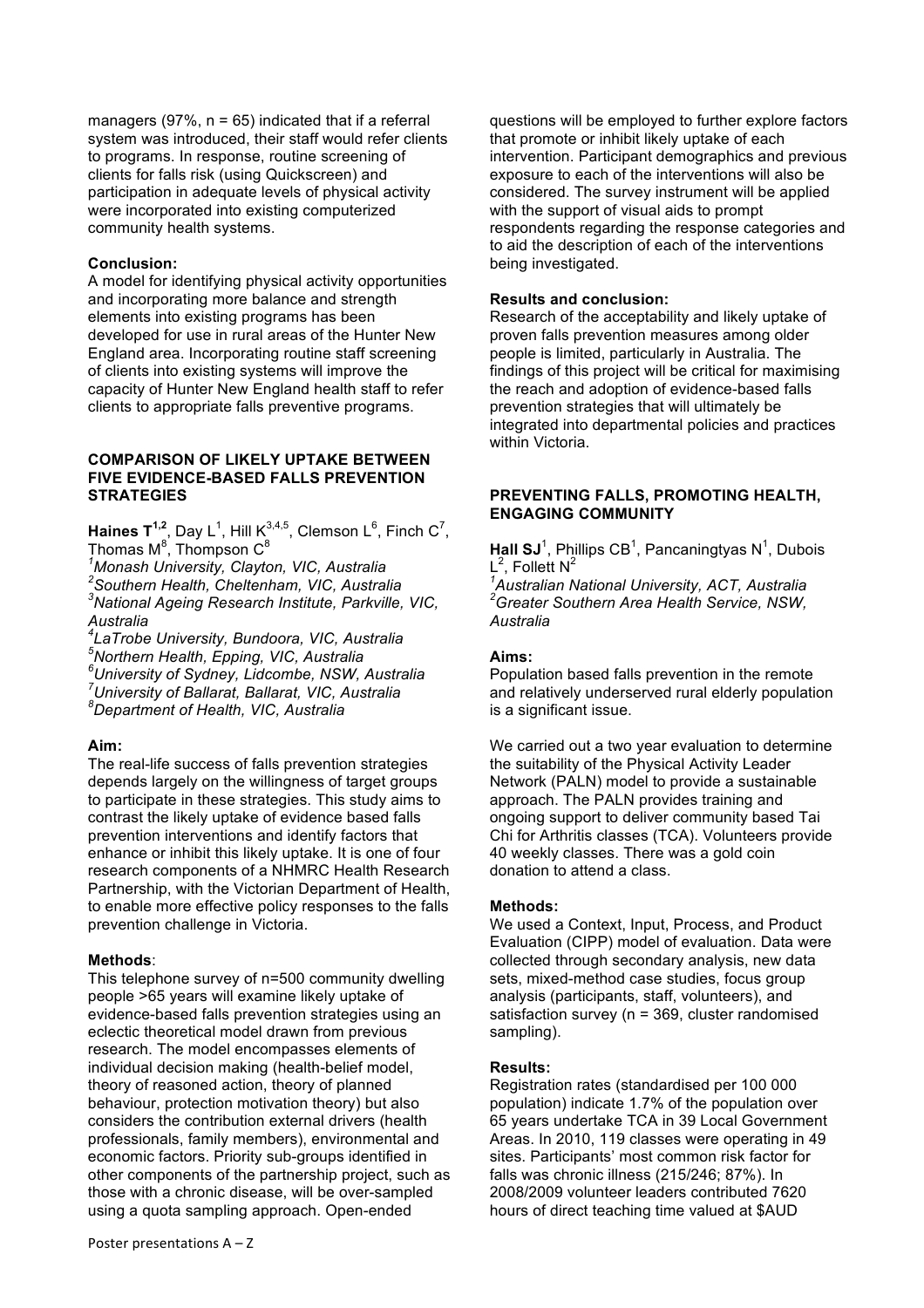350,000 per annum. The unit cost was \$AUD 76 per participant per annum. The network was an important resource. Sustainability and class resilience was affected by recruitment, succession planning and leader development approaches.

# **Conclusion:**

The PALN model may mitigate falls risk through a number of inter-related mechanisms: 1) it directly improves balance through the physical actions undertaken during the session, 2) it improves concentration through a focus on the present, and 3) it provides an avenue for isolated people to exercise in a safe and supportive arena. We advance the case that the PALN model is efficient, well-respected in communities and builds social capital.

# **CHANGING CARPET TO VINYL FLOORING: EFFECTS ON FALLS AND FRACTURES**

# **Hanger HC**

*Older Persons Health, Canterbury District Health Board, Christchurch, New Zealand*

### **Aim:**

To review whether changing the type of flooring in our Older Persons Health wards altered the rate of falls or fall related serious injuries.

### **Methods:**

The flooring surface in our older person health wards was changed to carpet tiles laid on concrete base approximately 12 years ago, to minimise falls. Effectiveness was not formally evaluated at introduction. Due to perceived ineffectiveness, infection control issues, and wear and tear, a decision was made to replace the carpet with vinyl. Carpet was replaced with vinyl in six wards, incrementally between November 2007 and June 2009. Fall rates, adjusted for bed days occupied, together with number of fall-related fractures, were collected for 12 months periods before and after the change in flooring (in each ward) and analysed using run charts to determine any significant changes.

# **Results:**

Interim results are presented as post intervention data is ongoing for three wards. Fall rates/1000 bed days remain unchanged (mean 19.5 before vs 19.7 after). Run charts showed no significant effects when all wards were analysed together but one psychiatric ward had a reduction in falls after vinyl was laid. Fracture numbers are lower (23 vs 10) but data collection is ongoing.

# **Conclusion:**

At this interim analysis, the total number of falls has not significantly altered, in either direction, with the change from carpet to vinyl. However injuries (fractures) may be reduced. This early data adds to

the very limited data on flooring surfaces and falls risk. Potential reasons for the possible better performance of vinyl in injury prevention will be discussed.

### **BALANCE IMPAIRMENT – AN UNRECOGNISED CONTRIBUTOR TO FALL RISK IN ANTI-EPILEPTIC MEDICATION USERS: A TWIN– SIBLING STUDY**

**Hill K**<sup>1,2</sup>, Petty S<sup>3</sup>, O'Brien T<sup>3,4</sup>, El Haber N<sup>3</sup>, Paton L $^3$ , Lawrence K $^5$ , Berkovic S $^5$ , Wark J $^{3,6}$ *1 La Trobe University and Northern Health, Bundoora, VIC, Australia 2 National Ageing Research Institute, Parkville, VIC, Australia 3 The University of Melbourne, Parkville, VIC, Australia 4 The Royal Melbourne Hospital Department of Neurology, Parkville, VIC, Australia 5 Epilepsy Research Centre, The University of Melbourne, Austin Health, VIC, Australia 6 The Royal Melbourne Hospital Bone and Mineral Service, Parkville, VIC, Australia*

### **Background:**

Anti-epileptic drugs (AEDs) are used for common health problems including epilepsy, migraine, trigeminal neuralgia, neuropathic pain syndromes and psychiatric disorders, which all increase in prevalence with age. Patients taking AEDs have increased fracture risk. The contribution of balance impairment to increased fracture risk with AED use remains poorly explored.

# **Aim:**

To determine the effect of AEDs on balance and related physical performance falls risk factors, using an AED-discordant twin/sibling pairs sample.

### **Methods:**

58 participants were recruited (29 people taking AEDs, 12 male, mean age 45 years; and their twin [5 monozygous and 5 dizygous twins], or same gender sibling  $[±3$  years,  $n = 19$ ]). Balance and related measures were assessed using detailed laboratory and clinical assessment, including the Chattecx Balance Platform, Lord's Balance test, KinCom, muscle dynamometer, Step Test, Coordinated Stability Test, activity and gait measures. Falls, fractures and medical history data was collected. Mean within-pair differences were examined using paired t-tests; and independent ttests to compare mean within-pair differences between sub-groups.

### **Results:**

Significant mean within-pair differences were seen between AED users and non-users for several static and dynamic balance measures, with AED users having poorer performance (p < 0.0125). AED users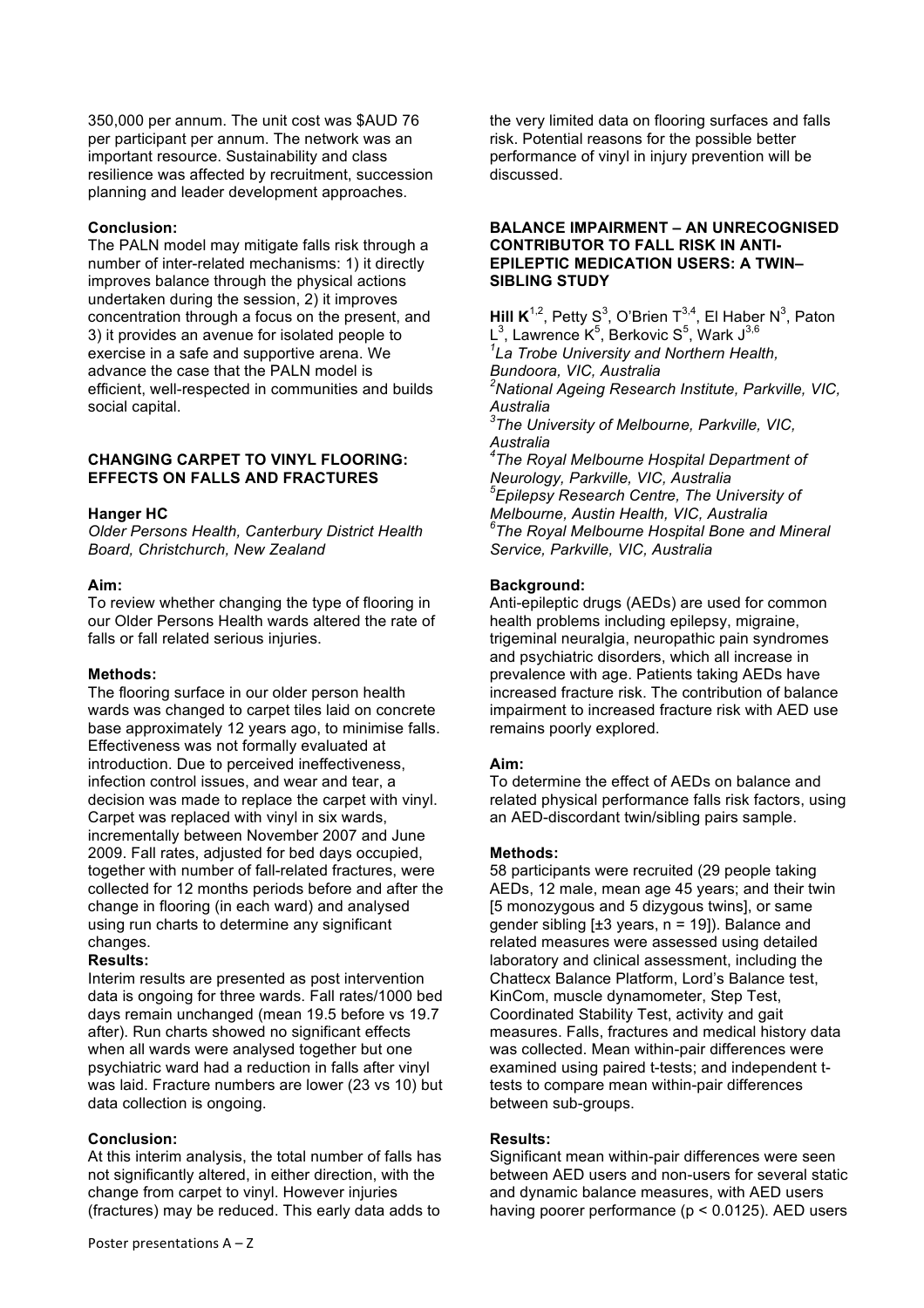also had significantly lower activity, but there was no significant difference in leg strength or gait measures. Sub-group analyses indicated significant differences on several balance measures for those on AED polytherapy, longer duration therapy, and those with a fall in the previous year ( $p < 0.0125$ ). Five AED users, and no AED non-users had a history of low-trauma fracture (McNemar's Chi Square p = 0.037).

### **Conclusion:**

AED-users had impaired balance compared to their non AED-user twin/sibling. AED-users taking polytherapy, having longer therapy duration or with recent falls, had poorer balance performance. Practitioners need to consider options to manage balance impairment and falls risk when prescribing AEDs, particularly with older people with other falls risk factors.

### **USING DIGITAL VIDEO AND PHOTOGRAPHY AS A CLINICAL OBSERVATIONAL, FEEDBACK AND RECORDING TOOL**

**Langron CP**, Fairhall NJ, Cameron ID, Kurrle SE *The University of Sydney, Sydney, NSW, Australia*

### **Rationale:**

Digital video and photography are valuable tools in geriatric physiotherapy, yet they are underutilised in the clinical and research settings. Observing a patient perform a simple task can be very challenging and research has shown that observers are surprisingly unaware of details when perceptual demands intensify and attention is focused.

### **Description**:

In a current randomised controlled trial of frail, community dwelling, older people, digital video and photography is being used in conjunction with exercise intervention for individual participants. Digital video can enhance clinical observations and corrections of abnormal movement by providing an instant, visual record for the therapist and participant. The compact digital camera has many simple functions, such as slow motion and enlargement of single frames that facilitate a more detailed movement analysis when compared to therapist observation in the clinical setting. Replaying videos of their current and previous performances to participants provides immediate visual feedback and encourages participant involvement and self correction in the intervention. Images can be recorded in different mediums and are being used in the trial for weekly multidisciplinary case conferences and large audience presentations. Recordings can be transferred to CD for safe storage to enable retrieval in the future. This digital technology has other applications such as telemedicine in remote areas or providing patients

with videos of themselves to practice their home exercise program.

### **Conclusion:**

Digital video and photography has been readily accepted by participants as part of the normal intervention in this trial and this technology has enhanced normal therapeutic intervention. Five cases will be presented to illustrate the use of this clinical tool.

### **FALLS RISK OF ELDERLY ADMITTED TO ACUTE AND SUB-ACUTE CARE PUBLIC HOSPITALS**

**Lee FS**<sup>1</sup>, Sararaks S<sup>2</sup>, Yau WK<sup>1</sup>, Zulkarnain AK<sup>2</sup>, Mohamad Zaidan Z<sup>2</sup>, Naing L<sup>3</sup>, *Thillainathan K<sup>4</sup>, Ng AT<sup>5</sup> , Salimah S<sup>1</sup> , Azman AB<sup>2</sup> , Maimunah AH<sup>6</sup> , Chu AR<sup>7</sup> , Mohd Shahril A<sup>1</sup> , NorhayatyS<sup>8</sup> , Vicneas WV<sup>1</sup> , Sangetavani M<sup>9</sup> 1 Kuala Lumpur Hospital, Wilayah Persekutuan Kuala Lumpur, Malaysia 2 Institute For Health Systems Research, Ministry of Health Malaysia, Malaysia 3 Institute Of Medicine, University Brunei Darussalam, Brunei Darussalam 4 Selayang Hospital, Selangor, Malaysia <sup>5</sup> Penang Hospital, Penang, Malaysia 6 Office of the Deputy Director-General Of Health Malaysia (Research & Technical Support), Ministry of Health Malaysia, Malaysia 7 Tuanku Ja'afar Hospital, Seremban, Negeri Sembilan, Malaysia 8 Gombak Health District Office, Selangor, Malaysia 9 Alor Gajah Hospital, Melaka, Malaysia* 

# **Aim:**

To determine intrinsic and extrinsic factors of falls in older inpatients.

### **Methods:**

All inpatients 60 years and above from randomly selected public hospitals in Malaysia were followed up until discharge or end of study period. Every faller/near faller was interviewed, and 10 controls identified per case. Univariate analyses was done using STATA v10.

# **Results:**

There were 71 fallers and 10 near fallers, with 801 controls. Intrinsic risk factors for falls were longer duration of hospital stay (odds ratio  $(OR)$  4.00, p = 0.021 for 2 to 3 days stay; OR 2.85, p = 0.027 for 8 to12 days stay), midrange for Barthel Index score (score of 7 to 9, OR 3.18, p = 0.016 and score of 10 to 13, OR 2.04,  $p = 0.04$ ), previous history of fall (OR  $2.47$ ,  $p = 0.034$ ) and patients diagnosed with diseases of circulatory system ( $OR$  2.28,  $p = 0.027$ ).

Extrinsic risks were wet washrooms (OR 3.72, p = 0.018), and call bells/light switches not within reach  $(OR 2.13, p = 0.034)$ . Conversely, walking aid within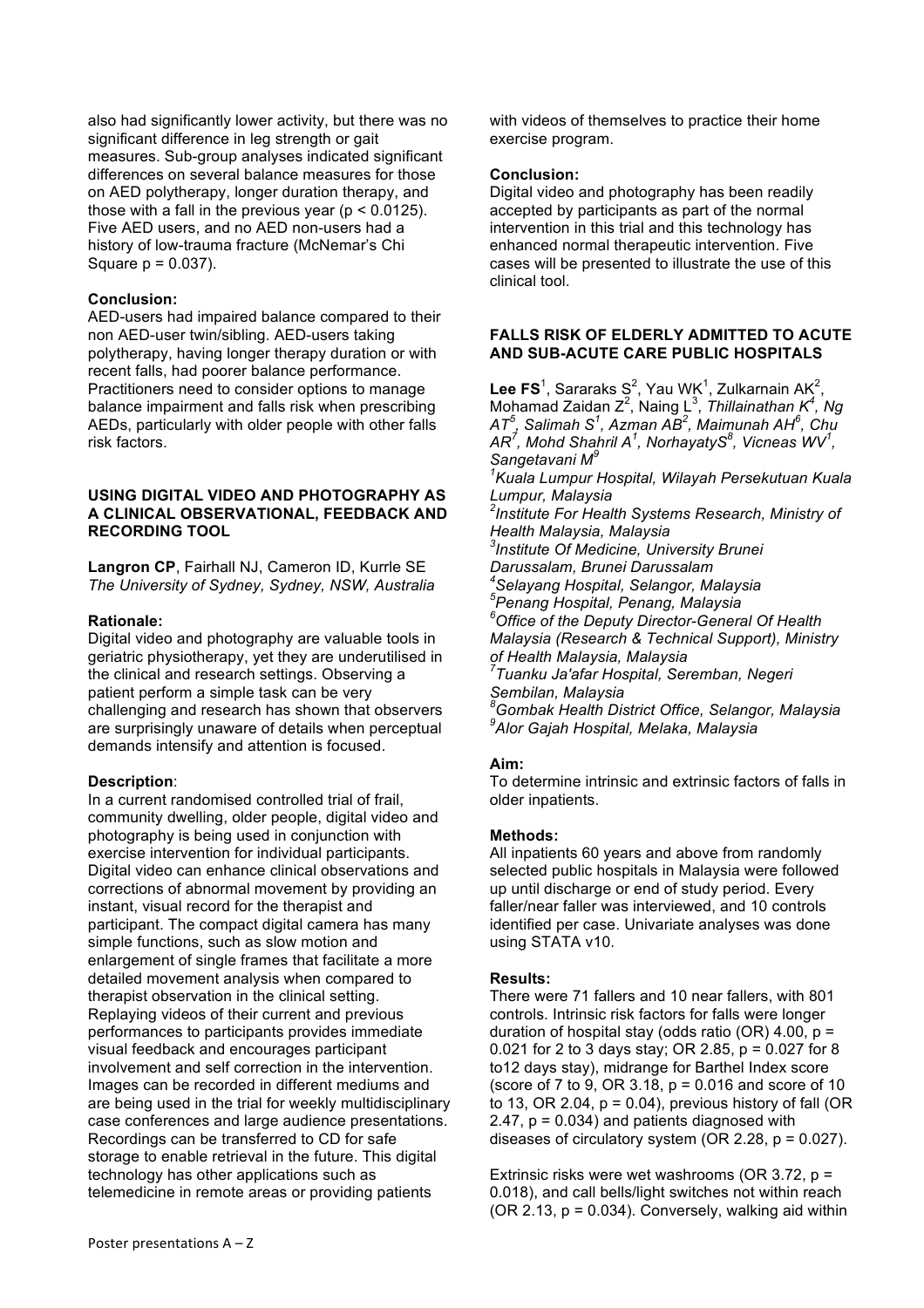reach had higher risk (OR 1.94,  $p = 0.016$ ). Protective factors included presence of toilet transfer bars (OR  $0.54$ ,  $p = 0.021$ ) and beds with only a single raised bedrail (OR  $0.29$ ,  $p = 0.019$ ). Interestingly, patients with an unsturdy chair were 3.5 times less likely to fall compared with those with a sturdy chair with an arm rest (OR  $0.29$ ,  $p = 0.034$ ).

### **Conclusion:**

It would be prudent to pay special attention to patients who had previous falls, those who are in the middle range of Barthel Index and those with circulatory disease. Prevention measures include keeping floors dry, installing washroom grab bars and ensuring call bells are within reach. Additionally, bed rails if required to be raised, need special consideration as they are a form of restraint and contribute to falls if both sides are raised. These findings could be used in identifying and prioritizing patients for falls prevention measures, especially in busy public hospitals.

### **KNEE OSTEOARTHRITIS PATIENTS MAY BE AT INCREASED RISK OF FALLS FOLLOWING SURGERY**

Levinger P<sup>1</sup>, Menz HB<sup>1</sup>, Wee E<sup>1</sup>, Feller JH<sup>1</sup>, Bartlett  $J^2$ , Bergman N<sup>2</sup>

*1 La Trobe University, Musculoskeletal Research Centre, Bundoora, VIC, Australia*

*2 Warringal Private Medical Centre, Heidelberg, VIC, Australia*

# **Aim:**

Knee osteoarthritis (OA) is a major cause of disability and a risk factor for falls in older people with more than 50% of people with knee OA reporting falling in the past year. Knee replacement surgery is a common surgical procedure used for the management of knee OA which generally provides pain relief and improves physical function. However, persistent pain and disability may be present after knee replacement surgery which may place these patients at risk of falls post-operatively. The purpose of this study was to assess the falls risk of people with knee OA before surgery and at four months following surgery and to compare this to a control group.

# **Methods:**

Thirty-five patients with knee OA prior to undergoing knee replacement surgery and 27 asymptomatic age-matched controls participated in the study. The surgical group were tested prior to their surgery and at four months post-surgery. The short form of the Physiological Profile Assessment was used to assess falls risk and included tests of vision, lower limb proprioception, knee extension strength, reaction time, and postural sway. Physical activity, quality of life, fear of falls and disability before and after surgery were also documented.

### **Results:**

Forty-eight percent of the surgical group reported at least one fall in the previous 12 months compared to 30% of the control group. Following surgery, there was a reduction in fear of falling and pain, and improvements in function for the surgical group. However, compared to the control group, the surgical group exhibited a greater fear of falling, and reduced lower limb proprioception and knee extension strength both pre- and post-surgery.

### **Conclusion:**

People who undergo knee replacement surgery may be at increased risk of falls both prior to and four months following their surgery, primarily due to deficits in knee extension strength and lower limb proprioception.

### **FALLS HISTORY, PAIN, FUNCTION AND FALLS-EFFICACY IN PATIENTS AWAITING JOINT REPLACEMENT SURGERY**

**Levinger P**<sup>1</sup>, Hill  $K^{1,2}$ , Wee E<sup>1</sup>, Stewart A<sup>3</sup>, Bartlett  $J<sup>4</sup>$ , Bergman N<sup>4</sup>, Hare D<sup>3</sup> *1 La Trobe University, Musculoskeletal Research* 

*Centre, Bundoora, VIC, Australia 2 Allied Health Division, Northern Health, Epping, VIC, Australia*

*3 Austin Hospital, Heidelberg; Melbourne University, VIC, Australia*

*4 Warringal Private Medical Centre, Heidelberg, VIC, Australia*

# **Aim:**

Arthritis is a leading cause of disability among older people, and is associated with moderate increase in falls risk. More than 60,000 hip and knee replacements are performed in Australia annually, primarily to treat arthritis. The purpose of this study was to assess differences in pain, function and fall efficacy between fallers and non-faller patients with knee and hip osteoarthritis awaiting joint replacement surgery.

# **Methods:**

Thirty-six patients [mean age  $67.4$  (SD = 10.6),  $66\%$ females] were recruited, 86.1% awaiting total knee and 13.9% awaiting total hip replacement. Falls history and circumstances were recorded. Independent t tests were used to analyse differences in physical activity, fear of falling (FES-I) and the Activities and Balance Confidence (ABC) scale, and pain, stiffness and function (WOMAC) between fallers and non-fallers.

# **Results:**

Forty-one percent ( $n = 15$ ) reported one or more falls (range 0 to 6) in the preceding twelve months, with 46% of fallers reporting multiple falls. Fifty-five percent of falls occurred at home, and 25% of falls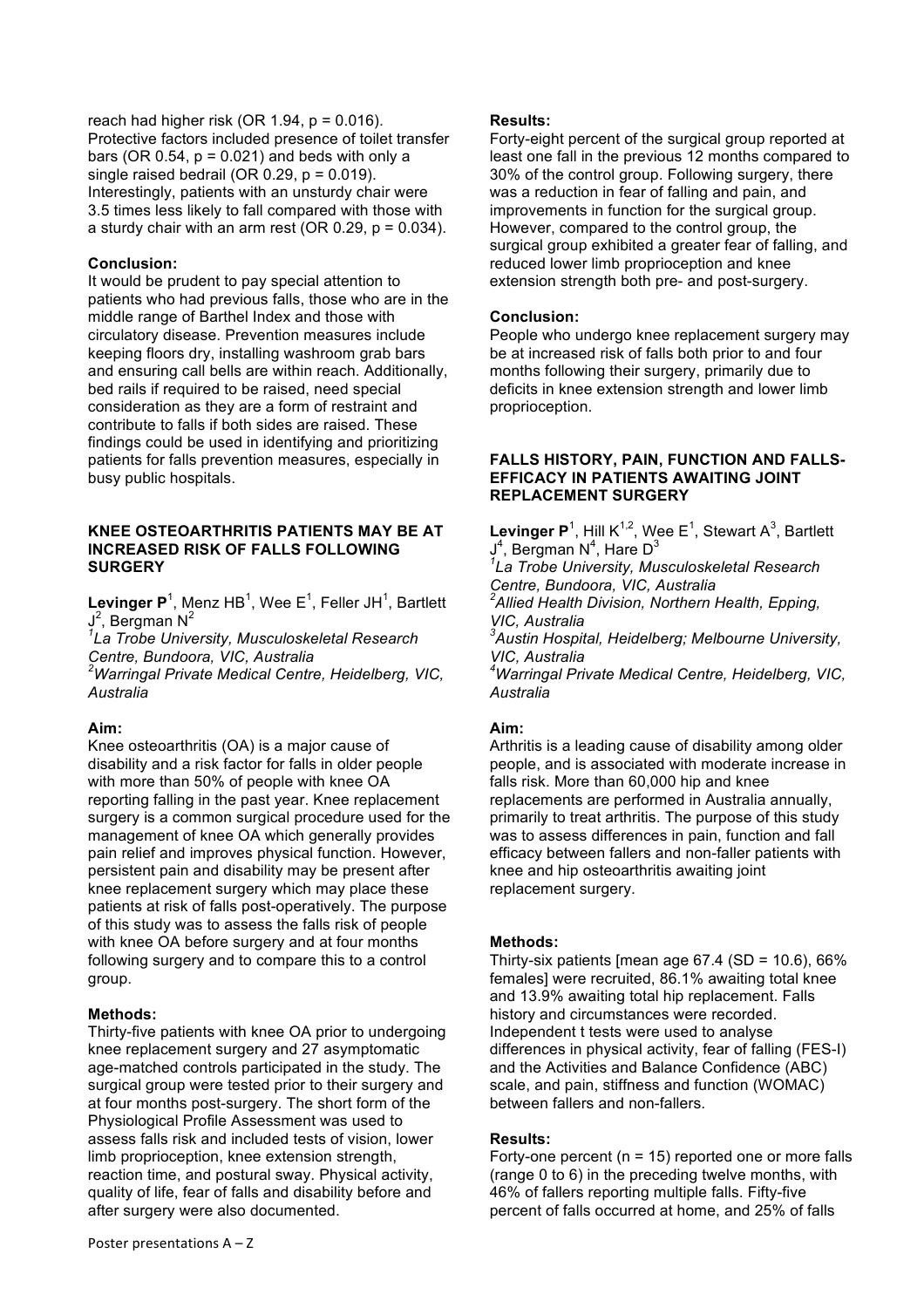were considered to be related to their painful joint awaiting surgery. Falls were most commonly due to trips (n = 14, 50%) and slips (n = 7, 25%). Only two participants attended the doctor after their fall. Fallers had significantly higher falls efficacy (p < 0.01; ABC Scale: fallers 79.7 (15.9); non-fallers 60.4  $(23.1)$ ) and lower fear of falls  $(p = 0.04;$  fallers 10.2 (3.7); non-fallers 12.9 (4.1)). There was no significant difference in WOMAC pain, stiffness or function scores and physical activity between fallers and non-fallers (p>0.05), though moderate levels of impairment on these domains was evident.

### **Conclusion:**

People with knee and hip osteoarthritis awaiting surgery have a high falls rate, with a moderate portion of falls related to their painful joint. Interestingly, fallers reported only mild loss of falls efficacy and less fear of falling than the non-fallers.

### **FALLS EFFICACY AND DYSFUNCTIONAL BREATHING AMONG COMMUNITY-DWELLING OLDER PERSONS**

**Lim BH**<sup>1,2</sup>, Hofheinz M<sup>1</sup>, Mibs M<sup>1</sup>, van Dixhoorn JJ<sup>3</sup> *1 NTZ-Dresden, Germany <sup>2</sup>*

*Nanyang Polytechnic, Singapore*

*3 The Center for Breathing Therapy, The Netherlands* 

### **Aim:**

The prevalence of fear of falling (FOF) has been commonly reported. Anxiety, balance and postural impairments are known conditions which are involved in developing FOF and dysfunctional breathing (DB). Therefore this study aimed to explore the association between falls efficacy, altered breathing pattern and functional respiratory symptoms. No prior study has looked into the association between FOF and DB.

### **Methods:**

Community-dwelling older persons were recruited through volunteer sampling for a validation study of Timed Up & Go Test with Dual Task. Eighty-four participants were included for this study. Fear of falling was measured by Falls Efficacy Scale-International (FES-I). Dysfunctional breathing was measured by the presence of functional respiratory symptoms using the Nijmegen Questionnaire (NQ) and subject-blinded observation of altered breathing pattern. A three stage multivariate regression analysis was adopted. The first stage consisted of evaluating the multivariate regression model with the common predictors for FES-I. In the second stage and third stage, the respiratory components were included.

### **Results:**

The mean age of the participants was  $71.5$  (SD = 7) years. The percentage of female gender was 81%. The median FES-I score was 20 (range 16 to 39)

and the median of NQ was 9 (range 0 to 46). The adjusted R² accounted by the common predictors of falls efficacy was 35%. Inclusion of both NQ and the presence of upper chest breathing pattern in the model explained 48% of the total variance of falls efficacy. The respiratory components explained an additional 13% of total variance.

### **Conclusion:**

Upper chest breathing pattern and functional respiratory symptoms were independently associated with falls efficacy after accounting for its commonly known predictors. The possible contribution of the diaphragm as a respiratory and postural muscle in falls prevention should be further explored in future studies.

### **DOES THE COGNITIVE BENEFIT OF RESISTANCE TRAINING PERSIST?**

**Liu-Ambrose T**, Katarynych LA, Nagamatsu LS, Graf P, Beattie BL *University of British Columbia, Vancouver, Canada*

### **Aim:**

To determine whether the cognitive benefit of resistance training persists one year after formal cessation among community-dwelling senior women aged 65 to 75 years.

### **Methods:**

This was a 12-month follow-up study of a randomized controlled trial of resistance training (once-weekly or twice weekly). The primary outcome measure for cognitive function was the executive process of selective attention and conflict resolution as measured by the Stroop Test.

### **Results:**

Twelve months after formal cessation of resistance training, improved cognitive performance of selective attention and conflict resolution was still evident among those senior women who were originally randomized to the once-weekly resistance training group.

### **Conclusion:**

Our findings suggest that the cognitive benefit of once-weekly resistance training persists one year after formal cessation. A key factor contributing to this observed maintenance may be the perceived feasibility or motivation of sustaining once-weekly resistance training compared with that of twiceweekly resistance training.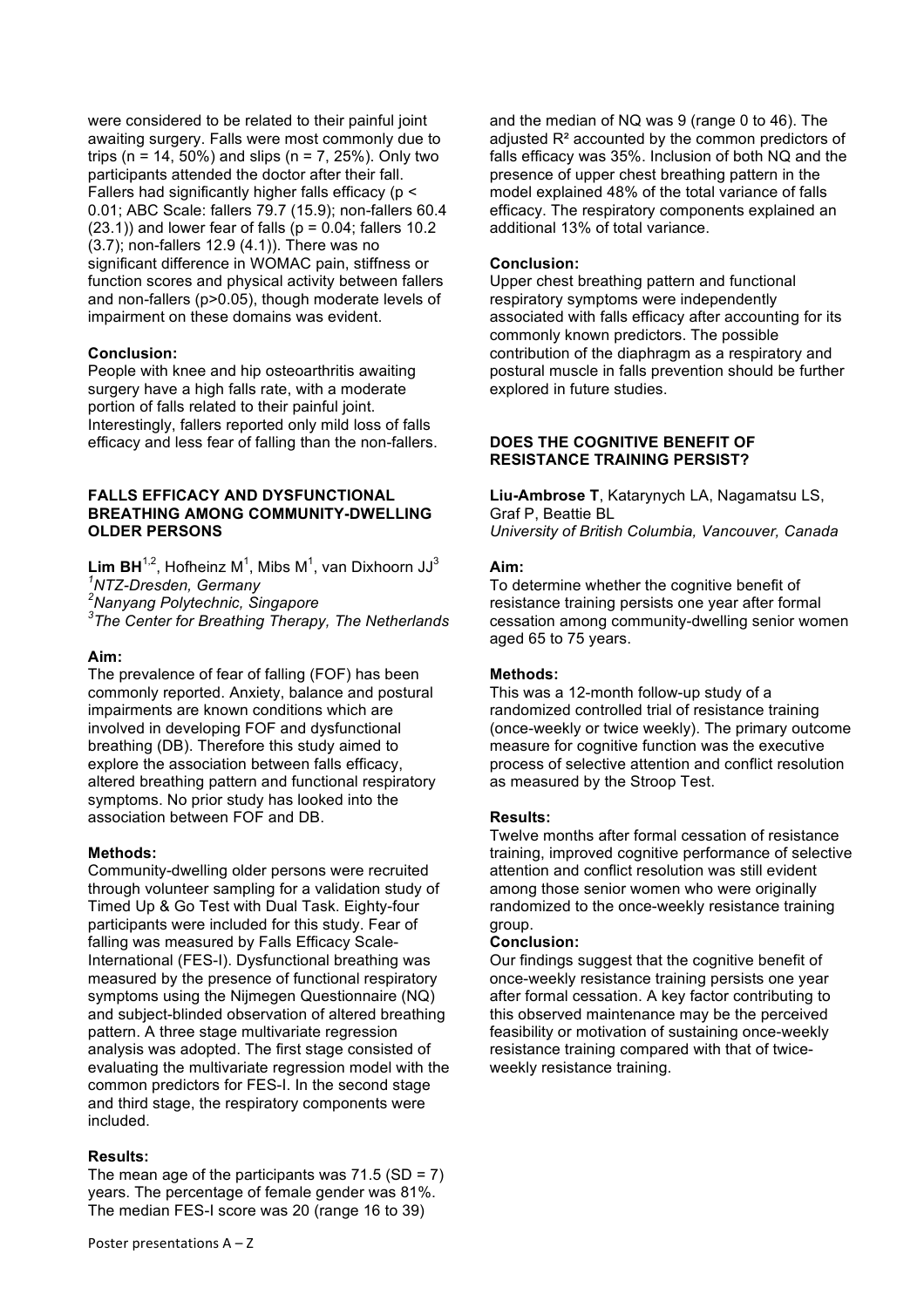### **IS SELF-EFFICACY ESSENTIAL FOR HEALTHY AGING?**

**Liu-Ambrose T**, Nagamatsu LS, Hsu CL, Katarynych LA, Davis JC *University of British Columbia, Vancouver, Canada*

### **Aim:**

Falls-related self-efficacy has been shown to be associated with measures of mobility and falls. Whether it is associated with brain volume has not been previously explored.

# **Methods:**

A cross-sectional analysis of whether falls-related falls efficacy is independently associated with brain volumes (total and gray matter). Two multivariate regression models were constructed. Covariates included in both models were age, global cognition, systolic blood pressure, functional comorbidity index, and current physical activity level. MRI scans were acquired from 79 community-dwelling senior women aged 65 to 75 years old. Falls-related self-efficacy was assessed by the ABC Scale.

### **Results:**

In both models, after accounting for the five covariates, falls-related self-efficacy was independently associated with both total brain volume and gray matter volume. The final model for total brain volume accounted for 17.2% of the variance, with the ABC score accounting for 8.3%. For gray matter volume, the final 24.4% of the variance, with the ABC score accounting for 10%.

# **Conclusion:**

Our findings extend previous investigations that highlight the importance of falls-related self-efficacy for healthy aging. We provide novel evidence that falls-related self-efficacy is positively related and independently contributes to both total brain volume and gray matter volume.

### **PHYSIOLOGICAL FACTORS ASSOCIATED WITH FRACTURE RISK IN OLDER PEOPLE**

Lo JC<sup>1</sup>, Brodie ML<sup>1</sup>, Menant JC<sup>1,2</sup>, Sturnieks DL<sup>1,2</sup>, Lord  $\text{SR}^{1,2}$ 

*1 Neuroscience Research Australia, Randwick, NSW, Australia*

*2 University of New South Wales, Kensington, NSW, Australia*

# **Introduction:**

Muscle mass declines with age and is associated with muscle weakness and decreased physical functioning in older age. Current fracture risk calculators, however, do not include body composition or physiological function measures.<sup>1</sup> The aim of this study was to determine if body composition and physiological function measures can discriminate between people with and without a history of fracture.

### **Methods:**

One-hundred community dwelling older adults from an on-going study, aged 65 and over undertook assessments of quadriceps strength, postural sway, dynamic balance, reaction time, choice stepping reaction time and proprioception. Appendicular skeletal muscle mass (ASM) index (sum of lean mass in arms and legs, divided by height squared). $<sup>2</sup>$ </sup> percentage body fat, and bone mineral density (BMD) at the femoral neck were assessed by dual energy X-ray absorptiometry. Fracture incidence due to falls after the age of 60 was documented by questionnaire, and used to determine those with  $(n =$ 25) and without ( $n = 75$ ) a history of non-vertebral fracture.

# **Results:**

Older people with a history of non-vertebral fracture had weaker quadriceps muscle strength  $(p = 0.03)$ , decreased hip BMD ( $p = 0.012$ ) and a lower ASM index, indicating less muscle mass ( $p = 0.001$ ). A stepwise discriminant analysis revealed that ASM index (canonical correlation coefficient of 0.696) was the most important discriminator between those with and without a history of fracture (Wilks' lambda of 0.907,  $\chi^2$  = 9.492, p = 0.002). Overall, the discriminant function correctly classified 68% of cases, with 80% sensitivity and 64% specificity with respect to fracture outcome.

# **Conclusions:**

These preliminary findings show that the ASM (lean body mass) index can discriminate between older people with or without a history of fracture. If confirmed in a larger study with prospective followup, this measure may provide additional insight into fracture risk in old age, and possible fracture prevention strategies.

### **References:**

1. Hippisley-Cox J, Coupland C. Predicting risk of osteoporotic fracture in men and women in England and Wales: prospective derivation and validation of QFractureScores. BMJ 2009;339:b4229.

2. Baumgartner RN, Koehler KM, Gallagher D, et al. Epidemiology of sarcopenia among the elderly in New Mexico. Am J Epidemiol 1998;147(8):755-63.

### **SUSTAINABILITY OF COMMUNITY-BASED FALLS PREVENTION INTERVENTIONS: A SYSTEMATIC REVIEW**

**Lovarini M**, Clemson, L, Mathews, M, Dean, C *The University of Sydney, Lidcombe, NSW, Australia*

# **Aim:**

A variety of interventions are known to be effective in preventing falls among community dwelling older adults. The challenge now is how to translate and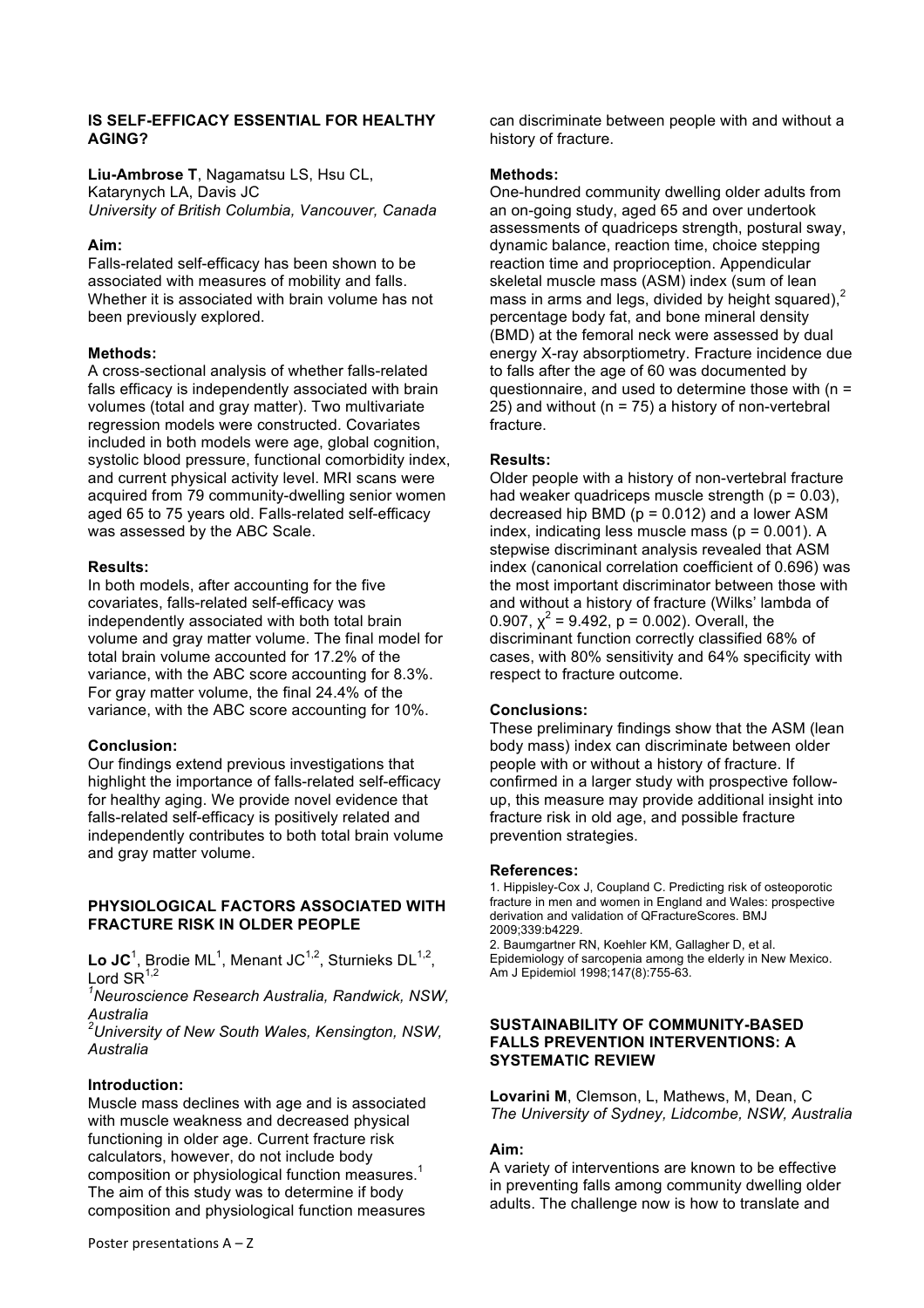sustain these interventions in routine practice. We are conducting a systematic review to determine: 1) What theories, models or frameworks have been developed to guide the sustainability of falls prevention interventions for older adults living in the community; 2) What factors affect sustainability and 3) What strategies are effective for promoting, enhancing and achieving sustainability.

#### **Methods:**

Review methods were developed in accordance with the PRISMA statement.<sup>1</sup> Comprehensive searches of Medline, Embase, PubMed, Cinahl, PsycINFO, Amed, Ageline, PEDro and OTseeker are currently underway to identify relevant studies. Two reviewers working independently will screen and select studies that match the inclusion criteria. Data extraction and quality assessment processes will also be performed independently by two reviewers. Quality assessment of studies included in this review will be conducted according to the methodology used in each study.

#### **Results:**

Key characteristics of each study will be presented including: study type, size and methods, participant details, types of interventions and any outcome measure related to sustainability. Quality measures for each study will be provided. Key results for each study and any combined data from evaluation studies will be presented.

#### **Conclusion:**

Despite the importance, little is known about how community-based falls prevention interventions can be sustained. The results of this review will provide practitioners and researchers with an understanding of what is currently known on this topic.

#### **References:**

1. Liberati A, Altman DG, Tetzlaff J et al. The PRISMA statement for reporting systematic reviews and meta-analyses of studies that evaluate health care interventions: explanation and elaboration. PLoS Med 2009;6(7):e1000100.

#### **STAYING ACTIVE AND ON YOUR FEET: A CONSUMER RESOURCE**

Lovitt L<sup>1</sup>, Vance E<sup>2</sup>

*1 Clinical Excellence Commission, Sydney, NSW, Australia 2 Neuroscience Research Australia, Randwick, NSW,* 

*Australia*

#### **Background:**

The Clinical Excellence Commission (CEC) completed a project funded by NSW Department of Health in early 2009, to review consumer falls prevention information and resources in NSW. An audit tool was developed based on falls prevention best-practice<sup>1,2</sup> to provide a systematic and objective way to compare the resources which included

brochures, posters, fact sheets, toolkits and websites. The review found that a suitable resource that provides both falls information and a safety checklist for community dwelling consumers was required for NSW.

### **Description:**

A project to develop a consumer falls prevention resource for NSW was commenced in late 2009. This falls prevention resource was to be comprehensive, evidence based and consumer focused and to include key falls prevention messages, a home safety checklist and simple exercises. This resource is to target older people. their families and carers living in the community.

Consultation with key experts A/Professor Lindy Clemson and Dr Cathie Sherrington guided the development of the proposed content. A draft *Staying Active and Healthy* was focus tested with people from the community to ensure its suitability and acceptability to the audience. This led to a number of changes and redesign of the resource. These included removal of *Healthy* in the title, less detailed information, an emphasis on falls prevention, and changes to the order of information in the document. The selection of appropriate images was important reflecting the diversity of ageing and including active images of older people on the cover.

#### **Conclusion:**

This community resource is for distribution by health professionals as they meet the general community whether that be in hospital, on discharge, contact in community health services and through April Falls Day/Month initiatives, raising awareness about falls prevention. Non-government community organisations are keen to distribute this to their members and general public.

#### **References:**

1. Australian Council on Safety and Quality in Health Care. Preventing falls and harm from falls in older people: best practice guidelines, 2005. 2. Daly J, Kellehear A, Gliksman M. The public health researcher:

a methodological guide, Oxford University Press, Melbourne, 1997.

#### **PROFILE AND IMPACT OF A CENTRAL NORTHERN ADELAIDE HEALTH SERVICE FALLS CLINIC**

**Lucero K**<sup>1</sup>, Pignata D<sup>2</sup>, Woodford L<sup>2</sup> *1 Royal Adelaide Hospital and University of Adelaide, Adelaide, SA, Australia 2 CNAHS Falls Prevention Team, Adelaide, SA, Australia*

#### **Aim:**

A new falls clinic was established in 2008 in the Central Northern Adelaide Health Service (CNAHS),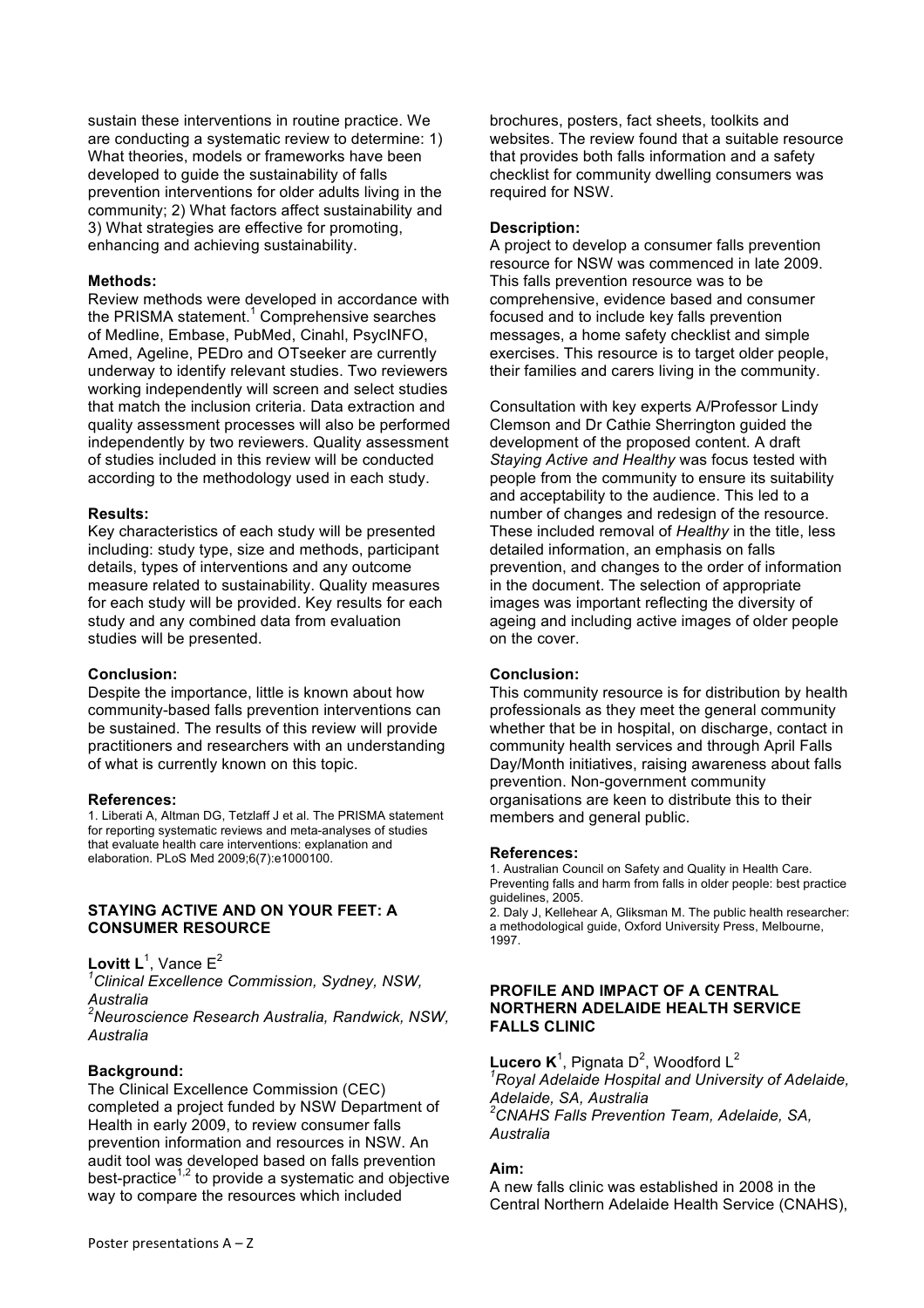based at Hampstead Rehabilitation Centre. This multi-disciplinary service focuses on community dwelling individuals with multiple falls risk factors. We set out to quantify the impact of this falls clinic on health service utilisation.

### **Methods:**

Data from the Hampstead Centre Falls Clinic was collated from January to September 2009 including waiting time, clinic attendance, referral source, emergency department (ED) presentations, hospital admissions and hospital length of stay (LOS) following a fall. The impact of the falls clinic was measured by comparing hospital utilisation patterns for six months prior to and after the clinic appointment, including ED presentations, hospital admission rates and LOS.

### **Results:**

The total number of referrals received was 159, of these 22% declined attending the clinic. Referral sources were: hospitals (including ED) 65%, community programs 23.5% and general practitioners 11.5%. Falls related hospital utilisation showed a reduction in ED admissions by 70%, hospital admissions by 53% and hospital bed days by 73.5%.

### **Conclusion:**

Early results show a beneficial impact of the Hampstead Centre Falls Clinic on falls related health service utilisation. Further evaluation is required to assess the impact of the clinic over a longer period, the effect on the number of falls and fallers, compliance with recommendations and reasons for clinic non-attendance. We are continuing to develop the Hampstead Centre Falls Clinic to increase community awareness of falls and falls services, and expand referral sources, including the ambulance service.

### **FALLS PREVENTION AFTER STROKE: A SYSTEMATIC REVIEW AND META-ANALYSIS**

**Mackintosh SF**<sup>1</sup>, Batchelor FA<sup>2,3</sup>, Hill KD<sup>2,4</sup>, Said CM 3,5

*1 University of South Australia, Adelaide, SA, Australia* 

*2 National Ageing Research Institute, Parkville, VIC, Australia* 

*3 University of Melbourne, Parkville, VIC, Australia <sup>4</sup> LaTrobe University & Northern Health, Bundoora, VIC, Australia*

*5 Austin Health, Heidelberg, VIC, Australia* 

### **Aim:**

It has been established that falls are common after stroke and that effective falls prevention in this population may prevent injury, improve quality of life and decrease the likelihood of activity restriction. This review aimed to integrate the research

evidence relating to interventions that reduce falls after stroke.

### **Methods:**

Published studies evaluating interventions to reduce falls in stroke survivors were retrieved and screened according to pre-determined criteria. No restrictions were placed on setting or intervention type. Included studies were independently assessed and the study bias was assessed using the Physiotherapy Evidence Database (PEDro) score. Pooling of results was undertaken for similar interventions with comparable outcomes using the inverse variance method.

### **Results:**

Thirteen randomized controlled trials met the inclusion criteria, with pooling of results possible for only two types of intervention (exercise and bisphosphonate medication). Methodological quality of the included studies was variable with the main bias due to lack of blinding of participants and those administering the intervention. Falls data reporting was variable across the studies. The only intervention shown to be effective in reducing falls was vitamin D for female stroke survivors in an institutional setting (Risk Ratio 0.33, 95% CI 0.19 to 0.56). Other interventions (exercise, bisphosphonate medication, early mobilization, sunlight exposure, Fresnel prisms) were no more effective than usual care.

### **Conclusion:**

Few studies have investigated falls prevention after stroke and the only intervention shown to be effective in reducing falls in this review was vitamin D supplementation. Consistency in outcome measurement would enable comparisons across studies. Additionally, further research evaluating a range of single and multi-factorial interventions for falls prevention in the stroke population is required.

#### **References:**

1. Batchelor FA, Hill KD, Mackintosh SF et al. What works in falls prevention after stroke? A systematic review and meta-analysis. Stroke 2010;41(8):1715-22.

#### **THE BENEFIT OF FALLS RELATED ASSISTIVE TECHNOLOGY FOR PROVIDING ONGOING INDEPENDENCE**

**McFarlane L**, Capamagian L *Tunstall Healthcare, QLD, Australia*

# **Aim:**

To demonstrate the benefit of using assistive technology to provide ongoing independence for people at risk of falls in and around the home.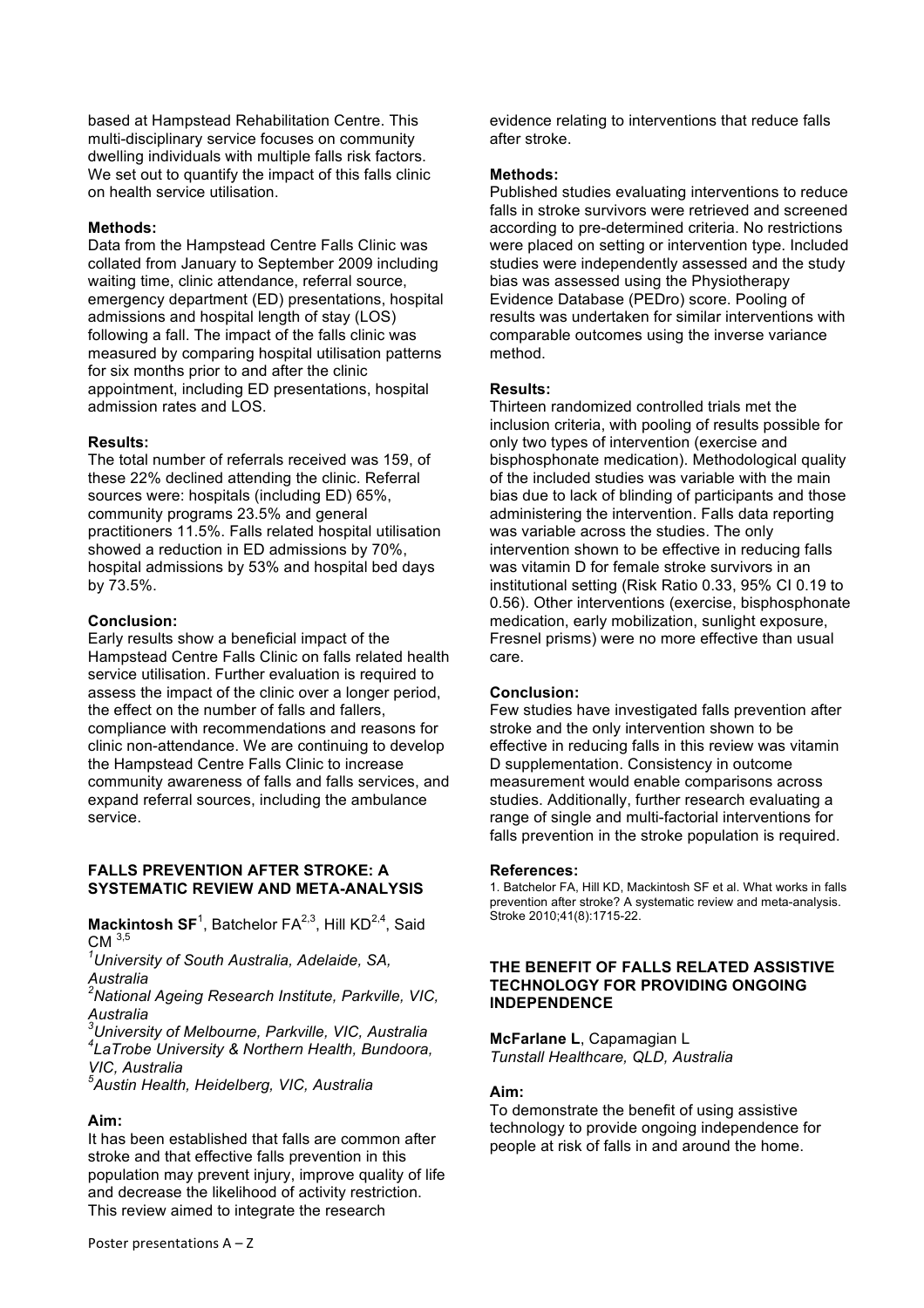### **Problem:**

At present, the use of health related assistive technology is not widely accepted, implemented and used in Australia and New Zealand. Consumers and health care professionals are generally unaware of its existence and Government offers little financial support to assist people to better their quality of life and reduce pressure on the healthcare system via this means.

### **Solution:**

Tunstall Healthcare, the world's leading provider of assistive technology, undertakes extensive research into health issues that can be better supported with the use of assistive technology. Fostering this research, Tunstall develops technologies that assist people to maintain their independence, confidence and dignity.

Tunstall also conducts pilot projects on the products in situ to determine their effectiveness for assisting people with certain conditions, such as tendency to fall. In the extensive West Lothian Pilot Project conducted by Tunstall Healthcare, assistive technology was found to improve confidence and state of mind of residents. Additionally, the technologies improved nursing efficiency and reduce hospital admission and duration of stay, all of which reduced cost of care.

### **Falls specific solutions:**

Tunstall has created falls specific technology that can be interfaced with other technology to provide a complete solution for providing assistance or care. This includes the fall detector that monitors falls, personal alarm for notifying the response centre when the wearer has fallen, pager to notify onsite carers that the fall detector has been activated, PIR for monitoring movement or lack of, in the home, and more.

Tunstall Healthcare is committed to assisting older people and people with special needs to maintain their independence, confidence and dignity in the home, and provide peace of mind to their loved ones.

#### **ABLE AND STABLE: A COMMUNITY-BASED INTERDISCIPLINARY FALLS PREVENTION PROGRAM**

**McManus FJ**<sup>1</sup>, McCarthy RN<sup>1</sup>, Bramley RE<sup>2,3</sup>, Walsh  $W^{1,4}$ 

*1 Western Health, Melbourne, VIC, Australia*

*2 La Trobe University, Bundoora, VIC, Australia 3 Peter MacCallum Cancer Centre, East Melbourne, VIC, Australia*

*4 University of Melbourne, Parkville, VIC, Australia*

### **Aim:**

To meet the increasing numbers of clients referred for falls prevention, the Williamstown Community Based Rehabilitation (CBR) Service developed the 'Able and Stable' Program. The aim was to reduce the number of client falls in the community by targeting clients who had fallen in the last six months, whilst optimising therapists' time.

### **Methods:**

Physiotherapists, in collaboration with the CBR team, developed an interdisciplinary eight-week group exercise and education program. The exercise component is based on the Otago Exercise Programme<sup>1</sup> and focuses on improving strength and balance. Minimal equipment is used, promoting selfmanagement and ensuring the exercises are easily performed at home. Health professionals from different disciplines deliver the education component ensuring a consolidated team approach. Rate of falls pre and post intervention and balance outcome measures are used to determine the program's efficacy.<sup>2</sup> 'Client focus' is strong with regular feedback through confidential client surveys.

### **Results:**

Phone surveys six months following discharge demonstrated a reduction in falls rates with 37 falls reported by 78 contactable clients, compared with 199 falls in the six months prior to program commencement. Sixty percent of contactable clients reported continuing their exercises on average four times a week.

At completion of the program, 100% of clients completing the satisfaction survey were satisfied with the program. Analysis of change in balance measures demonstrated clinically significant improvements. Clients who attended Able and Stable showed greater improvements in balance than similar clients treated with individually tailored programs, though no statistical analysis was conducted.

Running the program as a group reduced the time commitments of therapists involved, allowing more 'falls' clients to be assessed and referred to the group or treated individually. Able and Stable now runs four groups each week across two Western Health sites.

### **Conclusion:**

Able and Stable is an effective program for preventing falls and optimising balance for older adults in the community while being an efficient use of therapists' time.

### **References:**

1. ACC. Otago exercise programme to prevent falls in older adults. A home-based, individually tailored strength and balance retraining programme. Wellington: ACC, 2003. 2. Hill K, Denisenko S, Miller K et al. Clinical outcome measurement in adult neurological physiotherapy. 3rd edition.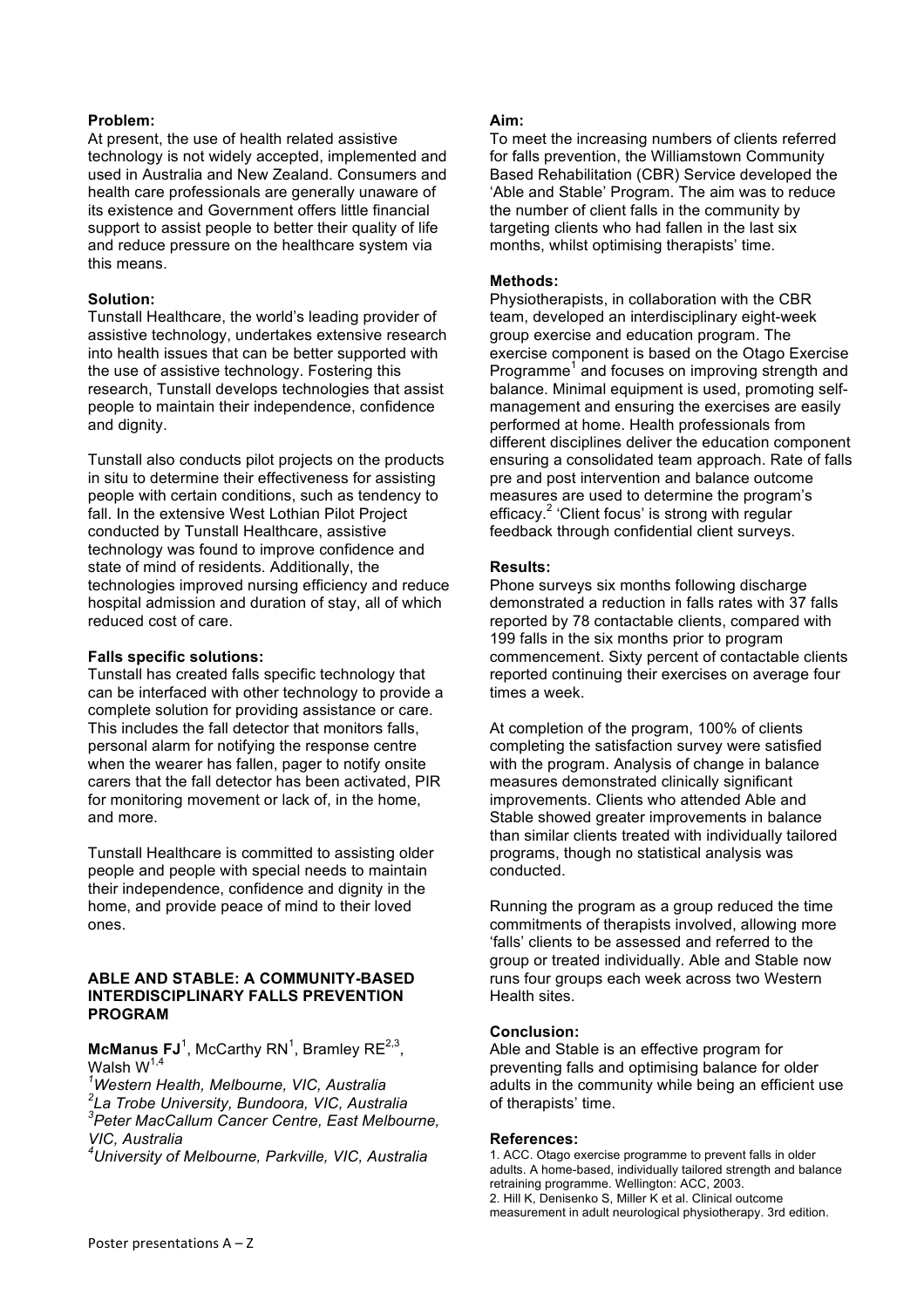Melbourne: Australian Physiotherapy Association National Neurology Group, 2005.

### **CAN BALANCE TRAINING REVERSE RECENT ONSET MILD BALANCE DYSFUNCTION IN OLDER PEOPLE?**

**Meyer C**<sup>1</sup>, Hill K<sup>1,2</sup>, Yang X<sup>1,3</sup>, Moore K<sup>1</sup>, Williams S<sup>1</sup>, Borschmann K<sup>1</sup>, Dowson L<sup>1</sup>, Dharmage S<sup>3</sup>

*1 National Ageing Research Institute, Parkville, VIC, Australia*

*2 La Trobe University and Northern Health,* 

*Bundoora, VIC, Australia*

*3 University of Melbourne, Parkville, VIC, Australia*

# **Aim:**

To evaluate the effectiveness of a home based exercise program in reversing older people's mild balance dysfunction that was identified within six months of onset.

# **Methods:**

Sixty older people (mean age 77.2 years; 26 (43%) female) with self-reported concerns about their balance were screened with laboratory and clinical tests, and were identified as being within normative limits based on a predetermined algorithm. On reassessment six months later, 19 (36%) of the 53 who returned for reassessment had deteriorated balance performance to be classified as outside of normative range. These participants were offered a home based balance training program (Otago Exercise Programme with the HPR Balance and Vestibular exercise program), with exercises prescribed by a physiotherapist, and monitored with three additional visits during the six-month exercise program. Sixteen participants agreed to undertake the program.

# **Results:**

Thirteen of the 16 participants (81%) (mean age 79.9 years, 7 (54%) female) completed the sixmonth exercise program. Participants achieved significant improvements on a number of laboratory (NeuroCom) and clinical tests of balance and muscle strength ( $p < 0.05$ ) (significant changes ranged from 7% to 23% improvement). Nine participants (69.2%) regained sufficient balance performance across the tests to be classified within normative limits again, using the predetermined algorithm.

# **Conclusion:**

Older people expressing concerns about their balance may benefit from intermittent reviews to monitor for decline in performance, which occurred in over a third of this sample of people with balance performance classified as within normative ranges six months previously. For those whose balance performance deteriorates to be outside of normative ranges, a balance and strength training home

exercise program is likely to achieve positive outcomes. Further research should evaluate the feasibility of a simplified balance screening protocol, and a randomised trial of this exercise approach to reduce risk of progression of recent onset mild balance dysfunction.

### **BALANCE SCREENING AND HOME EXERCISES: TRANSLATING RESEARCH INTO PRACTICE**

**Meyer C**<sup>1</sup>, Williams S<sup>1</sup>, Hill K<sup>1,2,3</sup>, Yang X<sup>1,4</sup>, Renehan  $E^1$ , Cortes N<sup>1</sup> *1 National Ageing Research Institute, Parkville, VIC, Australia 2 LaTrobe University, Bundoora, VIC, Australia 3 Northern Health, Bundoora, VIC, Australia 4 University of Melbourne, Parkville, VIC, Australia*

# **Aim:**

To develop, implement and evaluate the feasibility of translating findings from a previously successful randomised controlled trial of a balance screening and home exercise program<sup>1</sup> through existing community health services (CHSs).

# **Methods:**

Protocols for balance screening, and home exercise program prescription were developed. CHSs were recruited and were responsible for attending training sessions, and recruiting participants (those who had fallen less than twice in previous 12 months, were over 65 years of age, concerned about balance, and were community ambulant using either a stick or no gait aid). Participants underwent a balance screening assessment. CHS physiotherapists provided home balance exercises to participants considered to have abnormal balance, following up with two home visits at 4 and 10 weeks. Implementation issues were recorded and the details of physiotherapists' perception on the process were collected. Participants will be reassessed following six months of exercise.

# **Results:**

Six Melbourne CHSs participated, with 55 participants recruited to date both within and outside the CHS population. Based on previous trial data, two clinical tests were used to classify presence of balance dysfunction – Step Test and Functional Reach Test. Eighty-four percent of participants had balance performance classified as outside of normative limits, and commenced the home exercise program. Physiotherapists report direct personal contacts (either by physiotherapists or peer groups) have been most successful in recruiting participants, that exercise prescription is occurring slightly differently to that of other clinical groups, with program structure and follow-up protocols considered favourably.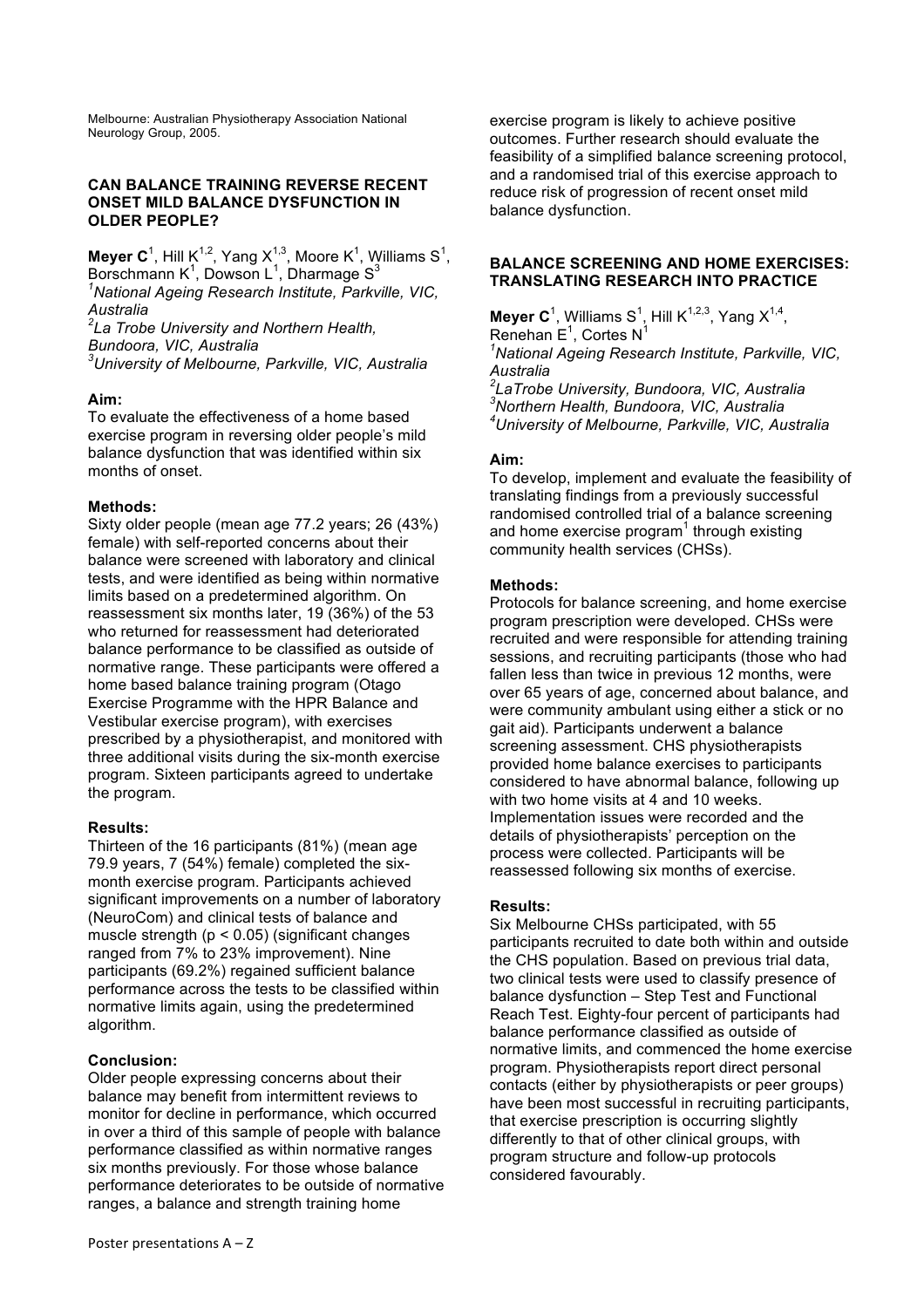### **Conclusion:**

Balance screening and providing home balance exercises for older people who have mild balance dysfunction is feasible through existing community health services. Physiotherapists have responded well to providing a new service.

#### **Reference:**

1. Yang XJ, Hill KD, Moore K et al. Effectiveness of a targetted exercise intervention in reversing older people's mild balance dysfunction: A randomised controlled trial. Paper submitted for publication.

#### **USING GREEN PRESCRIPTION TO PROVIDE EXERCISE CONTINUATION FOLLOWING FALL PREVENTION PROGRAMMES**

### **Miller N**

*Accident Compensation Corporation, Invercargill, New Zealand*

### **Background:**

The Accident Compensation Corporation (ACC) in New Zealand has nationally funded two exercise programmes for fall prevention in older adults for over 10 years. Research has shown that if an older adult stops exercising or drops out of a fall prevention programme, any gains in muscle strength and balance they have made will be lost, and their falls risk will revert to baseline levels.

### **Aims:**

The programme has two aims:

- 1) To ensure that general practitioners, practice nurses, providers and health professionals in Southland have a streamlined referral system to fall prevention programmes, and
- 2) To use Green Prescription to support participants in continued exercising for three months following a fall prevention programme.

### **Methods:**

This poster will show the referral pathway to a Green Prescription and progressions available for participants of ACC funded falls prevention programmes.

The Green Prescription programme offers participants support for three months following discharge from an ACC fall prevention programme. In consultation, the participant is encouraged to continue with the exercises provided, move onto a higher level of class, or move onto another form of exercise and maintain the gains they have already made.

### **Results:**

Two hundred and sixty older adults were referred to Green Prescription from an ACC falls programme in 2009. Of these participants, most were referred onto Graduate or Tai Chi classes. Other activities referred to included Cyclofit, walking groups, YMCA seniors group, aqua jogging and other recreational activities.

### **Conclusion:**

The Green Prescription programme gives older adults in Southland the opportunity to continue exercising for a further three months following a fall prevention programme. It is likely the continued exercise will help participants maintain their muscle strength and balance. The Green Prescription programme is currently offered in all New Zealand centres and referral after a fall prevention programme could be replicated.

### **TRENDS IN FALL INJURY HOSPITALISATION RATES BY INJURY TYPE: IMPLICATIONS FOR INJURY PREVENTION**

### **Mitchell RJ**, Watson WL

*University of New South Wales, Sydney, NSW, Australia*

### **Aim:**

Despite considerable advances in falls prevention research and practice, the rate of fall-related injury hospitalisations among older individuals continues to increase. Yet, there is some evidence that hip fracture rates, a major cause of fall-related hospitalised morbidity, are declining. An examination of trends in types of injuries that contribute to the overall fall injury hospitalisation rate is required to understand these conflicting trends. The aim of this study was to examine the trends in fall-related hospital admissions by injury type in New South Wales (NSW), Australia.

### **Methods:**

A retrospective review of fall-related injury hospitalisations in NSW among individuals aged 65+ years, by injury type, was conducted from 1 July 1998 to 30 June 2009. Incident cases were identified using the 'referral source' field and direct age standardardised admission rates were calculated. Negative binomial regression was used to examine the statistical significance of changes in the trend over time of hospitalised fall-related injuries by injury type.

### **Results:**

The overall fall-related injury hospitalisation rate increased by 1.7% each year ( $p < 0.0001$ ; 95% CI 1.3 to 2.1%). However, the fracture rate declined by -0.4% (p < 0.03; 95% CI -0.8 to 0%) and the rate of non-fractures increased by  $6.1\%$  ( $p < 0.0001$ ;  $95\%$ CI 5.5 to 6.7%) each year. In particular, severe head injuries, rib(s) and pelvic fracture hospitalisation rates appear to be increasing while hip and forearm fracture rates appear to be declining.

# **Conclusion:**

It appears that, while fall injury prevention efforts in NSW are not yet affecting fall injury hospitalisation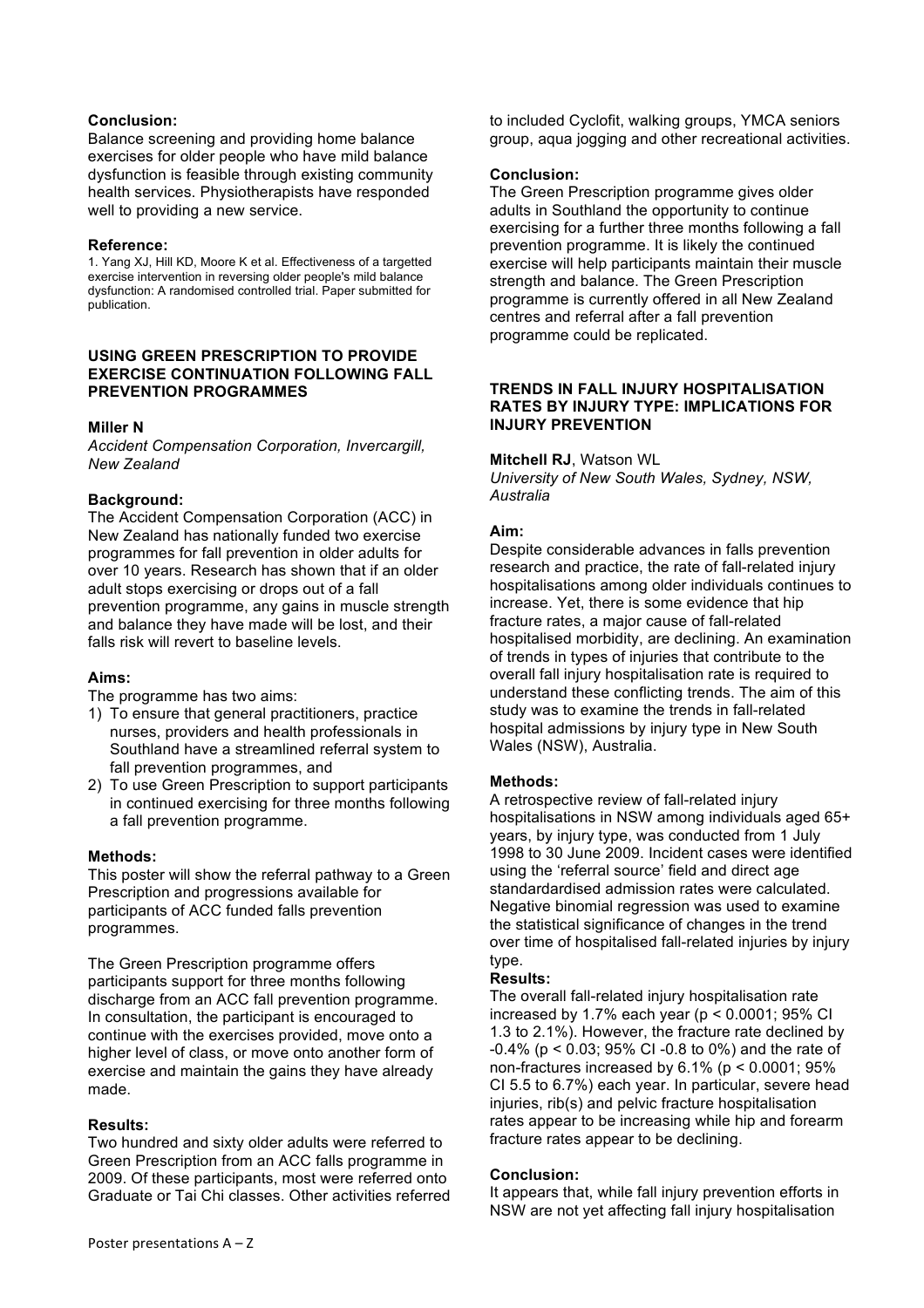rates, efforts in relation to bone health may be having a preventive effect in terms of fractures. It is likely that the increase in severe head injuries is due to changes in diagnostic practices.

# **A THREE-ITEM TOOL TO PREDICT FALLS IN AGED CARE INPATIENT REHABILITATION**

**O'Rourke S**<sup>1,2</sup>, Sherrington C<sup>1,2,3</sup>, Lord SR<sup>2</sup>, Close JCT<sup>2,4</sup>, Barraclough  $E^{1,2}$ , Taylor M<sup>2,4</sup>, Tiedemann  $A^{1,2}$ , Cumming RG<sup>3</sup>, Herbert RD<sup>1</sup>

*1 The George Institute for Global Health, Sydney, NSW, Australia*

*2 Neuroscience Research Australia, University of New South Wales, Sydney, NSW, Australia 3 School of Public Health, University of Sydney, Sydney, NSW, Australia*

*4 Prince of Wales Hospital Clinical School, University of New South Wales, Sydney, NSW, Australia*

### **Aim:**

We previously developed the 5-item Predict FIRST tool to predict falls during inpatient aged care rehabilitation stays. $1$  In response to clinician feedback that a shorter tool would be of greater use, we aimed to design a 3-item version of the tool and compare its predictive ability to that of the full Predict\_FIRST tool and the STRATIFY tool.

#### **Methods:**

This prospective cohort study included 553 people aged 50 years and older admitted to aged care rehabilitation units at two Sydney hospitals. Data were collected from medical records, interviews with staff and participants and from physical assessments by physiotherapists. The number of falls during the admission was extracted from hospital incident reports. We used multivariate logistic regression models on 1000 bootstrapped samples to establish which three items from the Predict FIRST tool (male gender, CNS medication use, a fall in the past 12 months, frequent toileting and tandem stance inability) were the strongest predictors of falls.

### **Results:**

The 3-item version included male gender, CNS medications and a fall in the past 12 months. The area under the ROC curve (AUC) for this tool was 0.68 (95% CI 0.63 to 0.74; bootstrap adjusted AUC was 0.69). This represents poorer predictive ability than the 5-item Predict\_FIRST tool (AUC 0.73, 95% CI 0.67 to 0.79,  $p = 0.028$  for comparison between 3- and 5-item tool) but a better predictive ability than the original STRATIFY score (AUC 0.62, 95% CI 0.56 to 0.69,  $p = 0.186$  for comparison between 3item tool and STRATIFY).

### **Conclusion:**

We found that three items (male gender, CNS medications and a fall in the past 12 months) could be used to predict falling during the aged care rehabilitation stay with reasonable accuracy but that the addition of frequent toileting and tandem stance inability provide additional predictive information.

#### **Reference:**

1. Sherrington C, Lord SR, Close JC et al. Development of a tool for prediction of falls in rehabilitation settings (Predict\_FIRST): a prospective cohort study. J Rehabil Med 2010;42(5):482-8.

#### **RECOVERY EXERCISES AND STEPPING ON AFTER FRACTURE (RESTORE): STUDY PROTOCOL**

Orr  $T^1$ , Sherrington C<sup>1</sup>, Lord SR<sup>2</sup>, Close JCT<sup>2,3</sup>, Vogler  $C^{4,5}$ , Sonnabend D<sup>4</sup>, Clemson L<sup>5</sup>, Howard K<sup>5</sup>, Moseley A<sup>1</sup>, Cameron ID<sup>6</sup>, Fairhall N<sup>1</sup>, Kirkham C<sup>1</sup> *1 The George Institute for Global Health, Sydney, NSW, Australia 2 Neuroscience Research Australia, University of New South Wales, NSW, Australia 3 Prince of Wales Hospital Clinical School, University of New South Wales, NSW, Australia 4 Royal North Shore Hospital, Sydney, NSW, Australia 5 University of Sydney, Sydney, NSW, Australia*

*6 Royal Rehabilitation Centre, Sydney, NSW, Australia*

### **Aim:**

To determine if a novel program of exercise selfmanagement training will reduce mobility-related disability, enhance life role participation and prevent falls for people who have suffered a fall-related lower limb or pelvic fracture, and have completed usual care.

### **Methods:**

Three hundred and fifty community dwelling participants with lower limb or pelvic fracture due to a fall who are 60 years or over will be randomly allocated into control or intervention groups. Participants will have no medical condition precluding exercise, be physically and cognitively able to complete the assessments and exercise programme, and understand conversational English. The intervention group will receive an individualised home exercise program prescribed by a physiotherapist in 10 home visits, and complete an eight group-session "Stepping On" programme. Motivational interviewing and goal setting, to encourage behaviour changes in exercise and safe community mobility, will be incorporated. The control group will receive usual care.

#### **Results:**

Primary outcomes measured will be mobility-related disability, life role participation and falls. Costeffectiveness analysis will be undertaken for the primary outcomes. Secondary outcomes measured will be hospital readmission, risk of falling, frailty,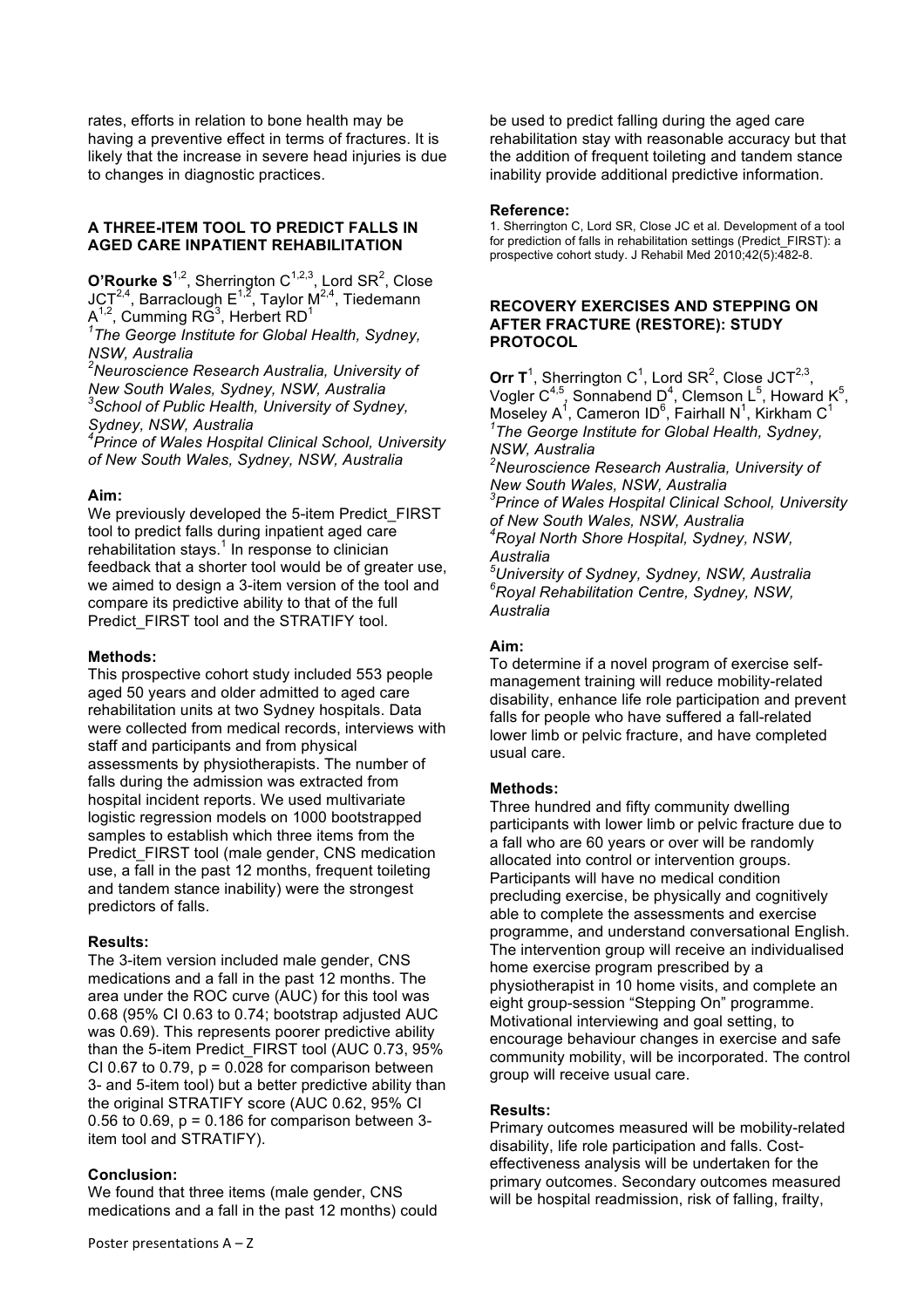balance and mobility, body mass index, physical activity, pain, falls efficacy, mood and quality of life. Predictors of adherence to the program and of outcome after fall-related lower limb or pelvic fracture will be established.

### **Conclusion:**

This study addresses an increasingly important health care problem in a systematic manner using a novel intervention program. We anticipate that the study results will be implemented into clinical practice and public health fall-prevention strategies.

#### **IMPLEMENTING THE NATIONAL FALLS PREVENTION STRATEGY AT REGIONAL LEVEL – OPPORTUNITIES AND CHALLENGES**

Perry C<sup>1</sup>, Forde K<sup>1,2</sup>

*1 New Plymouth injury Safe Trust, New Plymouth, New Zealand*

*2 Accident Compensation Corporation (ACC), New Plymouth, New Zealand*

#### **Introduction:**

New Plymouth injury Safe (NPiS) is a Charitable Trust with links to a range of New Plymouth District organisations, businesses and groups with an interest in injury prevention and community safety. NPiS began as an informal coalition in 2001, when representatives from local agencies agreed to meet together on a regular basis to better align and coordinate their injury prevention priorities and activities. The Trust membership includes health, emergency services, district council, ACC, Department of Labour and a Maori development organisation.

#### **Strategic co-ordination:**

The independence of NPiS and the existing presence of key partners on the group, has enabled the Trust to play a lead role in strategic co-ordination of local injury prevention activities and networks, particularly in those areas where this was previously lacking (such as falls prevention). The multi-agency Taranaki Falls Strategy Group was established in 2007 to improve coordination of local falls prevention services and to support local implementation of the National Falls Prevention Strategy 2005-2015.

#### **Opportunities and challenges:**

The creation of the Taranaki Falls Strategy Group, and the subsequent development of the Taranaki Falls Prevention Strategy, have played a vital role in raising the profile of falls prevention in Taranaki. In particular, the group has encouraged a greater number of local organisations to recognise the role that they have to play in falls prevention through identifying those at risk of falls or by taking an active role in prevention. However, the journey has not always been easy and the current political and financial climate has placed an additional set of

challenges on the ongoing delivery of falls prevention in the region.

This presentation will focus on the achievements of the Taranaki Falls Strategy Group over the last two years and outline how the group is responding to the current challenges that local falls prevention service providers now face.

### **HOW WELL ARE FALLS RECORDED IN THE HOSPITAL? RESULTS OF AN AIMS REVIEW**

### **Png F**<sup>1</sup>, Carr N<sup>2</sup>

*1 Bentley Health Service, Bentley, WA, Australia 2 Armadale Health Service, Armadale, WA, Australia*

#### **Aim:**

We audited two WA Health campuses to compare reporting of falls in the patient's progress notes with the completion of an Advanced Incident Management System (AIMS) form. The AIMS form is completed after every fall and provides data on fall incidence and main causative factors. Under reporting can reduce the capacity of staff to learn from preventable incidents, and effectively monitor intervention strategies.

### **Methods:**

The audit included General Medical ward in-patients admitted from 1st to 14th July 2009, and Rehabilitation ward in-patients admitted from 1st to 30th June 2009 to Armadale Health Service, and all Rehabilitation ward in-patients admitted from 1st to 30th June 2009 to Bentley Health Service.

A total of 124 patients' medical records were reviewed. Admitted patients' integrated notes were read from admission to discharge to identify recorded falls or near falls incidents.

#### **Results:**

In both health campuses most falls recorded in patients' progress notes were followed up with an AIMS form (16 out of 16 falls (100%) in Armadale Health Service, and 8 out of 11 falls (73%) in Bentley Health Service). At Bentley Health Service, completion of an AIMS form for all incidents that staff considered to be a fall was documented in the patients' progress notes. However, one of the AIMS forms could not be found when searched for and two out of the eleven falls were not classified as falls by the clinical staff and as such the post fall protocol was not undertaken.

The audit identified the need for an improvement in staff documentation of post-fall recommendations and action plans, and a greater need for medical officer documentation after a fall.

#### **Conclusion:**

There were marked differences between sites on what incidents were classified as a fall, and the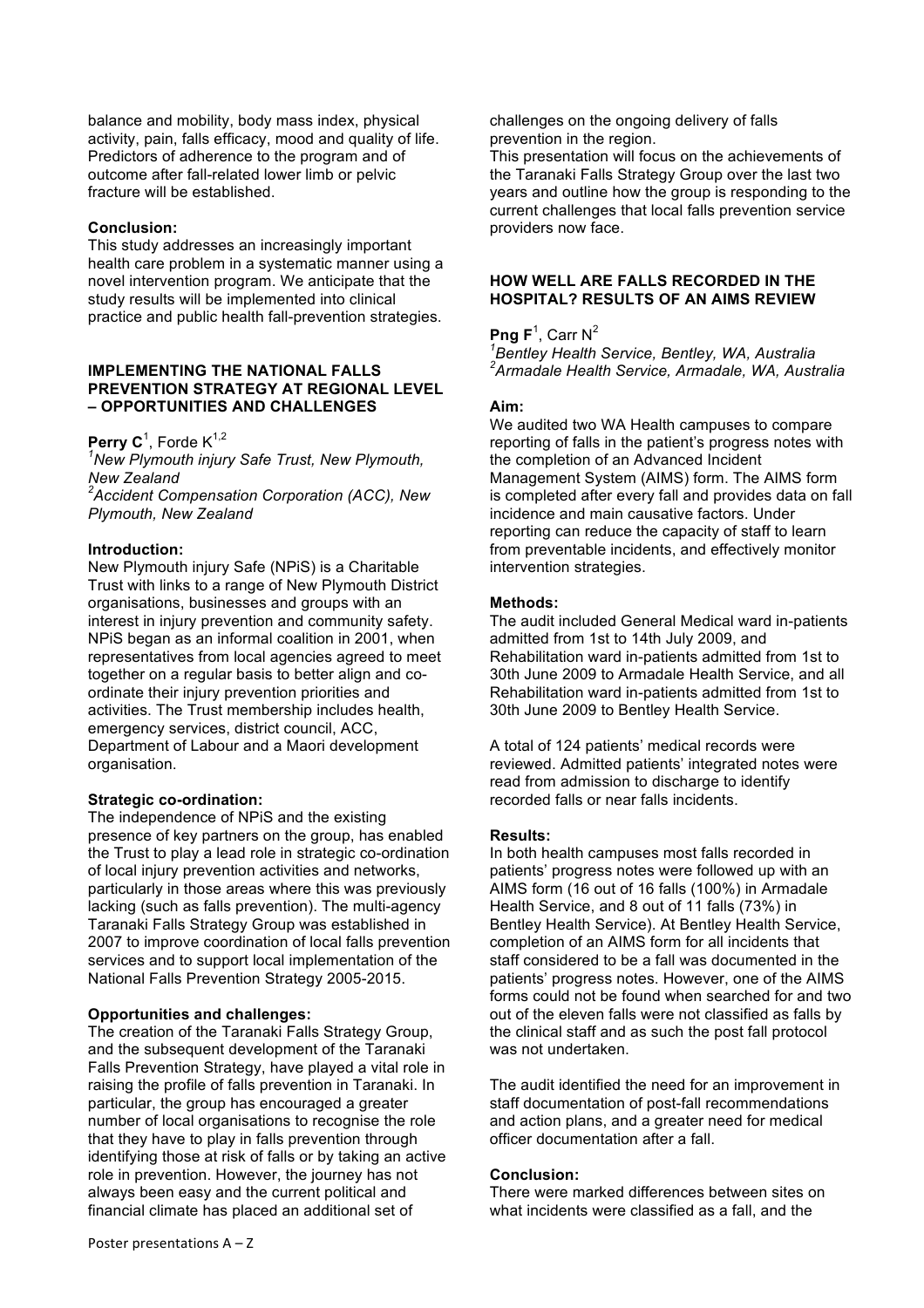characteristics of the patients who fell. Further discussion between all WA Health sites is required to reach a consensus definition of a fall so that there is consistency in reporting across sites.

### **ACC AND NELSON BAYS PRIMARY HEALTH – WORKING IN PARTNERSHIP TO PREVENT FALLS**

### **Preston-Thomas MG**

*Accident Compensation Corporation, Nelson, New Zealand*

### **Aim:**

This programme was developed to increase community participation in falls prevention activities. In the Nelson region, 8% of the over 65s have a fall requiring medical treatment which increases to 28% for the over 80 age group annually. To reduce this, ACC funded Tai Chi and the Otago Exercise Programmes to 350 people annually; however this was only reaching 2% of the older population. While these programmes had a strong evidence base, an additional limitation was that the improvement was often not sustained at programme completion.

### **Methods:**

To address this, ACC and Nelson Bays Primary Health developed a falls prevention partnership. It involved increasing falls awareness with GPs, promoting and education on falls risk assessments and developing a referral pathway so that older adults are connected with suitable community programmes. The reach and coordination of community programmes are also being substantially improved. Older adults identified as a falls risk receive an introduction to a 'smorgasbord' of community activities and are connected to a suitable activity or service.

### **Results:**

Early results are encouraging, with significant numbers of falls risk assessments being undertaken and increasing numbers entering the programme. Existing community activity hubs are being strengthened and are linking older adults with a wide variety of structured and unstructured activities. Participants are followed up via Green Prescription.

### **Conclusion:**

If the increasing falls rate is to be reversed, the numbers participating in community activities must increase. As fully funded programmes are not viable to reach these numbers, the emphasis must shift to community programmes that have the capacity to provide stimulating and beneficial activities to participants. This initiative is proving successful in creating the infrastructure allowing this to occur.

### **'WALKING THE TALK'- AGENCIES WORKING TOGETHER TO CONNECT OLDER ADULTS TO COMMUNITY SERVICES**

### **Preston-Thomas MG**

*Accident Compensation Corporation, Nelson, New Zealand*

### **Aim:**

In 2007 ACC and the Tasman Regional Sports Trust identified an opportunity to co-ordinate older adults' services and held a community workshop attracting 32 organisations. The aim was to improve participation, communication and access to community programmes and services.

### **Methods:**

To address this, the Older Adults Working Group was created involving the Nelson Marlborough DHB, ACC, the three local authorities, Sports Trust, Primary Health Organisation and organisations representing older adults. Chaired by ACC, a feature of this group was continuing consultation directly with those representing older adults.

### **Results:**

Strong commitment has been demonstrated by the organisations involved. In 2009 the group consulted with the community and commissioned an in-depth review of community needs and opportunities to improve nutrition and activity. This research found that while there are ample existing programmes the need is to support and connect older adults at times of life changing events.

An action plan has been agreed to enhance the network of professional and community support workers. A communication plan is currently being developed with information tools and older adult expos also being enhanced. Work is also under way to review agency polices to ensure that services are focusing on areas of need and opportunities for collaboration are maximised.

# **Conclusion:**

This group is successfully addressing local barriers and opportunities and is undertaking co-ordinated action to improve participation of at-risk older adults in existing community activities. As funding becomes more difficult, it is only through greater co-ordination that the shared vision of improved participation resulting in improved health and reduced falls across the at-risk community can be reached.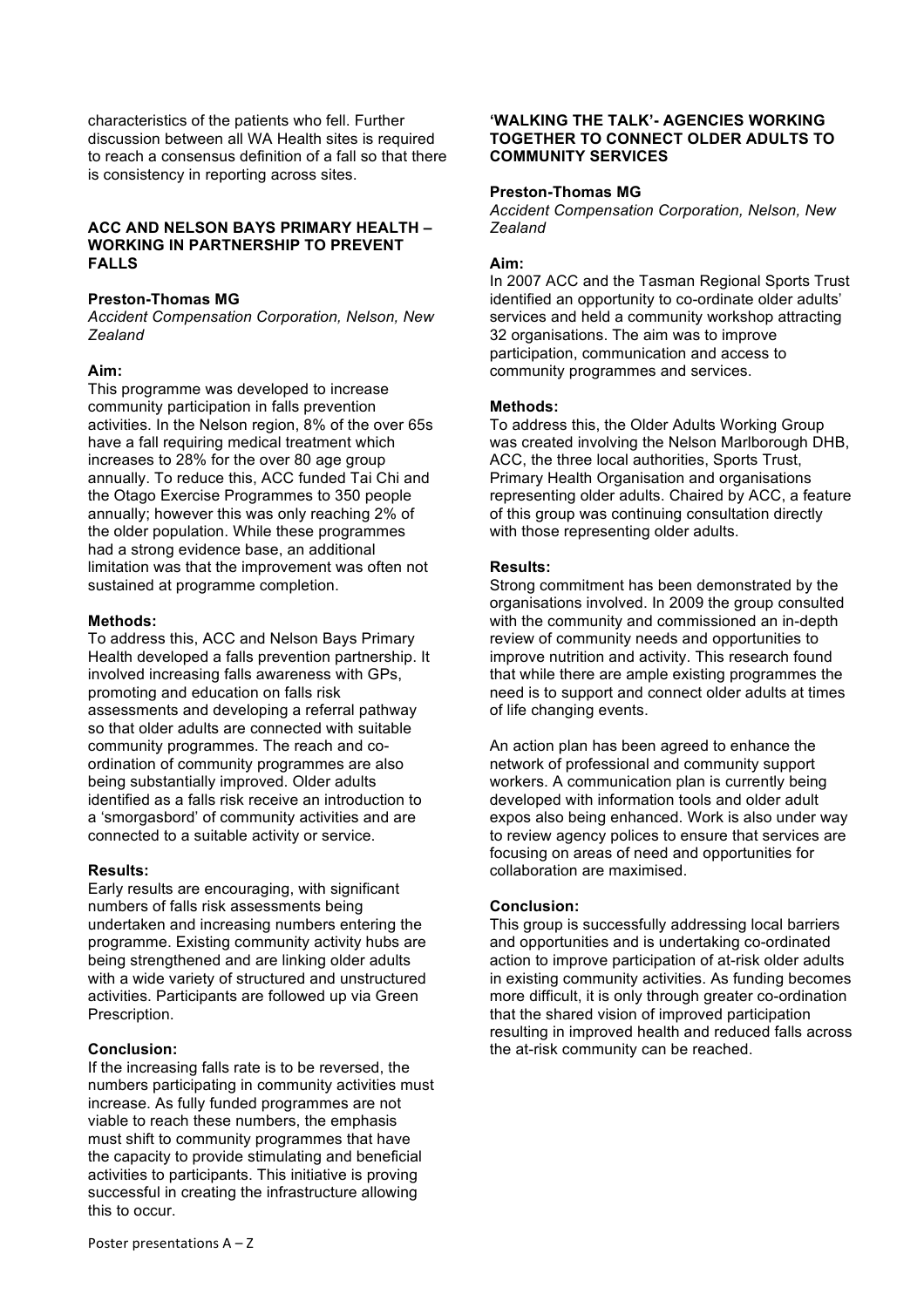### **EVALUATION OF PATIENT AND CARER FALLS PREVENTION EDUCATION RESOURCES**

### **Richardson KT**

*South East Sydney Illawarra Area Health Service, NSW, Australia*

# **Aims:**

To seek consumer and staff feedback on newly developed patient and carer falls prevention resources for inpatients and hospital emergency department (ED) patients aged 65 years and over and assess changes in consumer awareness of falls preventative actions.

### **Methods:**

The inpatient and carer booklet was piloted in three hospitals for four weeks. Eligible patients were either: i) admitted to hospital with a fall related injury or ii) identified as falls risk on admission screening or iii) had a fall in hospital. Patients exhibiting confusion or delirium; not able to speak/read English; or with significant visual impairment were excluded. Patients were interviewed by consumer representatives. Carers were interviewed by the Carers' Coordinator. Staff voluntarily completed an anonymous staff survey.

The hospital ED patient pamphlet was piloted for six weeks with patients discharged home from a regional hospital. Eligible patients either: i) had a fall at home in the last year, ii) disclosed recent history of falls, or iii) were at risk of falls on screening. Inpatient exclusion criteria were applied. Patients were interviewed by phone 2–4 weeks after hospital ED discharge.

# **Results:**

Of 54 inpatients and 17 carers interviewed and 18 nursing staff completing a staff survey on the inpatient booklet, 80% gave it positive evaluation with minor changes suggested. The majority of consumers planned actions in response to reading the booklet. Of 46 patients discharged from hospital ED with a falls injury, four of 10 patients consenting to survey met the pilot inclusion criteria. They found the ED brochure useful, but their recall was variable. **Conclusion:**

Providing inpatient and carer falls prevention education booklets was useful from consumer, carer and staff perspectives. Providing pamphlets to patients in hospital ED prior to discharge was not found to be optimal. Hospital ED clinical referral pathways for patient falls risk need to be investigated.

# **PEER LEAD EXERCISE GROUPS FOR OLDER ADULTS: WELLBEING AND SOCIAL EFFECTS**

**Robertson L**<sup>1</sup>, Hale B<sup>2</sup>, Waters DL<sup>3</sup>, Hale L<sup>3</sup> *Otago Polytechnic, Dunedin, New Zealand Independent Researcher, Dunedin, New Zealand University of Otago, Dunedin, New Zealand*

### **Aim:**

In Dunedin, New Zealand, peer-led exercise classes have been running for six years. However, the determinants that contributed to class sustainability were largely unknown. Therefore a study using qualitative methods was undertaken to investigate from the perspective of the participants and organizers, the factors that contributed to the value and maintenance of these peer-led strength and balance programs

### **Methods:**

Qualitative methods were used and semi-structured interview schedules developed by the research team. Seven focus groups were conducted, six with members of the exercise groups, and one with peer leaders. Two organisers were interviewed individually.

# **Results:**

Effective communication between organisers and peer leaders was essential to the ongoing development of the groups and was characterised by trust and mutual expectations of high standards. Benefits reported by the group members included not only physical aspects (such as strength and balance), functional abilities (such as gardening, managing to climb stairs, reaching), increased awareness of posture and movement, but also a greater sense of wellbeing and self-confidence, as well as social opportunities.

### **Conclusion:**

The physical benefits promoted by attendance at the group acts as a catalyst to bring people together but the social capital, i.e. the norms and networks that enable people to act collectively, resulted in older adults enjoying their weekly group sessions and ensured sustainability.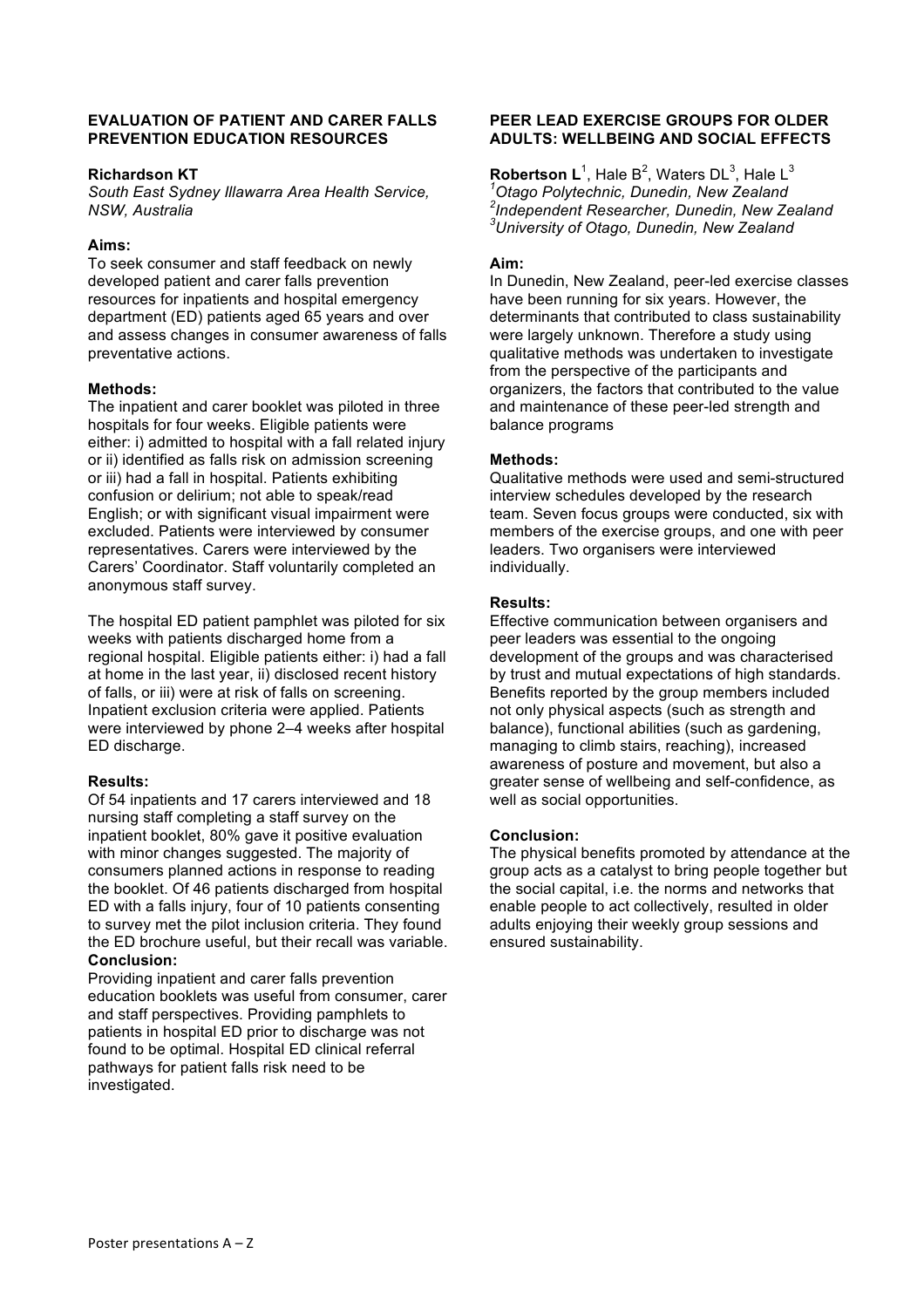### **SLEEP AND FALLING IN OLDER PEOPLE – A PILOT STUDY**

**Russell M**<sup>1</sup>, Dow B<sup>2</sup>, Batchelor  $F^2$ , Berlowitz D<sup>3</sup>, Borschmann K<sup>2</sup>, Crowley K<sup>3</sup>, Hill K<sup>1,4</sup>, Lin X<sup>2</sup>, Wilkinson V $^3$ , Williams  $\mathsf{S}^2$ 

*1 University of Melbourne, Melbourne, VIC, Australia <sup>2</sup> National Ageing Research Institute, Melbourne, VIC, Australia*

*3 Institute of Breathing and Sleep. Austin Hospital, Melbourne, VIC, Australia*

*4 LaTrobe University and Northern Health, Melbourne, VIC, Australia*

### **Aim:**

Sleep difficulties are common but under diagnosed in older people, and often wrongly attributed to be an inevitable part of ageing. The aim of the study was to investigate what specific sleep difficulties are associated with falling in older people and the feasibility of undertaking a larger study investigating the association between sleep difficulties and falls.

### **Methods:**

Veterans or war widows over 70 years of age who had fallen at least once in the previous year underwent two assessments: (1) an at-home assessment of falls risk (Falls Risk for Older People in the Community [FROP-Com]), self reported daytime sleepiness (Karolinska Sleepiness Score [KSS]) and other assessments, and (2) a sleep assessment (polysomnography) at a sleep laboratory.

### **Results:**

The mean age of the 35 participants was 82.8 years (95% CI 81.5 to 84.1). Thirteen (25.7%) participants reported experiencing one fall in the previous 12 months and twenty two (74.3%) participants reported two or more falls in the previous year. An association between daytime sleepiness and the number of falls over the past year was found (KSS, t  $= 2.2$ ,  $p = 0.033$ ) and an association between daytime sleepiness and FROP-Com score was found ( $t = 2.5$ ,  $p = 0.019$ ). The somewhat demanding data collection strategy was feasible and acceptable to older people, with no adverse consequences.

### **Conclusion:**

Consistent with previous studies of residential care dwelling older people, $1$  there seems to be a relationship between daytime sleepiness and falls risk in a community-dwelling population. Further research is needed to determine whether interventions to prevent sleepiness can impact upon falls risk.

### **References:**

1. St George RJ, Delbaere K, Williams P et al. Sleep quality and falls in older people living in self- and assisted-care villages. Gerontology 2009;55(2):162-8.

### **TAI CHI AND YOGA FOR FALL PREVENTION IN RESIDENTIAL CARE**

**Saravanakumar P**, Higgins I, Sibbritt D, VanDer Riet P, Marquez J *University of Newcastle, NSW, Australia*

### **Aim:**

The aim is to present the findings of a critical review of the literature on the usefulness of Tai Chi and Yoga in improving balance function, in reducing incidence of falls, reducing pain and improving quality of life among older adults in residential care facilities.

#### **Methods:**

Electronic databases such as CINAHL, EMBASE, MEDLINE, MOSBY'S INDEX, PROQUEST Nursing Journals and Cochrane Database were searched using the following keywords: Aged, older person, elderly, fall\*, accidental falls, residential facilities, homes for the aged, residential care, Yoga and Tai Chi.

### **Results:**

Older adults in residential care facilities are at high risk for falls and suffer highest mortality, greatest degree of disability and dysfunction and reduced quality of life. Two forms of complementary and alternative medicines (CAMs) have recently emerged as being potentially beneficial in improving balance and thus reducing falls: Tai Chi and Yoga.

Tai Chi is a system of slow meditative physical exercise designed for relaxation, balance and health. Recent studies demonstrate Tai Chi is effective in improving balance function, muscle strength, range of movement, flexibility, and falls prevention.<sup>1</sup> Yoga, with its origins in India, is well recognised as a mind body therapy that promotes physical, psychological and spiritual well being. Yoga has also been shown to improve balance and gait function by using postures combined with  $\frac{3}{2}$  breathing techniques.<sup>2</sup> Other studies suggest that yoga may improve hip extension, increase stride length, and decrease anterior pelvic tilt and that programs tailored to older people may be an effective means of preventing age-related changes to balance and gait function.

### **Conclusions:**

It is evident that Tai Chi and Yoga are significant in improving balance function in older adults. However, further research is needed in residential care facilities.

#### **References:**

1. Harling A, Simpson JP. A systematic review to determine the effectiveness of Tai Chi in reducing falls and fear of falling in older adults. *Physical Therapy Reviews* 2008;13(4):237-48.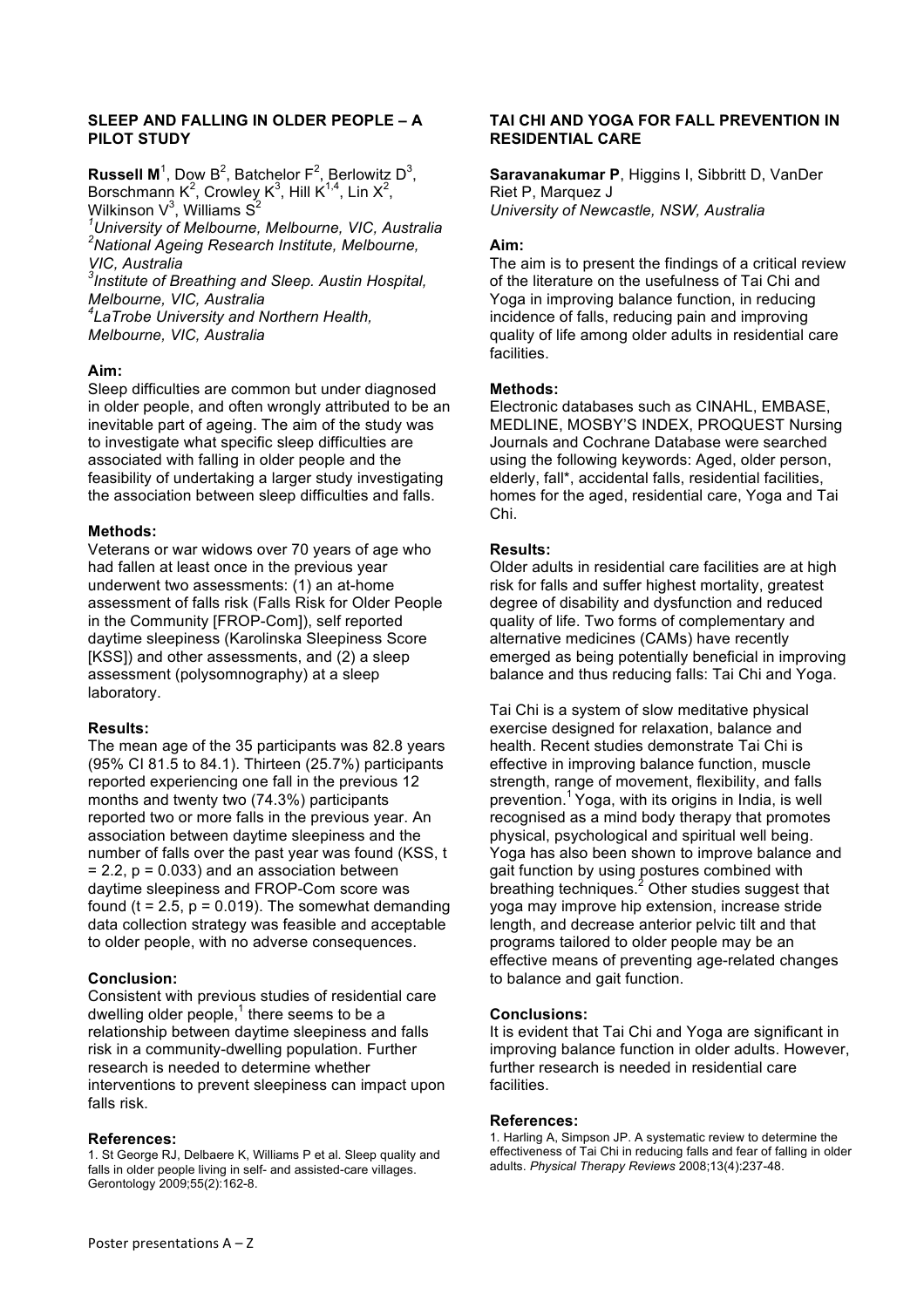2. Brown KD, Koziol JA, Lotz M. A yoga-based exercise program to reduce the risk of falls in seniors: a pilot and feasibility study. *Journal of Alternative & Complementary Medicine* 2008;14(5):454-7.

### **VALIDATION OF A VIDEO GAME SYSTEM FOR MEASURING FALL RISK**

### **Schoene D**, Smith ST, Lord SR

*Neuroscience Research Australia, Sydney, NSW, Australia*

# **Aim:**

Choice Stepping Reaction Time (CSRT) has shown to be predictive for falls in older people.<sup>1</sup> We conducted a study to validate a videogame device for measurement of CSRT that is able to detect differences in fall risk in older adults.

# **Methods:**

We have developed a novel videogame-based system<sup>2</sup> for measuring stepping performance based on dance-pad games. CSRT was assessed in 47 older (65 to 90 years) and 20 younger people (22 to 43 years). All participants were assessed using a well-validated, laboratory-based measure of CSRT. Test-retest reliability of the videogame system was assessed after one week. Older participants were assessed on measures of cognitive function (Trail Making Test Parts A and B, Digit Symbol Substitution Test), physiological fall risk (Physiological Profile Assessment (PPA)), fear of falling (Falls Efficacy Scale-International (FES-I); Activities-Specific Balance Confidence (ABC)).

# **Results:**

The CSRT scores from our videogame were significantly correlated with the existing laboratorybased measure (Pearson  $r = 0.94$ ,  $p < 0.01$ ). Testretest reliability of the system was high  $(ICC(2,1) =$ 0.93, p < 0.01) and correlated significantly with measures of cognitive function (Pearson correlations Trail A: 0.61\*\*, Trail B: 0.57\*\*, DSST: -0.53\*\*), fall risk (PPA score: 0.42\*\*) and fear of falling (FES-I: 0.42\*, ABC: -0.57\*\*) [\*p < 0.05, \*\*p < 0.01]. High fall risk older adults (PPA  $\geq$  0.6) were slower (1109 msec  $\pm$  39.8 msec,  $n = 25$ ) than low risk adults (1010 msec  $\pm$  24.7 msec, n = 22; t<sub>45</sub> = 2.2, p = 0.035).

# **Conclusions:**

Using a videogame device it is possible to assess stepping ability and fall risk. This study showed that the mat-based measure of CSRT has excellent psychometric properties and is congruent with a well-validated laboratory-based measure. Our system was also able to discriminate high from low fall risk older adults and suggests a novel way of tracking fall risk on a regular basis from the homes of old adults.

### **References:**

1. Lord SR, Fitzpatrick RC. Choice stepping reaction time: a composite measure of falls risk in older people. J Gerontol A Biol Sci Med Sci 2001;56(10):M627-32. 2. Smith ST, Sherrington C, Studenski S et al. A novel Dance Dance Revolution (DDR) system for in-home training of stepping

ability: basic parameters of system use by older adults. Br J Sports Med 2010. epub ahead of print.

### **REDUCTION IN INPATIENT FALLS THROUGH A LOCAL, EVIDENCE-BASED CLINICAL PRACTICE IMPROVEMENT PROGRAM**

 $\mathsf{\textbf{S}}$ lawomirski L<sup>1</sup>, Waldron N<sup>2</sup>, Seymour H<sup>2</sup>, David L<sup>1</sup> *1 Office of Safety and Quality in Healthcare, Department of Health, Perth, WA, Australia 2 Falls Prevention Health Network, Clinical Networks, Perth, WA, Australia* 

# **Aim:**

To evaluate the effect of a Clinical Practice Improvement (CPI) Program in reducing inpatient falls in public hospitals in Western Australia (WA).

# **Methods:**

A structured Falls Prevention CPI Program was rolled out across WA public hospitals in June 2006 as part of the Safety and Quality Investment for Reform (SQuIRe) Initiative. The Program was designed to drive evidence-based patient safety and quality improvement activity at local (hospital) level. In March 2009, all "falls" reported to the WA Advanced Incident Management System (AIMS), a voluntary clinical incident reporting database, for the period 1 July 2005 to 30 June 2008 were extracted. To calculate rate data, the number of bed days for each year was obtained from the Information Management and Reporting Division of the WA Department of Health.

# **Results:**

The number of falls reported to AIMS decreased by 9.1% and 4.2% for 2005-06 to 2006-07 and 2006-07 to 2007-08 respectively with an overall three-year decrease of  $12.9\%$  ( $p < 0.01$ ). The rate of reported falls per 1000 bed days also decreased over the three years (5.2, 4.7, and 4.3). The number and rate of reported falls for the 0 to 64 age group remained stable, but the 65 to 79 and over 80 age groups showed statistically significant decreases. Overall rates of reported clinical incidents were stable over the three years.

# **Conclusion:**

Data from AIMS (a voluntary reporting system) indicates that the CPI Program had a positive effect on reducing inpatient falls in the 65 and over age group. A statewide program using local quality improvement cycles, change champions, ward level staff engagement and evidence-based practice appears effective in reducing inpatient falls.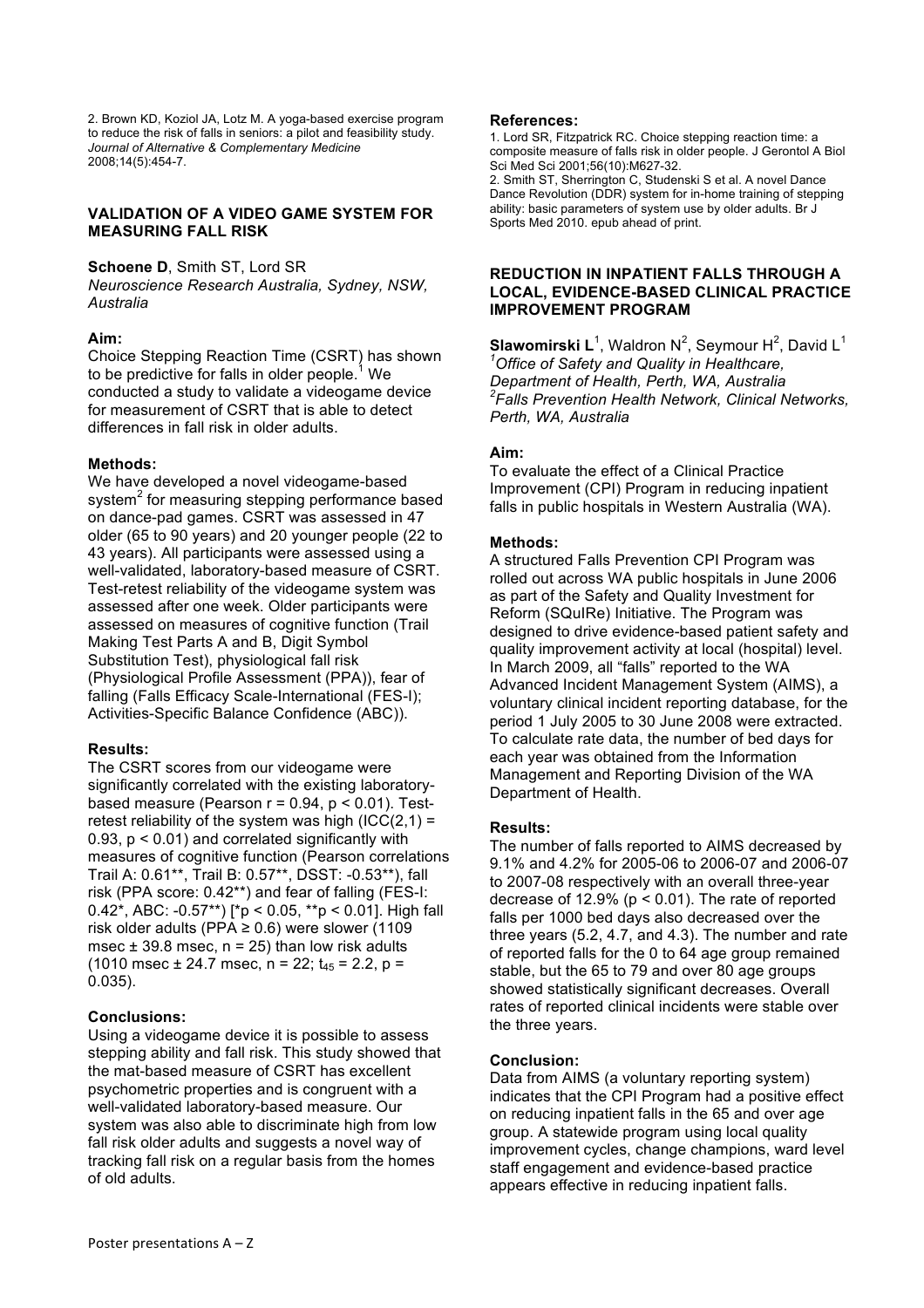### **CHANGING FALLS CULTURE THROUGH TRANSFORMATIVE LEARNING**

 $\mathsf{Smith}\ \mathsf{KM}^1$ , Sachse D $^1$ 

*1 Patient Safety and Quality Improvement Service, Queensland Health, QLD, Australia*

### **Aim:**

The primary goal of the Queensland Health Patient Safety and Quality Improvement Service (PSQ) is to introduce patient safety initiatives to minimize patient harm within Queensland. To address the 3396 inpatient-falls experienced during 2006-2007, three falls prevention e-learning packages have been developed that target, nurses, doctors and pharmacists and clinical leaders. The aim of these packages is to improve patient care and change staff attitudes to preventing falls; the most commonly reported clinical incident resulting in patient harm.

# **Methods:**

The PSQ engaged an extensive range of key stakeholders through the Fall Injury Prevention Collaborative to assist with providing expert and real-world feedback. An external education provider was also contracted to assist with the development of the education packages.

The evidence-based packages have been developed according to the Australian National Guidelines and a multidisciplinary approach. They aim to challenge the beliefs that falls prevention is not a core nursing duty but "extra work", that falls are inevitable rather than preventable and to address knowledge gaps.

The key teaching method used is transformative learning. Using questioning and critical reflection, participants reflect on their practice and evaluate their own understanding of how they view falls and falls prevention in their own work. This can lead to a revision of value beliefs and a broader perspective.

### **Results:**

Qualitative comments indicate that participants have refreshed their knowledge, changed their perspective, have a heightened importance of preventing falls and completed the course feeling motivated. An overview of all three education packages, participant numbers and qualitative comments regarding their experience will be presented.

# **Conclusion:**

The e-learning packages are a cost effective way to provide ongoing education and an avenue to disseminate best practice guidelines to a large workforce. These packages provide a process for cultural change which empowers the participants to think and act differently –using the power of one (each participant).

### **VIRTUAL REALITY AND FALL RISK IN OLDER PEOPLE – A SYSTEMATIC REVIEW**

 ${\sf Smith\;ST}^1$ , Schoene D $^1$ , Verhoef P $^{1,2}$  Lord SR $^1$ *1 Neuroscience Research Australia, NSW, Australia 2 Radboud University, Nijmegen, Netherlands*

# **Aim:**

Human-computer interaction in a real-time simulation of an environment, scenario or activity can be defined as Virtual Reality (VR).<sup>1</sup> Little is known about the effectiveness of this technology for preventing falls in older people. The purpose of this systematic review is to determine the effects of VR on fall risk factors.

### **Methods:**

A literature search covering relevant databases using content-related keywords was conducted (4/5/2010). Reference lists of identified trials and reviews were also searched. Studies were eligible if they a) were randomised controlled trials, b) used VR as at least one treatment arm, and c) investigated the effect on a known fall risk factor. Presuming a similar response to exercise in younger adults, and a lack of research done in older populations, age was not an inclusion criterion. Two independent reviewers decided on study inclusion, extracted data and assessed methodological quality.

### **Results:**

Sixteen studies met the inclusion criteria. Only one trial focused on older people (> 65 yrs). A range of VR systems were used from commercially available video gaming consoles, through to high-cost systems. Overall methodological quality of the trials was low.

VR training led to improvements in measures of dynamic balance that were comparable or higher than traditional balance programs. It also improved gait performance (walking speed, step length, stride length, obstacles) in people with stroke and osteoarthritis. The Joint Position Sense as a measure of peripheral sensation was also better compared to the control group as well as neuromuscular outcomes (leg power, knee extensor strength) of the lower limbs. Inconsistent results were achieved regarding effects on Activities of Daily Living and physical activity behavior.

### **Conclusions:**

VR systems improve important fall risk factors and may therefore be effective in reducing falls in older people. Methodological quality must be improved and more studies with aged populations are needed.

### **References:**

1. Adamovich SV, Fluet GG, Tunik E et al. Sensorimotor training in virtual reality: a review. NeuroRehabilitation 2009;25(1):29-44.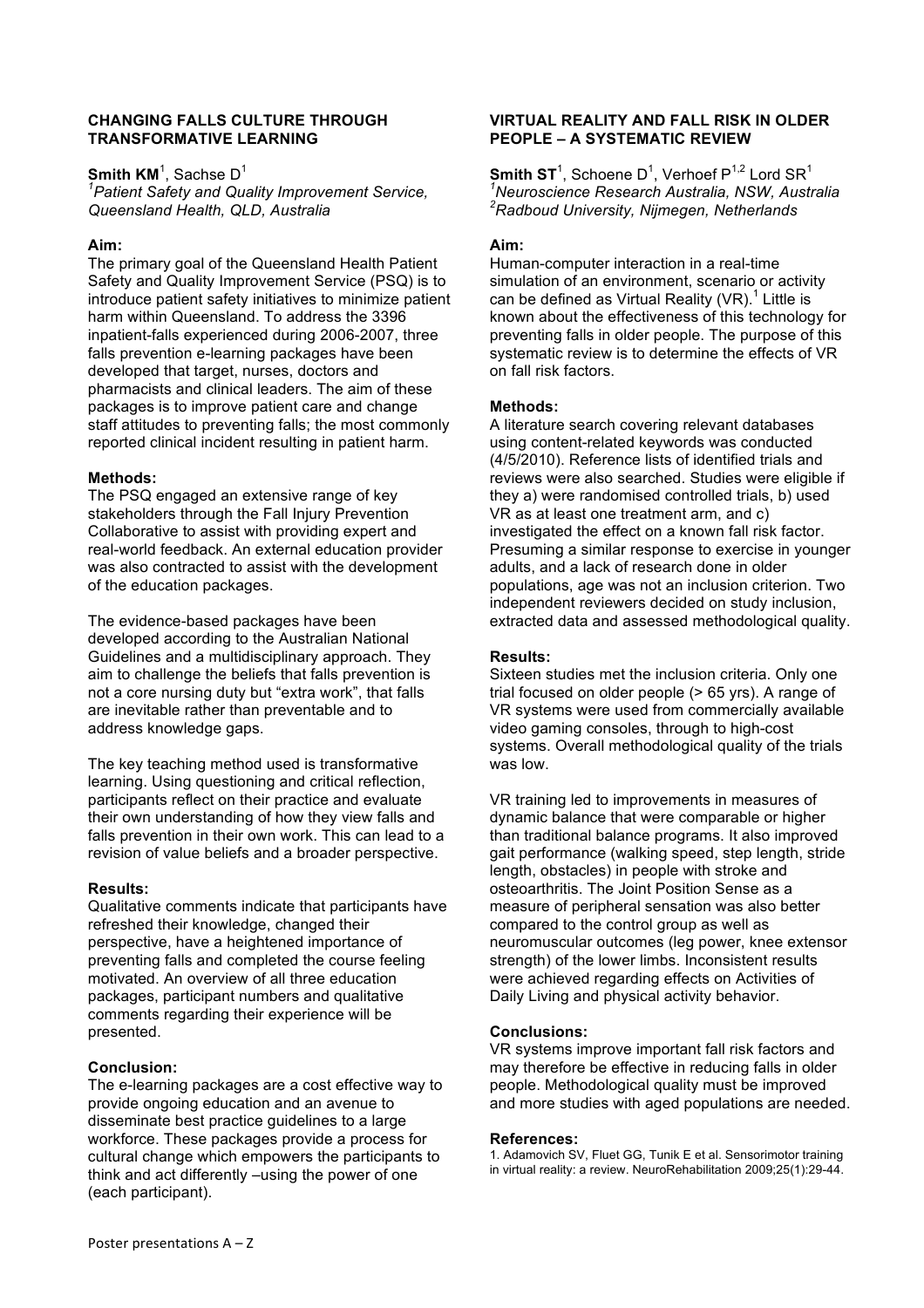### **PERSPECTIVES ON THE USE OF PERSONAL ALARMS BY USERS AND POTENTIAL USERS**

**Sutherland M**<sup>1</sup>, Grimmer-Somers K<sup>2</sup>, Johnston, K<sup>2</sup> *1 SA Department of Health, Adelaide, SA, Australia 2 International Centre of Allied Health Evidence, University of South Australia, Adelaide, SA, Australia* 

### **Aim:**

Personal alarm devices are proposed as a reliable mechanism for older people to obtain assistance after a fall. However, little is known about how older people feel about owning and using personal alarms in the event of a fall. This poster reports on the experiences of independently-living older people who have recently fallen, whether or not they own an alarm, and their perspectives on using it to seek assistance.

# **Methods:**

Volunteers who had sustained a fall in the previous six months were sought via community invitations. Semi-structured telephone interviews were conducted to gain information about participant's experience of the fall, and perspectives on personal alarm use. Interviews were transcribed and content analysed to identify key concepts and themes.

### **Results:**

Thirty-one interviews were conducted. All callers had recently fallen and 20 callers owned personal alarm devices. Four subgroups of older fallers were identified. The first uses personal alarms effectively and are advocates for their benefits. The second group has alarms but do not use them effectively because they are unfamiliar with alarm capabilities, and do not have sufficient training or insights to use the alarm properly. A third group does not have an alarm mostly because of cost, although they would be appropriate and positive users should an alarm be provided. A fourth group does not have an alarm and would not use it even if it was provided.

# **Conclusion:**

Personal alarm use is a positive experience in an emergency when used effectively by the right person. The cost of personal alarms prohibits a subgroup of older people who have experienced a fall, from having an alarm. Other elderly fallers remain unwilling to consider alarm use. In view of the cost of personal alarm devices, their use should be targeted to those who will benefit most, and other strategies implemented in situations where alarms are currently unacceptable.

### **BALANCE AND MOBILITY DYSFUNCTION IN OLDER PEOPLE WITH MILD-MODERATE ALZHEIMER'S DISEASE**

**Suttanon P**<sup>1,2,3</sup>, Dodd KJ<sup>1,4</sup>, Said CM<sup>5,6</sup>, LoGiudice D<sup>7</sup>, Lautenschlager NT<sup>8</sup>, Hill KD<sup>1,2,79</sup>

*1 La Trobe University, Bundoora, VIC, Australia <sup>2</sup> The National Ageing Research Institute, Parkville, VIC, Australia*

*3 Faculty of Allied Health Sciences, Thammasat University, Thailand*

*4 Musculoskeletal Research Centre, Bundoora, VIC, Australia*

*5 The University of Melbourne, Kew, VIC, Australia 6 Heidelberg Repatriation Hospital, Heidelberg West, VIC, Australia*

*7 Aged Care Division, Royal Melbourne Hospital, VIC, Australia*

*8 Department of Psychiatry, The University of Melbourne, VIC, Australia*

*9 Allied Health Division, Northern Health, Bundoora, VIC, Australia*

# **Aim:**

To identify differences in mobility and balance performance between people with mild to moderate severity Alzheimer's disease and healthy age and gender matched older people.

### **Methods:**

Twenty-eight community dwelling participants (mean age 81, 37% males) with mild to moderate severity Alzheimer's disease (AD) and 28 cognitively intact age and gender matched controls were recruited. A comprehensive balance and mobility assessment involved computerised posturography measures of static and dynamic balance under various conditions; clinical measures included simple functional balance and mobility tests, and measures of falls and falls risk (Physiological Profile Assessment (PPA), and the Falls Risk for Older People in the Community assessment tool (FROP-Com)).

### **Results:**

Forty-three percent of the AD group had fallen at least once in the past 12 months, compared with 32% of the healthy group ( $p = 0.582$ ). The AD group had a greater risk of falling measured by the PPA (p  $= 0.006$ ) and the FROP-Com ( $p < 0.001$ ). In the AD group also had significantly reduced balance performance, particularly when controlling balance with limited sensory information and in dynamic balance conditions where they demonstrated slower, shorter and less coordinated movement of the centre of gravity. They also had significantly poorer gait and mobility performance, presenting as slower speed in either general walking or walking involving turning tasks, with a marked deterioration found during dual task measure. There was no difference in any muscle strength measures between the two groups.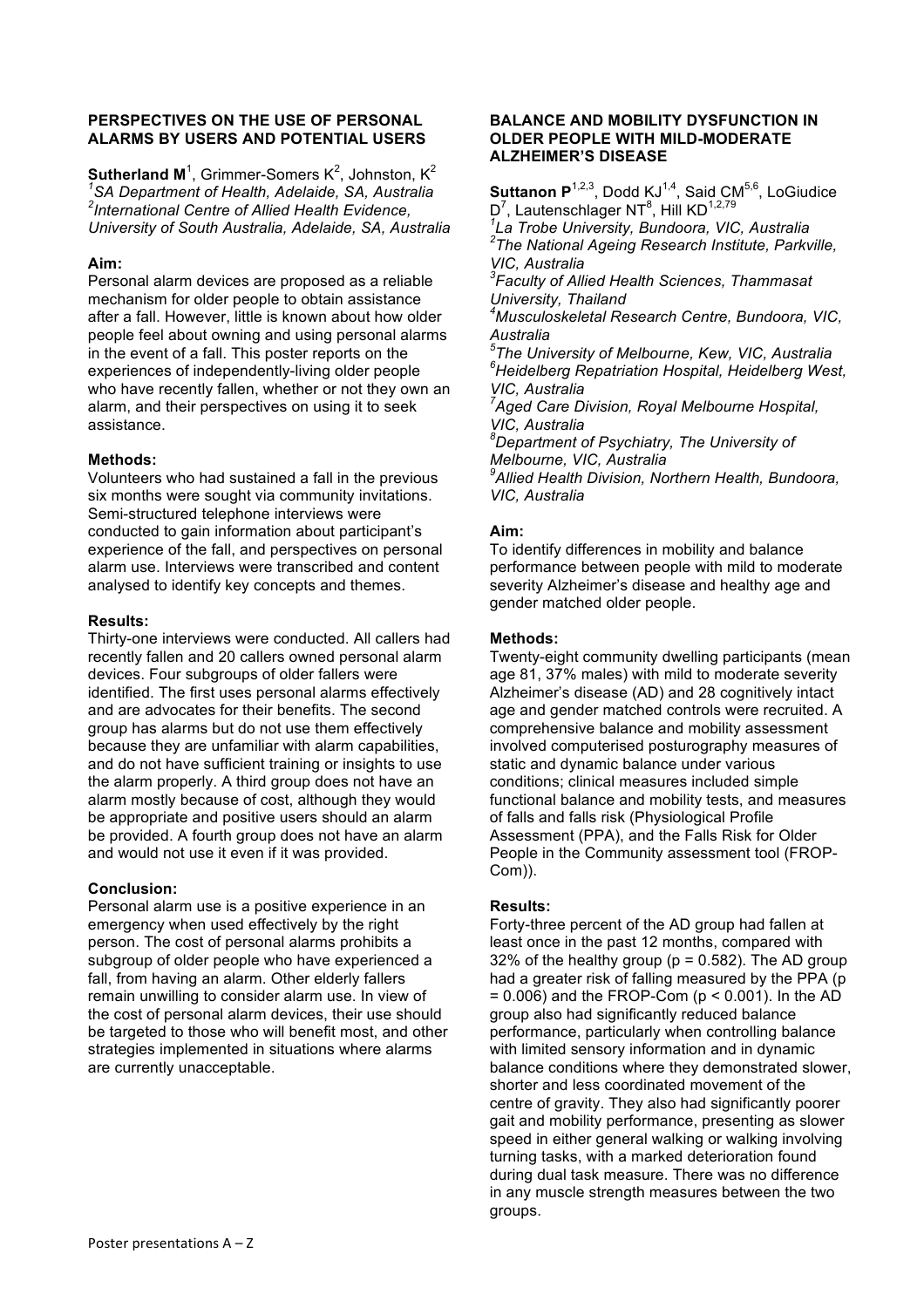# **Conclusion:**

Balance dysfunction is common and affects various domains of balance performance in patients with mild to moderate severity AD. Balance screening should be routine in patients with mild to moderate severity AD, at a stage of the dementia pathway when these patients are more likely to be able to safely undertake a balance training exercise program, which may have benefits that extend into later stages of the disease progression.

# **STAYING UPRIGHT IN REST HOME CARE TRIAL**

**Taylor D**<sup>1</sup>, Kerse NM<sup>2</sup>, Robertson MC<sup>3</sup>, Parsons J<sup>4</sup>, Calder M<sup>5</sup>, Binns E<sup>1</sup>, Mace J<sup>6</sup>, Rosie J<sup>1</sup>, Woodley SJ<sup>7</sup>, Shaw L<sup>2</sup>, Walker D<sup>2</sup>, Campbell AJ<sup>3</sup> *1 Health & Rehabilitation Research Institute, AUT University, Auckland, New Zealand <sup>2</sup> School of Population Health, University of Auckland, Auckland, New Zealand 3 Dunedin School of Medicine, University of Otago, Dunedin, New Zealand 4 School of Nursing, University of Auckland, Auckland, New Zealand 5 Waitemata District Health Board, Auckland, New Zealand 6 School of Rehabilitation & Occupation Studies, AUT University, Auckland, New Zealand 7 Otago School of Medical Sciences, University of Otago, Dunedin, New Zealand*

# **Aims:**

The aims of this study were to a) refine an exercise programme aimed at preventing falls in residential care and test its effect on strength and balance, and b) to establish feasibility for a large 2x2 factorial randomised controlled trial to test whether a multifactorial programme or an exercise programme alone similarly reduces falls in New Zealand rest homes.

# **Methods:**

A 2x2 factorial design was piloted to determine whether it was possible to recruit facilities and residents to a study where the facility was randomised to 1) a multifactorial intervention or 2) usual care, and the residents were randomised to 1) an Upright exercise programme aimed to improve balance and lower leg strength (intervention group) or to 2) a seated exercise programme (acting as a control).

# **Results:**

Overall, 70 residents greater than 65 years of age, not in a palliative care or respite programme, agreed to participate in four rest homes located in Auckland, New Zealand. Average attendance at the Upright exercise classes and seated exercise classes was 60% and 55% of the available classes respectively. Fifty-three people were able to complete the followup measures. After six months there were no

between group differences in physical performance measures or falls.

# **Conclusion:**

The study showed that residents and homes could be recruited, enrolled and complete all parts of the study protocol. The interventions tested were acceptable. Greater staff encouragement could potentially have increased resident participation in the exercise classes.

# **BALANCING THE OPTIONS: PREVENTING FALLS AMONG OLDER VICTORIANS**

**Thomas ML**, Thompson C

*Department of Health, Melbourne, VIC, Australia*

# **Aims:**

Victoria aims to develop a falls prevention framework and action plan that use mainstream health and related programs to reduce falls and related injuries among older people.

# **Background:**

The Victorian government has provided recurrent funding for more than 13 years for falls prevention programs and centre- and home-based rehabilitation. Projects funded through Primary Care Partnerships (PCPs) have shown working collaboratively with others improves service performance; reduces health inequalities and results in a more responsive health service system. Sustainable programs such as Home and Community Care, Active Service Model provide opportunities for mainstream integration and a reduction in falls.

Recently reported data show that although hospitalizations for falls are increasing there has been a 20% downward trend in overall rate of unintentional fall-related hip fracture hospital admissions among Victorians aged 65 years and older between 1998-09 and 2007-08. $1$  The reducing rate of hip fractures provides positive outcomes to build on.

# **Methods:**

Much is known about the effectiveness of key falls prevention interventions but little about acceptability and preparedness of older people to make necessary lifestyle changes. To determine how falls and related injuries can be reduced through policy and practice change the Aged Care Branch:

- sought input from older people, community agencies and workforce;
- reviewed 'whole of community' projects funded through PCPs 2001-07 to identify sustainable strategies and best practice models of delivery;
- is evaluating 'multistrategy' projects funded 2009- 2010;
- works with National Injury Prevention Working Group; and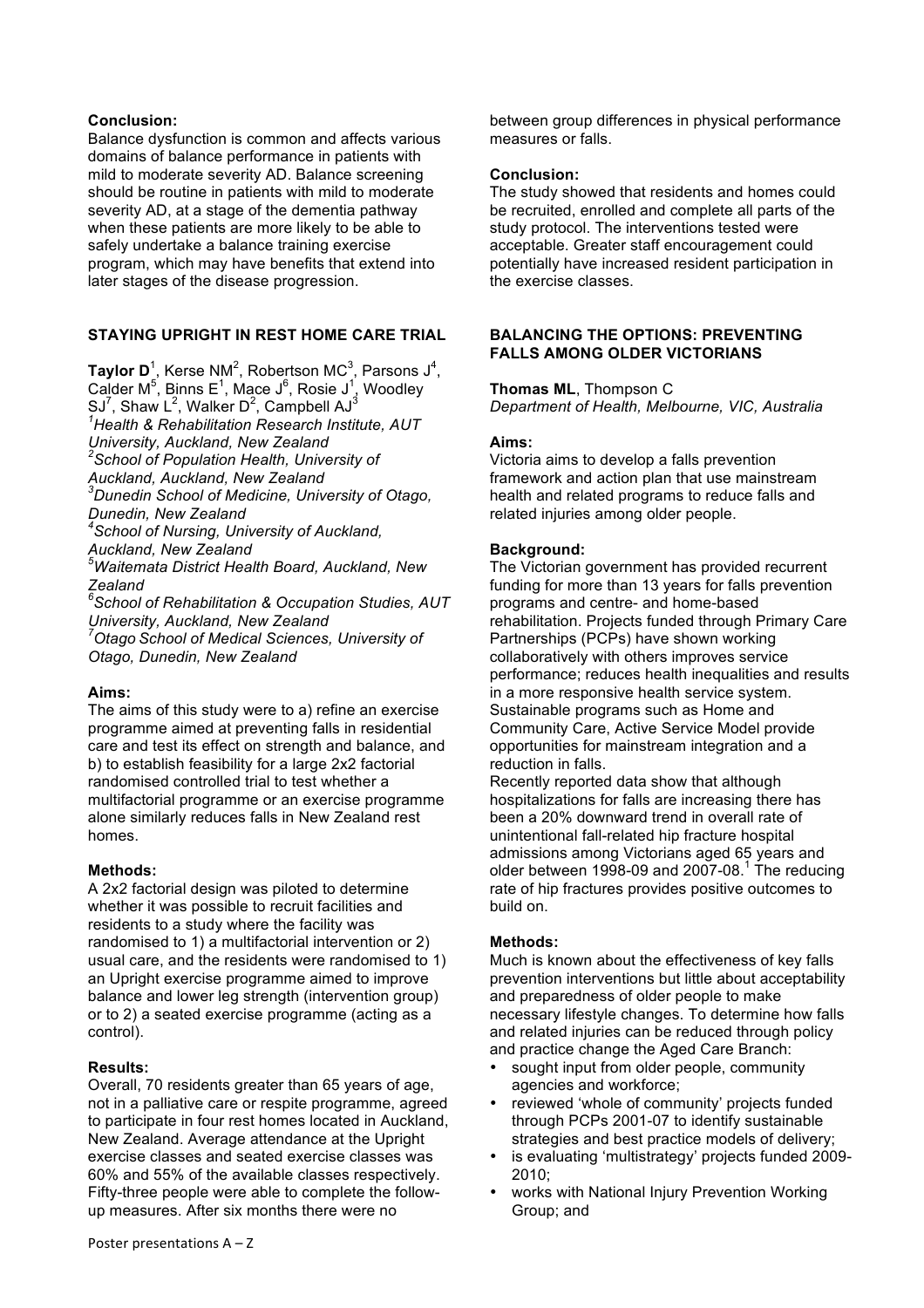is participating in a partnership project between government, Monash University and National Health and Medical Research Council (NHMRC) to prioritise investments, strategies and target groups.

### **Conclusion:**

Input from the community, data and evidence from previous falls prevention activities and the NHMRC partnership project will guide funding allocation, and policy development. Identifying acceptable personcentred interventions acknowledging the person themselves, changing community expectations and attitudes to prevention can bring about sustainable policy and practice change.

### **Reference:**

1. Victorian Admitted Episodes Dataset (Injury Subset) held by the Victorian Injury Surveillance Unit.

### **CLINICAL REVIEW OF WALKING AID PRESCRIPTION AND USE FOLLOWING HIP FRACTURE**

**Thomas S**<sup>1</sup>, Halbert J<sup>2</sup>, Mackintosh S<sup>2</sup>, Cameron ID<sup>3</sup>, Kurrle S<sup>3</sup>, Whitehead C<sup>1</sup>, Miller M<sup>1</sup>, Crotty M<sup>1</sup> *1 Flinders University, Adelaide, SA, Australia 2 University of South Australia, Adelaide, SA, Australia*

*3 University of Sydney, Sydney, NSW, Australia*

### **Aim:**

To describe the pattern of walking aid prescription and use in older community dwelling patients in the first six months following hip fracture.

### **Methods:**

Observational data were collected via questionnaires and clinical assessment by a physiotherapist on a sub-set of 95 older adults recruited for the INTERACTIVE trial. They were ≥70 years, had undergone surgical treatment for a hip fracture and were community dwelling prior to their fracture. Descriptive analyses were used to detail the key components of walking aid prescription and use.

### **Results:**

Eighty-seven participants (91.6%) were discharged from their final inpatient setting with a wheeled frame. Eighty-two participants (86.3%) were not aware of any goals set by the physiotherapist for the first six months and 89 (93.7%) stated that a review time had not been set. Despite this, 78 (82.1%) participants changed their walking aid, on average 8.2 weeks (SD 6.1) post-operatively; however, 31.6% of those who changed their walking aids were using an inappropriate aid or using it incorrectly. At six months post fracture 40% and 50% of participants had not returned to using their premorbid indoor or outdoor aid, respectively.

### **Conclusion:**

A lack of walking aid review by a trained health professional within the first six months following hip fracture can lead to a high number of older people making their own decisions about what walking aid is most appropriate for their use. This has safety implications in a group already identified to be at high risk of falls.

#### **USING THE OTAGO EXERCISE PROGRAMME AFTER HIP FRACTURE: ADHERENCE AND FEASIBILITY**

**Thomas S**<sup>1</sup>, Mackintosh S<sup>2</sup>, Miller M<sup>1</sup>, Cameron ID<sup>3</sup>, Kurrle S<sup>3</sup>, Whitehead C<sup>1</sup>, Crotty M<sup>1</sup> *1 Flinders University, Adelaide, SA, Australia 2 University of South Australia, Adelaide, SA, Australia 3 University of Sydney, Sydney, NSW, Australia*

### **Aim:**

To describe the use (adherence and feasibility) of the Otago Exercise Programme (OEP) with older adults in the first six months following hip fracture.

### **Methods:**

Between June 2007 and December 2009, 77 participants were recruited for the INTERACTIVE trial and randomised into the intervention group. They were ≥70 years, had undergone surgical treatment for a hip fracture and were community dwelling prior to the fracture. In addition to individualised nutrition therapy, the aim of the intervention was to initiate the OEP within 14 days of surgery. Exercise sessions were supervised by a physiotherapist during the participant's inpatient admission; and on discharge they were reviewed and progressed on a fortnightly basis, for a total of 24 weeks. Recommended 'adherence' to the programme was participation in the programme at least three times per week. Complete adherence was considered participation in a total of 72 sessions over 24 weeks. Descriptive analyses were used to detail the key components of exercise adherence and feasibility.

### **Results:**

Fifty-three per cent (41/77) of participants adhered to the OEP at the recommended level or more. Adherence was greatest when participants were located in their own home (76.4%), compared to an inpatient (34.3%) or residential care facility (43.8%). It was possible to progress the difficulty of the programme, with 45 participants using ankle cuff weights to provide resistance of up to three kilograms by week 24, and to deliver the programme in a variety of settings (acute, rehabilitation and community).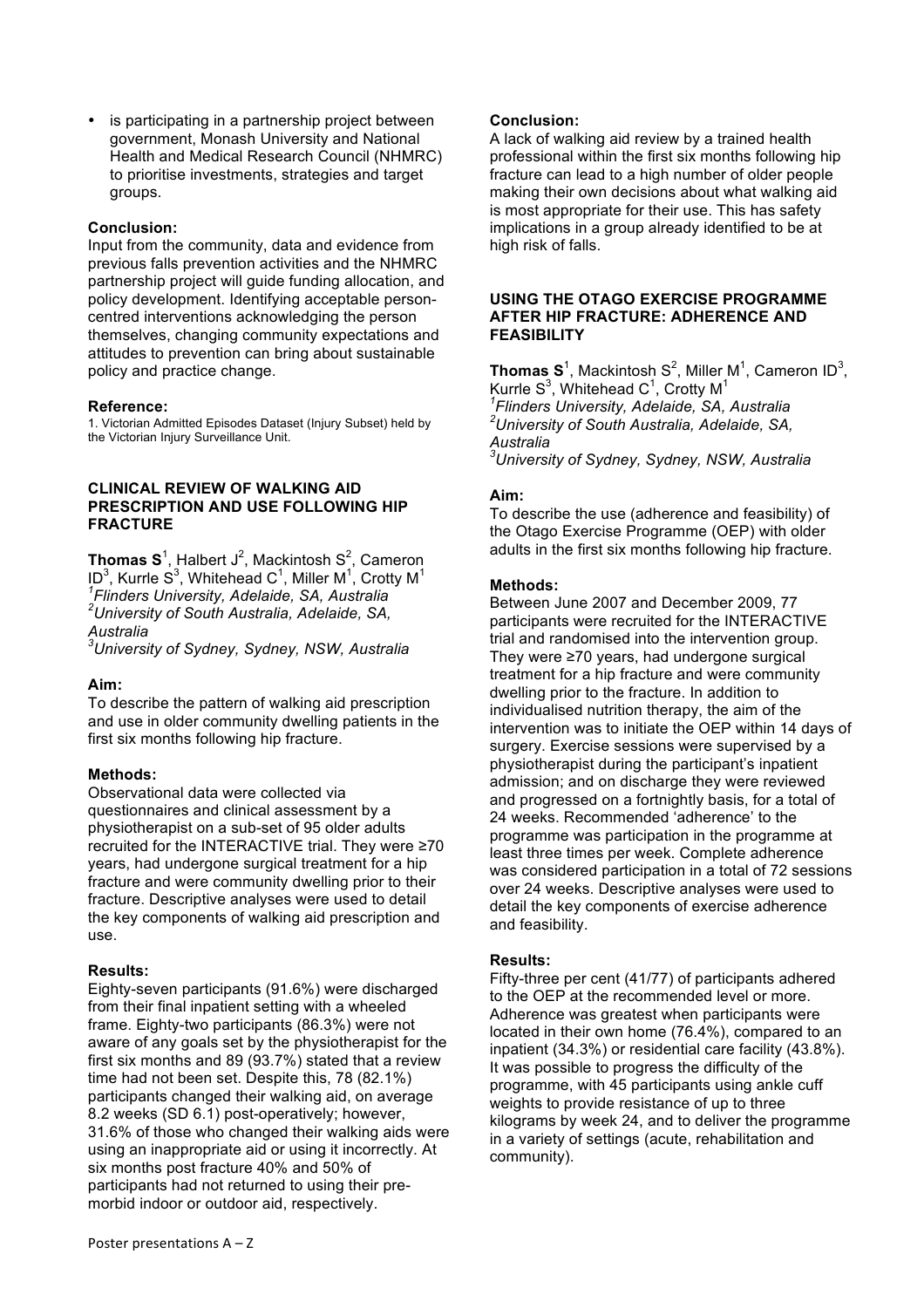### **Conclusion:**

It was feasible to commence the OEP with older adults after hip fracture within three weeks of fracture, moderate adherence to an intensely supervised OEP was achieved, it was possible to progress the programme over the first six months and deliver the OEP in a variety of settings. The OEP may be a suitable rehabilitation approach for hip fracture patients.

### **A SCREENING TOOL TO PREDICT FALLERS IN HOSPITAL EMERGENCY DEPARTMENTS**

**Tiedemann**  $A^{1,2}$ **, Sherrington**  $C^{1,2,3}$ **, Close JCT<sup>2,4</sup>,** Lord SR<sup>2</sup>, Orr T<sup>1</sup>, Hallen J<sup>4</sup>, Kelly A<sup>4</sup>

*1 The George Institute for Global Health, Sydney, NSW, Australia*

*2 Neuroscience Research Australia, University of New South Wales, Sydney, NSW, Australia <sup>3</sup> School of Public Health, University of Sydney, Sydney, NSW, Australia*

*4 Prince of Wales Hospital, Sydney, NSW, Australia*

### **Aim:**

People aged over 65 years represent a high proportion of hospital Emergency Department (ED) attendees in Australia and around 18% present to the ED as a direct consequence of a fall.<sup>1</sup> Older ED attendees often have their fall-related injuries treated, followed by discharge from the ED without consideration of the probability of future falls or provision of prevention strategies.<sup>2</sup> We aimed to develop a falls prediction tool for use in the ED and to compare its predictive ability to a measure of previous falls, as recommended by clinical guidelines.

### **Methods:**

This prospective cohort study included 178 people aged 70 years and older (mean =  $80.7$ , SD =  $6.2$ ), attending and discharged from a Sydney hospital ED. Data were collected by ED staff and included medical, fall and fracture history, medications, usual level of function and balance/mobility. Participants were followed up for falls over six months using monthly falls diaries. We used a multivariate logistic regression model to determine the strongest predictors of fallers. We compared the multivariable model to a single question of falls experienced in the past year.

### **Results:**

Logistic regression analysis identified previous multiple falls (OR 4.26, 95% CI 2.11 to 8.61), taking seven or more medications (OR 2.14, 95% CI 1.05 to 4.36) and walking aid use outdoors (OR 2.02, 95% CI 1.00 to 4.09) as independent predictors of falling. The area under the ROC curve (AUC) for this tool was 0.72 (95% CI 0.64 to 0.80). This represents significantly better predictive ability than the

measure of previous multiple falls alone (AUC = 0.66 (95% CI 0.59 to 0.74), p = 0.023.

### **Conclusion:**

A three-item screening tool discriminated between fallers and non-fallers with good accuracy. After external validation, this simple tool could be used to identify high risk individuals who may benefit from onward referral or intervention after discharge from a hospital ED. An external validation study is currently underway.

#### **References:**

1. Bell AJ, Talbot-Stern J, Hennessy A. Characteristics and outcomes of older patients presenting to the emergency department after a fall: a retrospective analysis. Med J Aust 2000;173(4):179-82.

2. Salter AE, Khan KM, Donaldson MG et al. Community-dwelling seniors who present to the emergency department with a fall do not receive Guideline care and their fall risk profile worsens significantly: a 6-month prospective study. Osteoporosis Int 2006;17(5):672-83.

#### **DEVELOPMENT AND EVALUATION OF FALLS PREVENTION PROGRAM SUSTAINABILITY GUIDELINES AND TRAINING PROGRAM**

**Vrantsidis F**<sup>1</sup>, Hill  $K^{1,2}$ , Clemson L<sup>3</sup>, Lovarini M<sup>3</sup>, Russell M<sup>4</sup>, Day L<sup>5</sup>

*1 National Ageing Research Institute, Parkville, VIC, Australia*

*2 La Trobe University and Northern Health, Bundoora, VIC, Australia*

*3 University of Sydney, Lidcombe, NSW, Australia 4 University of Melbourne, Parkville, VIC, Australia 5 Monash University, Clayton, VIC, Australia*

### **Aim:**

This project is one of four components of a larger NHMRC Partnership grant program aimed at reducing falls in Victoria, co-funded by the Victorian Government Department of Health. This component aims to develop and trial best practice sustainability guidelines, and training program, for communitybased falls prevention programs.

### **Methods:**

To inform the development of the guidelines and training program a literature review was conducted to identify factors associated with the sustainability of community-based falls prevention and other general health programs, and to identify any existing sustainability guidelines/training programs.

The guidelines/training program will be trialled in eight regions in Victoria. Agencies will be asked to review their current falls interventions using the guidelines and develop and implement a sustainability work plan. Focus groups will be conducted with agencies four months later to determine achievements, facilitators and barriers to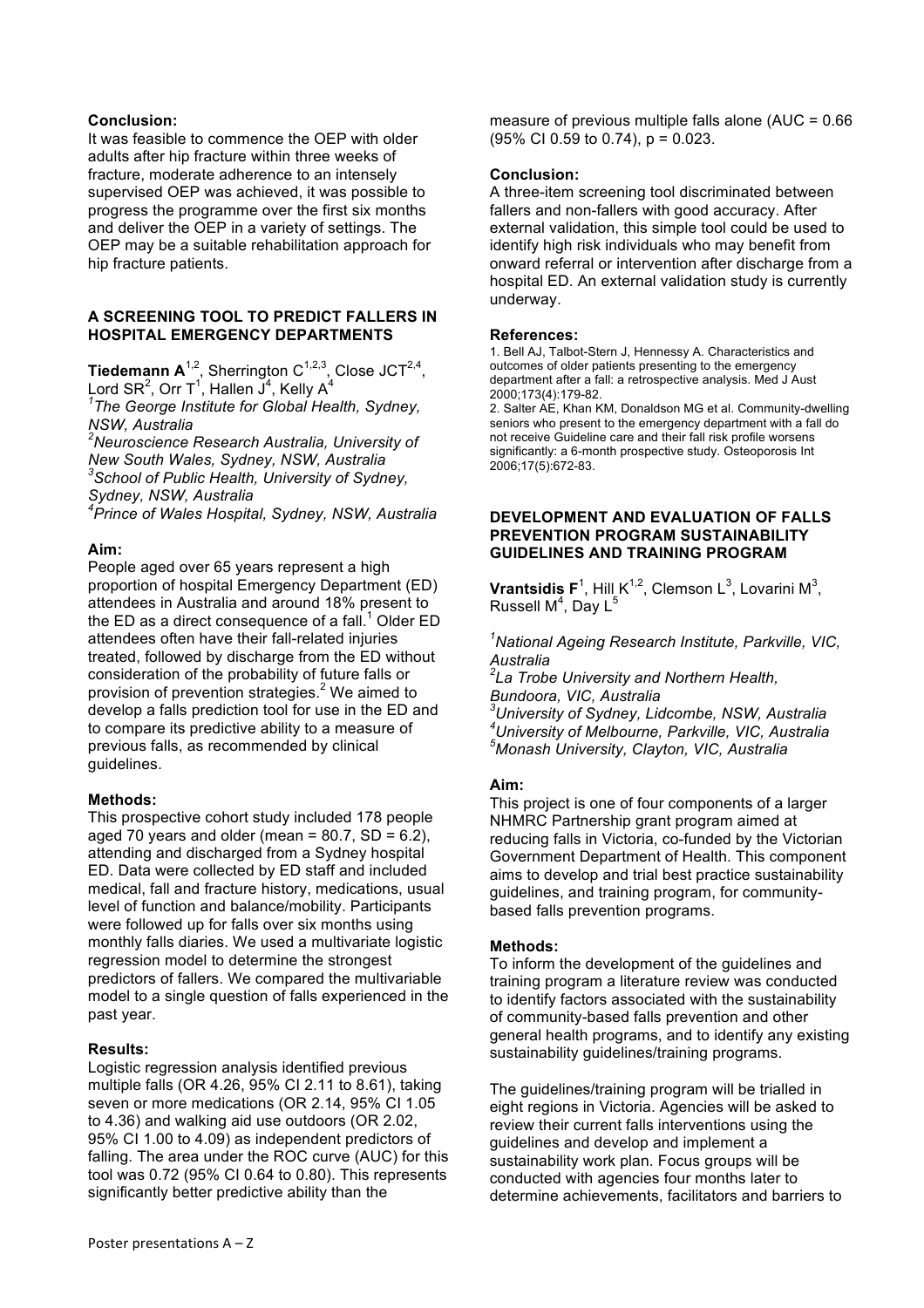embedding changes in their organisation and to provide feedback on the guidelines/training program.

### **Results:**

There is little literature specifically looking at falls prevention program sustainability. Key factors associated with falls prevention and general health program sustainability include having: a credible, motivated, proactive and skilled program champion/s; evidence of program benefits; compatibility with the organisation's goals and values; establishing partnerships and networks; ability to adapt to changes in the environment/organisation; staff, management and stakeholder input and engagement; adequate funding and resources, and supports that are timely and tailored; clearly defined roles for all stakeholders; planning sustainability and evaluation from the outset; and clearly defining what will be sustained and how this will be measured.

Several organisations have shown interest in trialling the guidelines when they become available in September 2010.

# **Conclusion:**

Sustainability may be a latent outcome that is not reliably achieved. The guidelines/training program will assist agencies to plan sustainability from the outset thereby improving the likelihood of program/activity sustainability.

### **TRACKING PROGRESS OF INPATIENTS FALLS IN NEW ZEALAND**

### **Weststrate JTM**, Wensley CJ

*Graduate School of Nursing Midwifery and Health, Victoria University, Wellington, New Zealand*

### **Aim:**

In the time period of 2008-2009, 27% of all reported serious and sentinel events in New Zealand were fall related.<sup>1</sup> This percentage can be regarded as the tip of the iceberg. Conducting a annual national survey among all inpatients provides more in-depth knowledge about what health care professionals can do and is the first step towards creating a fall preventive environment for our patients.

### **Methods:**

Since 1998 the University of Maastricht, (NL) has been running a validated program<sup>2</sup> (LPZ, National Prevalence Care problems) that measures the prevalence of falls and the use of restraints, continence, malnutrition, and pressure ulcers. The Graduate School of Nursing Midwifery and Health has marketed this program for New Zealand (NSCI-NZ). In the program, assessment takes place at three levels. In addition to the patient, the ward and the institution itself are also reviewed as to the extent they facilitate evidence-based guidelines.

### **Results:**

The NSCI-NZ was carried out in 2009 and 2010 in five hospitals and 14 nursing homes. Table 1 provides a brief overview of some of its results.

| Characteristics         | Hospital | Nursing Home                   |
|-------------------------|----------|--------------------------------|
| Participants (n)        | 640      | 389                            |
| Female (%)              | 56.5     | 75.5                           |
| Age participants (years |          | 65.7 (Range 17 85.0 (Range 36- |
|                         | 97)      | 103)                           |
| Fall incidents (<30     | 25.8%    | 16.2%                          |
| days) $%$               |          |                                |
| Nosocomial %            | 22.5%    | 89%                            |
| Documented%             | 83.6%    | 100%                           |
| Health problems%        | 69.5%    | 18.5%                          |

**Table 1: Overview of patient characteristics and the falls prevalence for each type of institution**

### **Conclusion:**

The results of our survey show the majority of fall incidents occur in a hospital environment and produce the most health problems. Surprisingly over 16% of those are not documented in the patient clinical record. Taking part in the survey is therefore a useful exercise to find out what's really happening in your own institution and in New Zealand.

### **References:**

1. Quality Improvement Committee. 2009. Sentinel and Serious Events in New Zealand Hospitals 2008/09. Wellington: Quality Improvement Committee. Available from

http://www.nzdoctor.co.nz/media/6437/serious-sentine-events-nzhospitals-0809.pdf (accessed 14 Oct 2010).

2. Bours GJ, Halfens RJ, Lubbers M et al. The development of a national registration form to measure the prevalence of pressure ulcers in The Netherlands. Ostomy Wound Manage 1999;45(11):28-33,36-8,40.

#### **CARDIOVASCULAR RISK FACTORS FOR FALLS AMONG COMMUNITY LIVING OLDER AUSTRALIANS**

# **Wong KWA**<sup>1</sup>, Lord SR<sup>1</sup>, Close JCT<sup>1,2</sup>, Trollor J<sup>3</sup>, Smith S<sup>1</sup>

*1 Falls and Balance Research Group, Neuroscience Research Australia, University of New South Wales, Sydney, NSW, Australia 2 Prince of Wales Clinical School, University of New South Wales, Sydney, NSW, Australia <sup>3</sup> Brain and Ageing Program, School of Psychiatry, University of New South Wales, Sydney, NSW, Australia*

# **Aim:**

To explore the relationships between arterial stiffness, medication use, balance and falls risk in community living older Australians.

# **Methods:**

Five hundred and thirty one community dwelling older participants (mean age  $79.8 \pm 4.4$  years) were recruited from the longitudinal Memory and Ageing Study. All participants underwent a detailed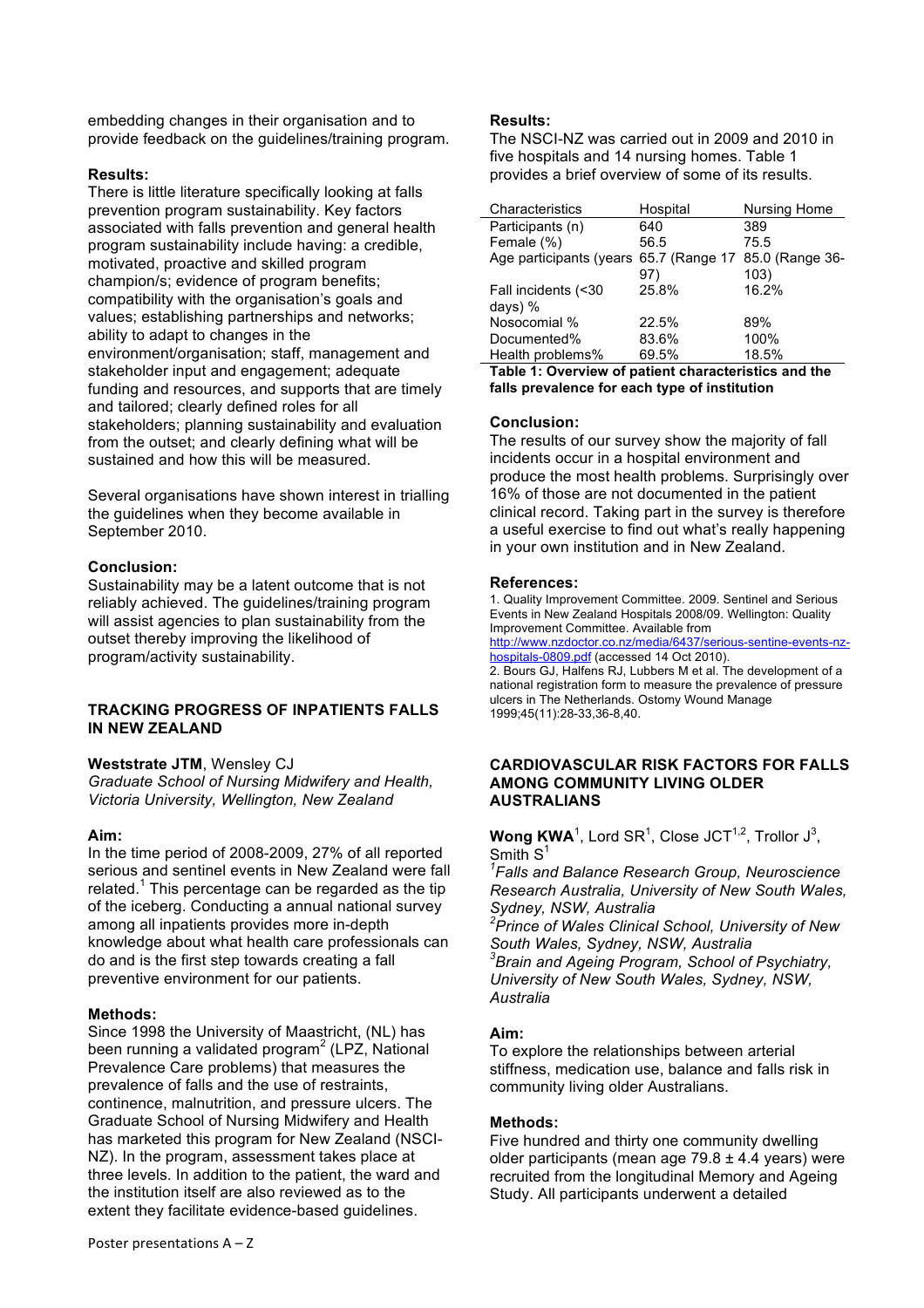cardiovascular assessment including arterial stiffness (carotid-femoral pulse wave velocity (PWV)) and assessments of postural stability and fall risk using the Physiological Profile Assessment (PPA). Demographic, medical and fall history information was also collected.

### **Results:**

Fifty-nine percent of participants reported having hypertension. The percentage of participants taking central acting medications, cardiovascular medications and statins were 22.7%, 69.9% and 54.4% respectively. Thirty-six percent of participants reported falling in the previous year and fourteen percent reported two or more falls.

In the men, high PWV was associated with impaired co-ordinated stability ( $r = 0.132$ ,  $p = 0.049$ ), reduced maximum balance range ( $r = -0.195$ ,  $p = 0.004$ ) and increased PPA fall risk scores ( $r = 0.186$ ,  $p = 0.005$ ), and a higher incidence of falls in the past year ( $p <$ 0.05). In the women, high PWV was associated with reduced maximum balance range  $(r = -0.139, p =$ 0.029). Cardiovascular medication prescription was not associated with balance, fall risk scores or past falls in either gender.

### **Conclusion:**

Our findings suggest that increased arterial stiffness is adversely associated with balance in both older men and women. The finding that high PWV is associated with increased PPA fall risk scores and falls in the men only may be due to the greater prevalence of arterial stiffness evident in this gender. Future planned analysis will determine prospectively whether carotid-femoral PWV and related medication use is associated with falls in this population.

### **COMMUNITY AMBULATION TRAINING (CAT) PROGRAM**

### **Wong WM**, Heung HM

*Tuen Mun Hospital, Tuen Mun, New Territories, Hong Kong*

# **Introduction:**

Community ambulation has been broadly defined as locomotion outdoors to encompass activities such as visits to the supermarket, shopping mall, and bank; social outings; vacations; and pursuit of leisure activities. It is not only important for achieving active ageing but also an important mobility and social outcome in the rehabilitation process.

### **Objective:**

To observe the frequency of subjects resuming community ambulation, number of falls and road accidents after the Community Ambulation Training (CAT) Program.

### **Methods:**

We recruited 24 subjects from April 2008 to January 2009, referred to Geriatric Day Hospital for rehabilitation, who were pre-morbid outdoor walkers and were planning to resume outdoor activity. We used a community ambulation training room to provide an environment simulating different community terrain characteristics (ie mud, brick, concrete path, curb, stair, ramp, travelator and road crossing) for assessment and training. We used Balance Master to identify vestibular dysfunction in patients with dizziness and potential fallers. Then we targeted our training at skill transfer, accurate self awareness in terms of outdoor capability, road crossing ability, travelator usage ability and vestibular rehabilitation. Finally, we telephoned the subjects to obtain mobility status, number of falls and accident related to road crossing after discharge.

### **Results:**

There was a remarkable overall increase in the post training self awareness of outdoor capability, road crossing ability, and travelator usage ability (Table 1). A total of 96% of subjects could resume outdoor activity which was mainly for leisure activity. Only 8.7% of subjects had a fall after discharge. There was no road accident reported. Balance Master could identify 26% of subjects with vestibular dysfunction of which only 17% had a fall subsequently.

Table 1 Training outcome (n = 24)

|                                 | Pre-training | Post-training |
|---------------------------------|--------------|---------------|
| Self awareness (outdoor         | 5(21%)       | 23 (96%)      |
| capability)                     |              |               |
| Self awareness (road crossing   | 19 (83%)     | 23 (96%)      |
| <b>Travelator (independent)</b> | 12 (52%)     | 20 (87%)      |

### **Conclusion:**

The CAT Program is a service with the potential to benefit the facilitation of community ambulation, reduction of fall risk, and promotion of road safety.

### **FALL RISK FACTORS FOR RECURRENT FALLERS IN A SUB-ACUTE SETTING**

 $\textsf{Wong}\ \textsf{Shee}\ \textsf{A}^{1}\text{,}$  Phillips  $\textsf{B}^{1,2}\text{,}$  Hill  $\textsf{K}^{2,3,4}\ \textsf{.}$  *Ballarat Health Services, VIC, Australia La Trobe University, VIC, Australia Northern Health, Epping, VIC, Australia National Ageing Research Institute, Parkville, VIC, Australia*

### **Aim:**

Recurrent fallers are responsible for a substantial proportion of total falls in sub-acute hospital settings. Distinguishing recurrent faller characteristics may be useful in trying to reduce falls and fall-related injury. This study aimed to investigate falls risk factors associated with single and recurrent faller status in patients in a sub-acute setting.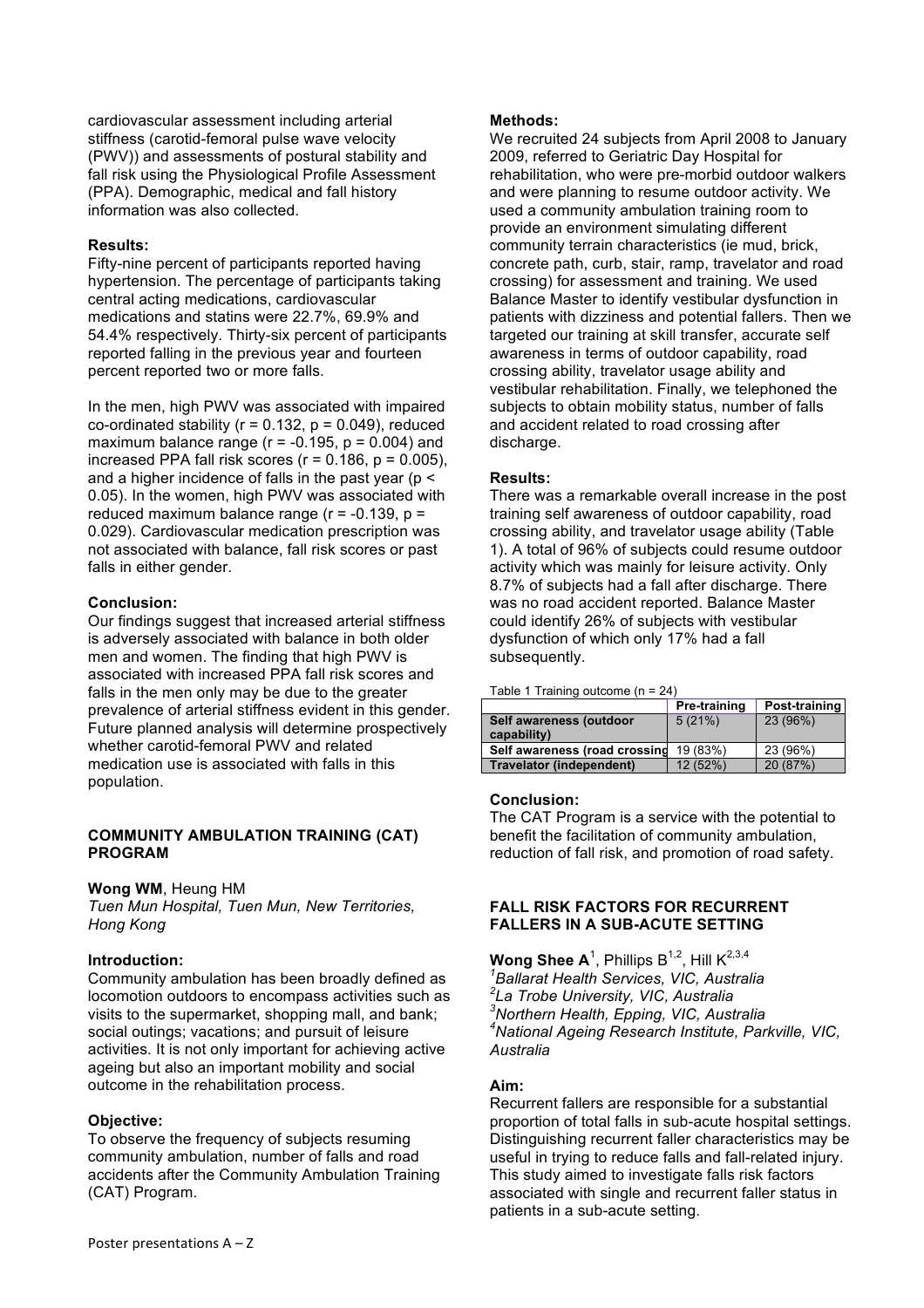### **Methods:**

This project was conducted at Ballarat Health Services sub-acute inpatient facilities (30 bed rehabilitation ward, 23 bed complex care ward). Participants were designated as fallers if they had ≥ 1 falls in a specific six month period, and a non-faller matched on age, gender and unit was randomly selected for each faller. Demographic, medical and fall-related data were collected in a retrospective audit of medical records and incident reports. Multivariate logistic regression analyses were used to determine risk factors predictive of faller status, using all data for fallers and non-fallers. Risk factors included in analyses were cognition, number of medications, use of psychotropic medications, continence, mobility, previous fall history, Barthel scores and vision.

### **Results:**

The audit included 186 participants (42 single fallers, 51 recurrent fallers, 93 non-fallers), average age 79 years. Barthel score was the only significant predictor of single falls compared to no falls ( $p =$ 0.022). Cognitive impairment ( $p = 0.001$ ), Barthel score ( $p = 0.003$ ) and  $\ge 2$  psychotropic medications  $(p = 0.009)$  were significant predictors for multiple falls compared with no falls. Incontinence  $(p = 0.025)$ and cognitive impairment ( $p = 0.019$ ) were significant risk factors for multiple falls compared with single falls. A considerable proportion of injuries were sustained by recurrent fallers, however there was no significant association between injury rates and faller status.

#### **Conclusion:**

A large proportion of falls and fall-related injuries were attributable to recurrent fallers. Cognitive impairment and incontinence were significantly associated with recurrent faller status. These factors warrant strong focus on developing interventions aimed at reducing multiple falls in sub-acute hospital patients.

#### **RISK OF FALLS IN OLDER ADULTS WITH AGE-RELATED MACULAR DEGENERATION**

**Wood JM**<sup>1,2</sup>, Lacherez P<sup>1,2</sup>, Black A<sup>1,2</sup>, Cole MH<sup>2,3</sup>, Boon M<sup>1,2,4</sup>, Kerr G<sup>2,3</sup>

*1 School of Optometry, Queensland University of Technology, Brisbane, QLD, Australia 2 Institute of Health & Biomedical Innovation, Queensland University of Technology, Brisbane, QLD, Australia*

*3 School of Human Movement Studies, Queensland University of Technology, Brisbane, QLD, Australia 4 School of Optometry and Vision Science, University of New South Wales, Sydney, NSW, Australia*

### **Aim:**

Age-related macular degeneration (AMD) is the leading cause of irreversible visual impairment

among older adults and affects a range of visual functions, many of which have been associated with increased falls risk. Despite these associations, there have been very few studies that have explored the relationship between AMD and falls risk and none that have identified the visual risk factors for falls in this population.

#### **Methods:**

Participants included 80 community-dwelling individuals with a range of severity of AMD (mean age  $77.2 \pm 6.9$  years). Baseline assessment included binocular measures of visual acuity, contrast sensitivity, and merged binocular visual fields; postural sway was also measured on a force plate on a firm and on a compliant surface with eyes open and closed. Participants completed monthly falls diaries for a year following the baseline assessment.

#### **Results:**

Sixty-three percent of participants reported a fall and 31% reported more than one fall. Of the 102 falls reported, most occurred outdoors (52%) between late morning and early afternoon (68%) and when navigating on level ground (61%). Reduced contrast sensitivity and visual acuity, and greater sway area on a firm surface with eyes open and closed were associated with increased fall rate, after controlling for age, gender, cataract severity and self-reported physical function. The type of spectacle correction worn did not affect falls risk in this sample.

#### **Conclusions:**

Among older adults with AMD, increased visual impairment was significantly associated with an increased incidence of falls. Of the visual function measures assessed, reduced contrast sensitivity and visual acuity were significantly associated with an increased rate of falling. These findings have important implications for the visual assessment of visually impaired older adults.

#### **INJURIES IN ELDERLY PATIENTS SEEN AT AN EMERGENCY DEPARTMENT IN SINGAPORE**

#### **Yong D**, Ngeow I

*Division of Community Geriatrics, Changi General Hospital, Singapore*

#### **Aim:**

To determine the incidence, types and outcomes of elderly patients presenting with injuries at the emergency department (ED) of a regional acute hospital.

#### **Methods:**

A retrospective survey from January to March 2009 (3 months) of patients >65 years.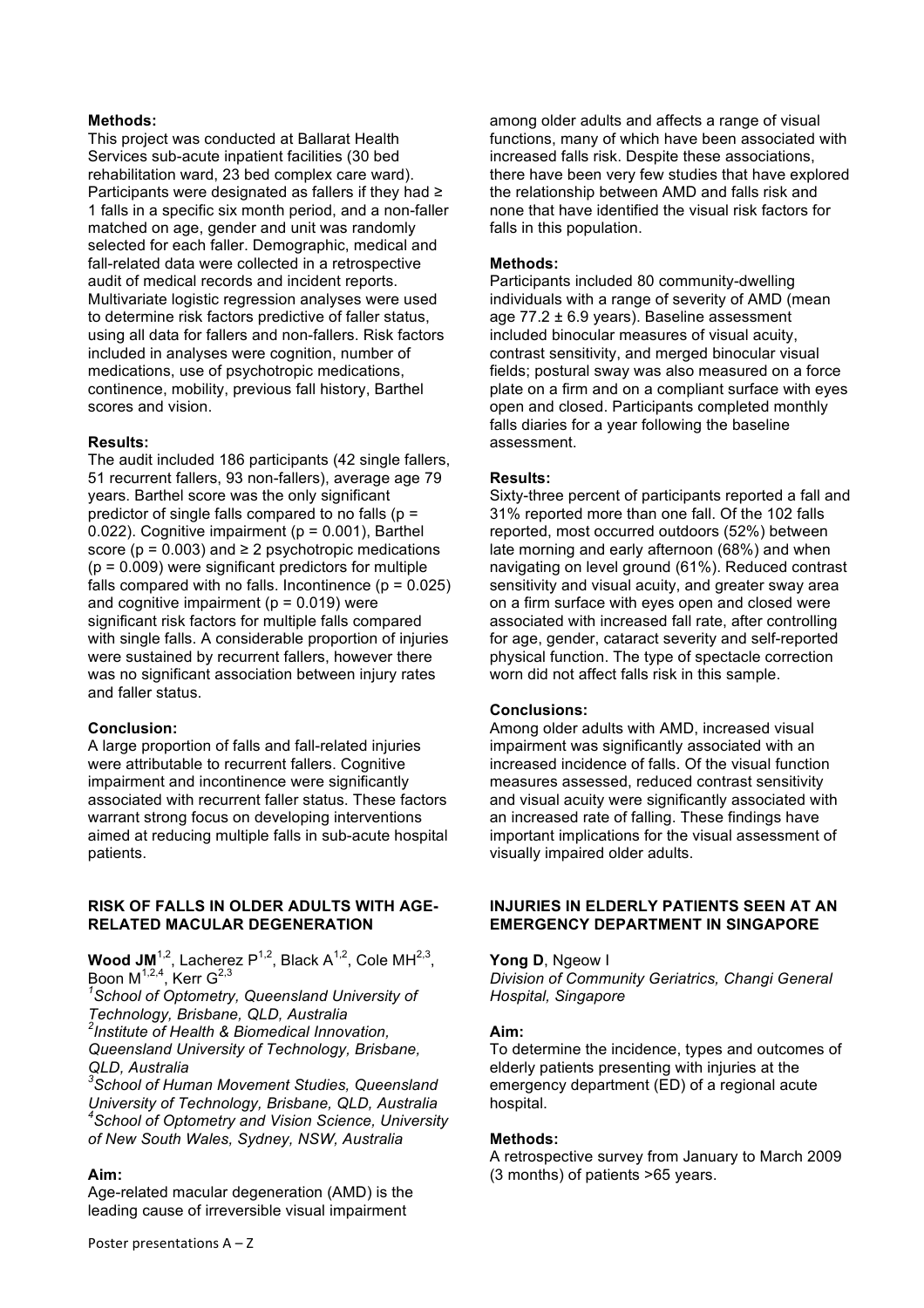### **Results:**

There were a total 33,060 attendances, with 7,486 admissions; 4,257 were attendances by elderly people with 2,706 admitted. A total of 550 of attendances by elderly people were injury-related (358 women, 192 men) of which 252 (46%) were admitted. The most common injury was soft tissue (50%) followed by fractures (259, 43.6% of all injuries); the most common fractures were hip (40%), upper limbs (22.8%), vertebral (18%), head injury (37%), subdural (4.5%) and multiple (10%).

About half of the elderly patients with injuries were admitted. The main admission wards and respective average lengths of stay were orthopaedics (46%, 19 days), surgery (32%, 4 days) and geriatric (15%, 12 days). Almost all (95%) of these injuries had been associated with falls. Mortality was 3.2 deaths per 100 admissions; main causes were medical related 60% (sepsis and vascular events) rather than injury related.

A total of 298 (54%) of elderly ED cases were treated as outpatients and discharged for review by their GP (28%) or referred to an orthopaedic (25%) or general surgery (13%) outpatient clinic.

### **Conclusion:**

Those aged >65 years comprise a significant workload for ED: 13% of attendances (or 1 in every 8) and 36% of all admissions (or 1 in 3). Injuries are the reason for about 13% of elderly attendances with 46% of these patients being admitted. Besides treatment for injuries, the ED of an acute hospital is also strategically positioned to channel these cases for interventions to reduce falls and fractures in this at risk population.

### **REDUCING FALLS AND FRACTURES IN A NURSING HOME IN SINGAPORE**

 $\mathsf{Yong}\ \mathsf{D}^1$ , Monica J $^1$ , Ariva V $^1$ , Zimadar T $^1$ , Ma L $^2$ *1 Division of Community Geriatrics, Changi General Hospital, Singapore 2 Department of Nursing Lions Nursing Home, Toa* 

*Payoh*

### **Background:**

Falls are serious events in nursing homes.<sup>1</sup> A previous survey in our nursing home had shown .<br>high fall and injury rates.<sup>2</sup> Overseas studies had shown the effectiveness of fall reducing interventions in the nursing home. This is the first in a Singapore nursing home.

### **Aim:**

To reduce falls and fall related injuries in a nursing home in Singapore with 200 residents.

### **Methods:**

A multidisciplinary team that was nurse led (fall champions) and supported by administration delivered the intervention. The role of fall champions included leadership of the teams, staff education, implementing fall reduction strategies, developing a post-fall assessment protocol, on-site case consults, acting as a resource person, monitoring fall data and giving periodic feedback to the staff.

This multifactorial approach included creating staff awareness, identifying high risk and recurrent fallers for closer supervision, environmental assessment (and modification if necessary) of high falls areas, equipment maintenance, regular exercise programmes, identifying and treating osteoporosis and promoting the wearing of hip protectors.

Fall events and ED presentations were determined by reviewing the case notes.

### **Results:**

Results were analysed one year after the programme started. There was no significant reduction in the number of falls from the previous year (60 versus 62,  $p = 0.85$ ). However there was a significant reduction in the number of injuries (29 versus 40,  $-28\%$ ,  $p = 0.005$ ), hip fractures (2 versus 5,  $-60\%$ ,  $p = 0.002$ ) and postfall cases referred to ED  $(11$  versus 17,  $-35\%$ ,  $p = 0.003$ ).

### **Conclusion:**

A multidisciplinary team led by nurse champions and using a multifactorial approach was effective in reducing fall related injuries including hip fractures in a nursing home.

### **References:**

1. Rubenstein LZ, Josephson KR, Robbins AS. Falls in the nursing home. Ann Int Med 1994;121(6):442-51. 2. Yap LK, Au SY, Ang YH et al. Nursing home falls: a local perspective. Ann Acad Med Singapore 2003:32(6):795-800.